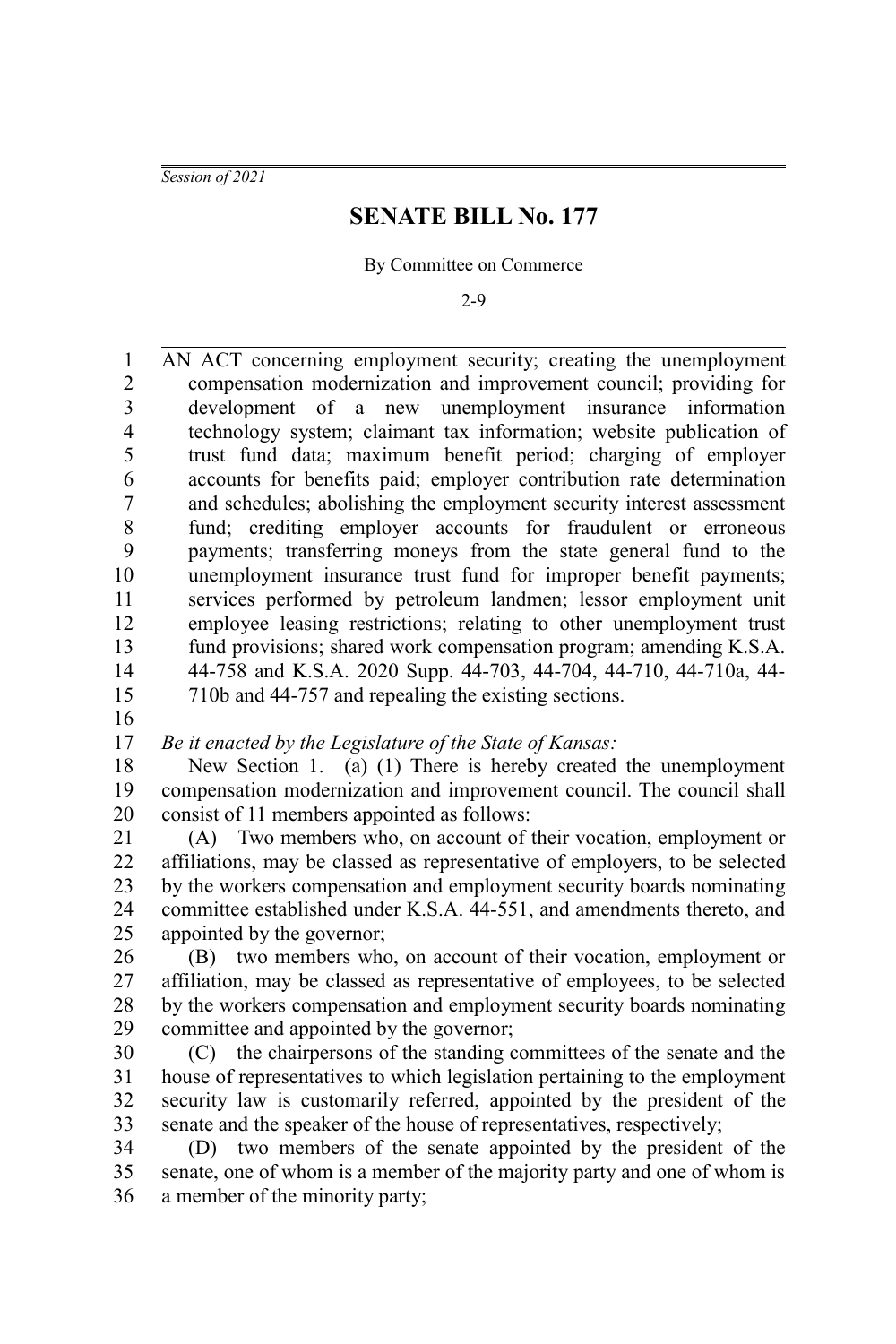(E) two members of the house of representatives appointed by the speaker of the house of representatives, one of whom is a member of the majority party and one of whom is a member of the minority party; and 1 2 3

4 5

6

(F) the secretary of labor or a designee of the secretary who has administrative responsibilities with respect to the unemployment insurance compensation system of the department of labor.

(2) In the event the governor fails to appoint a member selected by the workers compensation and employment security boards nominating committee, the committee may replace that selection with another, subject to the same appointment requirements. Members of the council appointed by the governor shall serve for a term of four years, and each term shall end on the same day as the date of their original appointment. When an employer representative vacancy or employee representative vacancy on the council occurs, the workers compensation and employment security boards nominating committee shall convene and submit a nominee to the governor for appointment. 7 8 9 10 11 12 13 14 15 16

(3) Legislative members shall serve during the legislative session in which they are appointed to the council and shall remain members of the legislature in order to retain membership on the council. Vacancies of legislative members during a term shall be filled in the same manner as the original appointment only for the unexpired part of the term. 17 18 19 20 21

(b) Each member of the council shall be entitled to receive compensation for the member's services, together with the member's travel and other necessary expenses actually incurred in the performance of the member's official duties, in accordance with rules and regulations adopted by the council. Members' compensation and expenses shall be paid from the employment security administration fund or any account of the state general fund of the department of labor, as designated by the secretary.  $22$ 23 24 25 26 27 28

(c) The members who are the chairpersons of the standing committees of the senate and the house of representatives to which legislation pertaining to employment security law is customarily referred shall jointly call the first meeting of the council. The council shall annually organize itself and select a chairperson. Six members shall constitute a quorum, and the council shall act only on the affirmative vote of six members. A vacancy on the council shall not impair the right of a quorum to exercise all the rights and perform all the duties of the council. The council shall meet as often as necessary to perform its duties. 29 30 31 32 33 34 35 36 37

(d) The council shall examine and recommend changes to the unemployment compensation system to include current limitations, new features and benefits, system enhancements and dynamic, accurate reporting for the benefit of both employers and individuals. The council shall also examine the process by which an individual files a claim for and receives benefits and any changes made to that process after the effective 38 39 40 41 42 43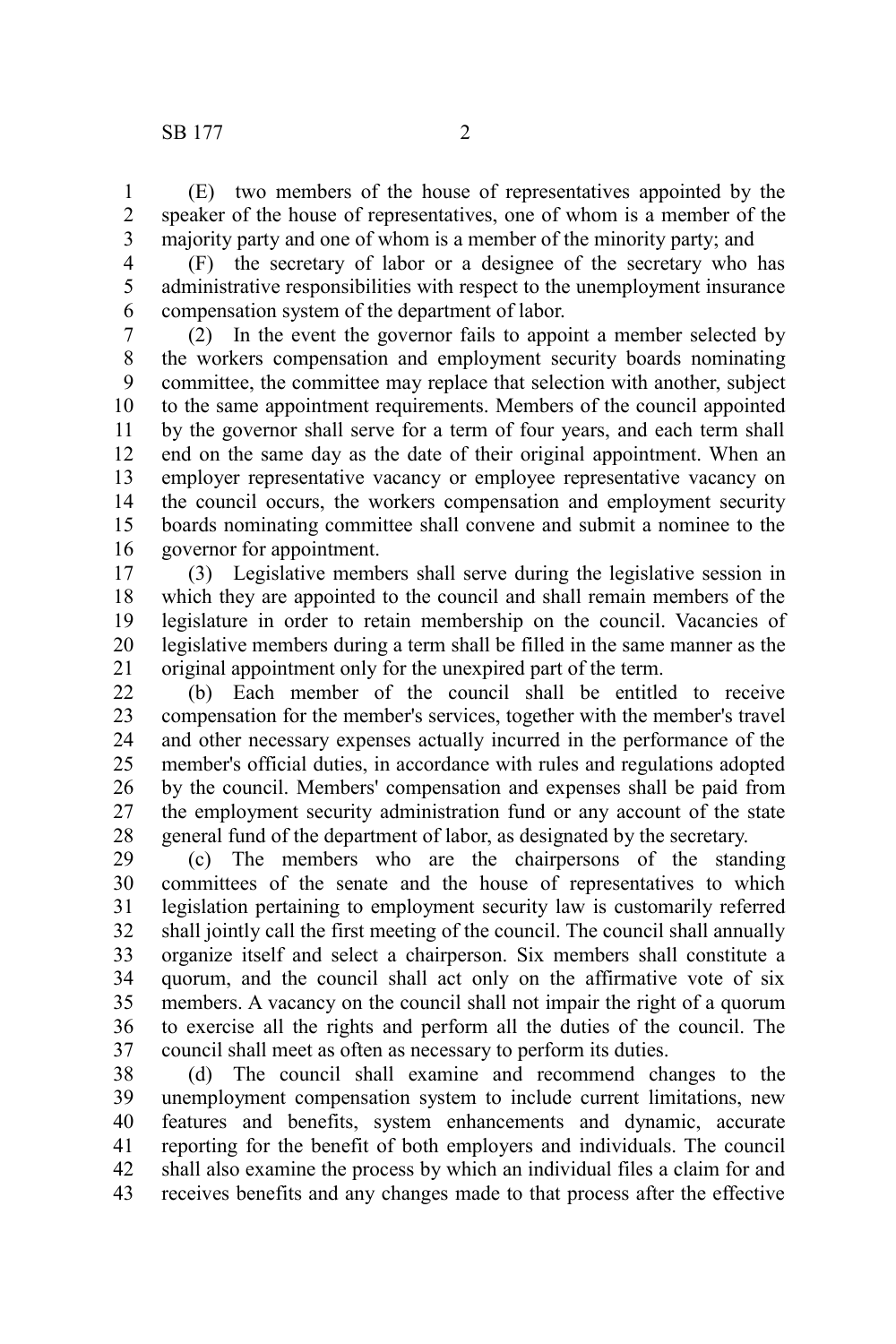date of this section. The scope of the council's examinations and recommendations shall include, but not be limited to, the following: 1 2

(1) The technological infrastructure used to file and process claims and pay benefits and the experience of individuals and employers participating in the process; 3 4 5

(2) system improvements or upgrades that will maximize responsiveness for individuals and employers; 6 7

(3) methods for information and data sharing across agency systems related to unemployment compensation to maximize efficiency; 8 9

(4) system improvements or upgrades relating to system integrity by reporting vulnerabilities and recommended system enhancements to include identity verification and protection, social security administration cross-match, systematic alien verification for entitlement, incarceration cross-matches, interstate connection network, internet protocol address and data mining and analytics to detect and prevent fraud. Such data mining and analytics shall include current and future recommendations by the United States department of labor and the national association of state workforce agencies, including suspicious actor repository, suspicious email domains, foreign IP addresses, multi-state cross-match, identity verification, fraud alert system, and other assets provided by the unemployment insurance integrity center; and 10 11 12 13 14 15 16 17 18 19 20 21

(5) methods for synergizing user experience across multiple programs administered or supervised by the secretary of labor. 22 23

(e) The council shall not examine the solvency of the unemployment compensation fund created by K.S.A. 44-710a, and amendments thereto, or changes that would either increase or reduce benefits paid from the fund. 24 25 26 27

(f) The secretary of labor shall appoint an executive secretary of the council, and the executive secretary shall attend the meetings of the council. The executive secretary's duties shall include: 28 29 30

(1) Maintaining council agendas and assisting in planning meetings and conferences; 31 32

33

(2) attending meetings and keeping minutes;

(3) receiving and screening phone calls and redirecting phone calls when appropriate; 34 35

(4) handling and prioritizing all official outgoing or incoming regular mail or electronic correspondence; 36 37

(5) making travel arrangements for members related to council business; 38 39

(6) handling confidential documents and ensuring they remain secure; 40

(7) maintaining electronic and paper records and ensuring such information is organized and easily accessible; and 41 42

(8) conducting research and preparing presentations or reports as 43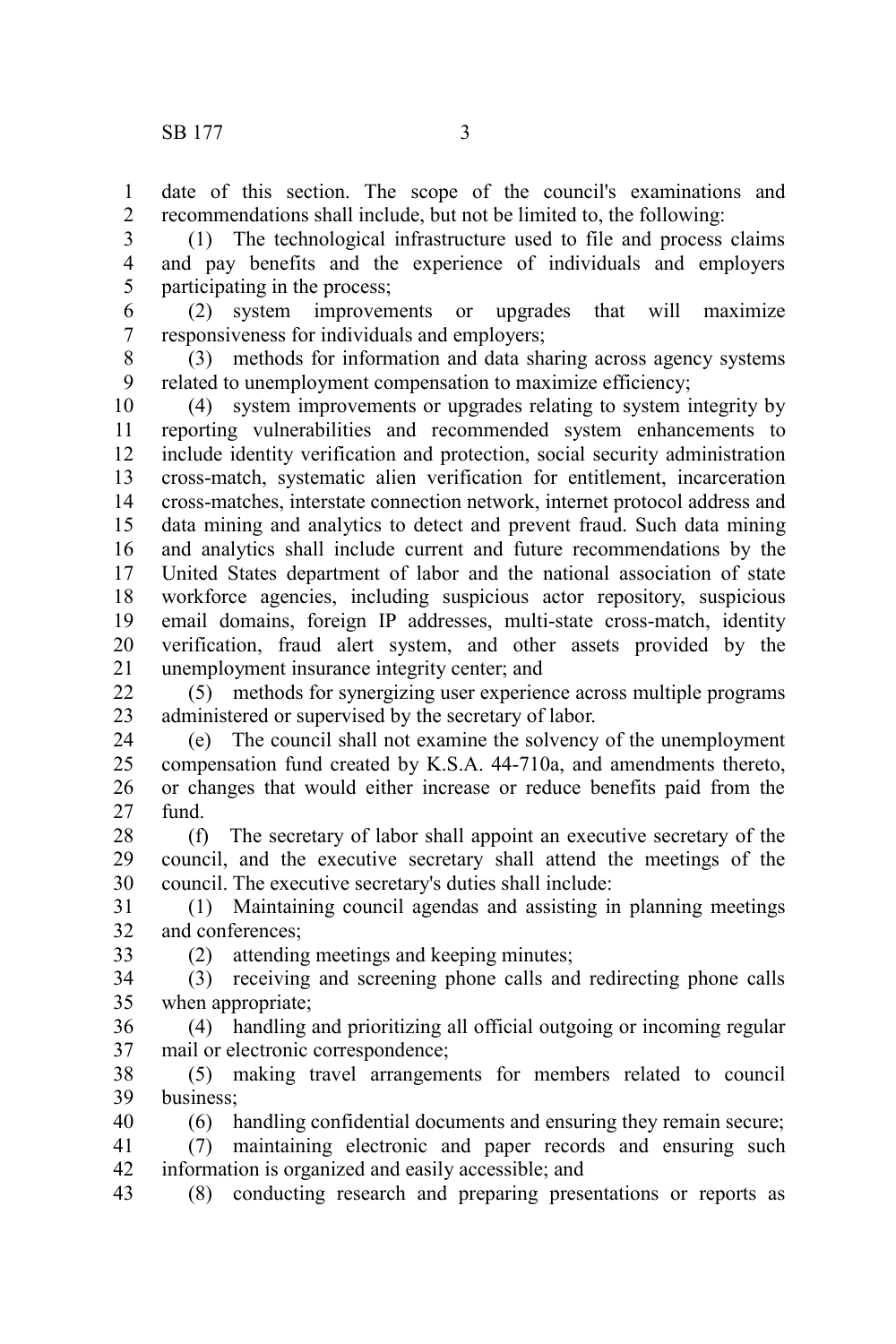assigned by the chairperson or the secretary of labor. 1

(g) (1) The council shall only have access to records of the department of labor that are necessary for the administration and duties of the council. The council shall not have access to any confidential or personal identifying information. The council may request that the secretary of labor, any department of labor employee or any private or public employer or employee with information of value to the council appear before the council and testify to matters within the council's purview. At least once per year, the council shall allow members of the public to appear before the council to testify on any such matters. 2 3 4 5 6 7 8 9 10

(2) Not later than six months after the council's first meeting, the council shall issue an initial report that, at a minimum, describes the state of the process by which an individual files a claim for and receives benefits under the employment security law at the time the report is issued and planned improvements to the process. The council may address other matters within the council's purview in the report. 11 12 13 14 15 16

(3) The secretary of labor shall post all testimony and other relevant materials discussed, presented to or produced for the council on a publicly accessible website maintained by the secretary. 17 18 19

(h) The secretary of labor shall notify the chairperson of the council of any unauthorized third-party access to or acquisition of records maintained by the secretary that are necessary for the administration of the employment security law. The secretary shall provide the notice not more than five days after the secretary discovers or is notified of the unauthorized access or acquisition. 20 21 22 23 24 25

(i) The secretary of labor shall notify the members of the council of any substantial disruption in the process by which applications for determination of benefit rights and claims for benefits are filed with the secretary. The council shall, in cooperation with the secretary, adopt and periodically review a definition of substantial disruption for purposes of this subsection. 26 27 28 29 30 31

32

 $(i)$  (1) The secretary of labor shall, with the assistance of the council:

(A) Develop a written strategic staffing plan to be implemented whenever there is a substantial increase or a substantial decrease in the number of inquiries or claims for benefits and review the plan in accordance with the provisions of subsection (k); 33 34 35 36

(B) create, in a single place on the website maintained by the secretary, a list of all points of contact by which an applicant for or a recipient of unemployment compensation benefits or an employer may submit inquiries related to the employment security law; and 37 38 39 40

(C) adopt rules and regulations creating a uniform process through which an applicant for or a recipient of benefits under the employment security law or an employer may submit a complaint related to the service 41 42 43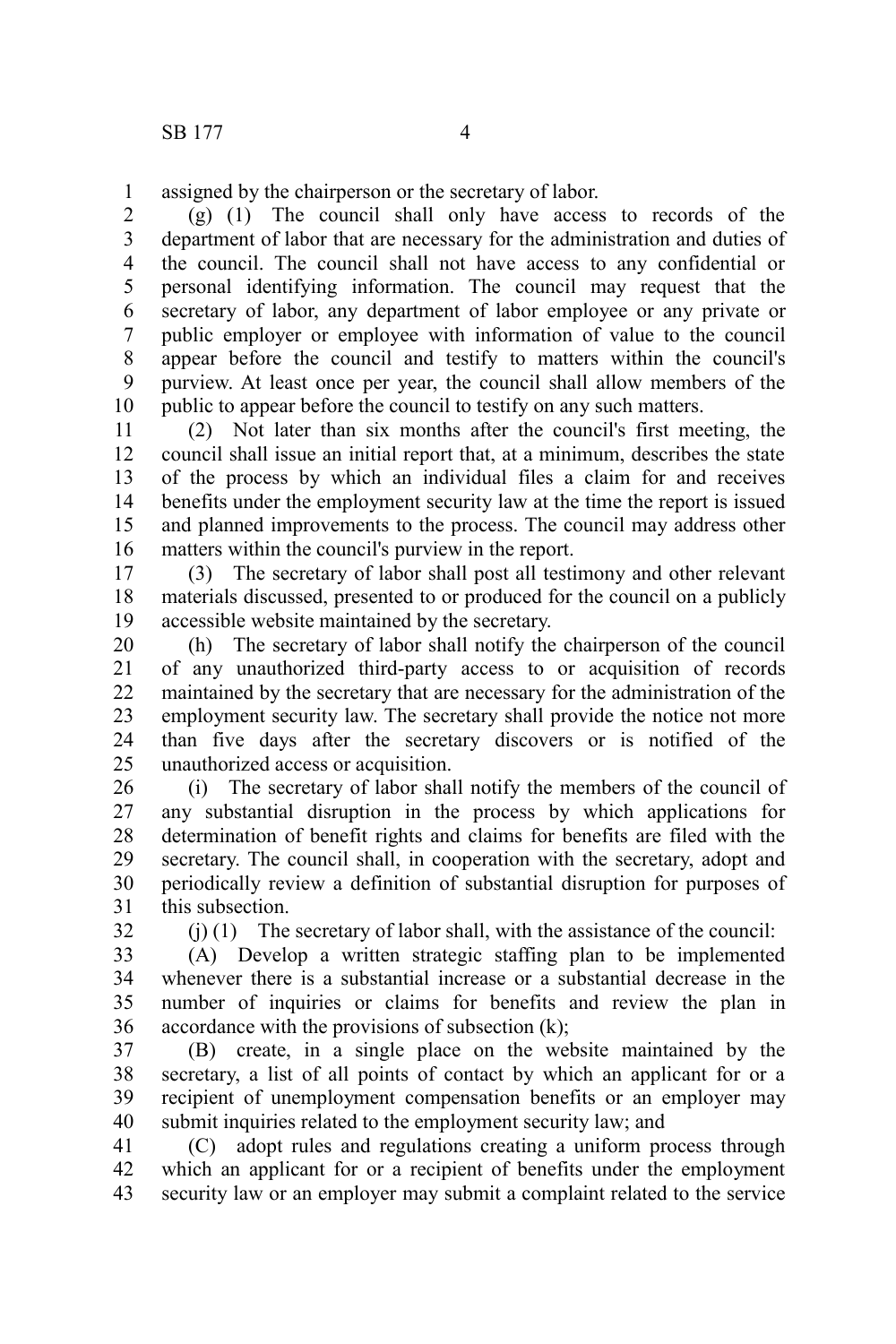the applicant, recipient or employer received. 1

(2) In the written strategic staffing plan required under paragraph (1) (A), the secretary shall include an explanation of whether and in what manner the secretary will utilize: 2 3 4

(A) Department employees who do not ordinarily perform services related to unemployment compensation; 5 6

7 8 (B) employees employed by other state agencies; and

(C) employees provided by private entities.

(k) For purposes of subsection  $(i)(1)(A)$ , the secretary of labor shall develop the initial written strategic staffing plan not later than six months after the first meeting of the council and provide such plan to the council, the president of the senate, the speaker of the house of representatives and the governor. The secretary shall review the plan at least once per year. If, after reviewing the plan, the secretary determines that the plan should be revised, the secretary shall revise the plan. After each review of the plan as provided under this subsection, the secretary shall provide the most recent version of the plan to the council, the president of the senate, the speaker of the house of representatives and the governor. The secretary shall post the most recent version of the plan on a publicly accessible website maintained by the secretary. 9 10 11 12 13 14 15 16 17 18 19 20

(l) The council may adopt rules and regulations as necessary to implement the provisions of this section. 21 22

(m) This section shall be a part of and supplemental to the employment security law. 23 24

New Sec. 2. (a) It is the intent of the legislature that, in order to accomplish the mission of collecting state employment security taxes, processing unemployment insurance benefit claims and paying benefits, the department of labor's information technology system shall be continually developed, customized, enhanced and upgraded. The purpose of this section is to ensure the state's unemployment insurance program is utilizing current technology and features to protect the sensitive data required in the unemployment insurance benefit and tax systems relating to program integrity, system efficiency and customer service experience. 25 26 27 28 29 30 31 32 33

(b) The legislature finds that, as a result of the vulnerabilities exposed in the legacy unemployment insurance system by the COVID-19 pandemic unemployment insurance crisis, a new system shall be fully designed, implemented and administered by the department of labor not later than December 31, 2022. 34 35 36 37 38

(c) The information technology system, technology and platform shall include the following components, as defined by the unemployment compensation modernization and improvement council established by section 1, and amendments thereto, in consultation with the secretary: 39 40 41 42

(1) Component-centric architecture; 43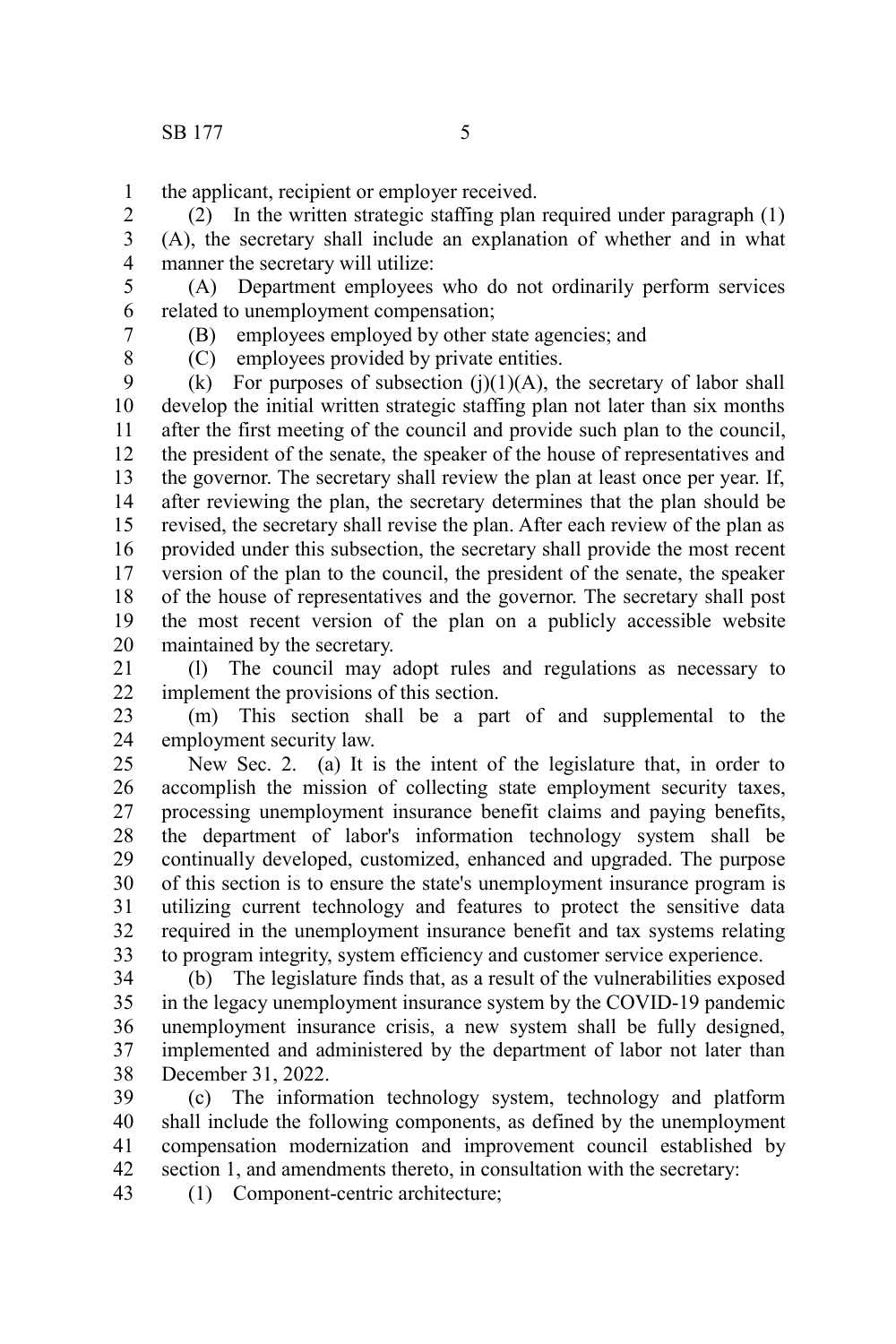SB 177 6

- (2) configurability; (3) results-driven customer empowerment; (4) extensibility; (5) reporting; (6) adaptable and scalable platform; (7) enterprise service bus; (8) version control; (9) change control; (10) multi-speed information technology; (11) data migration or data architecture; and (12) legacy integration. (d) The new system shall include the following features and benefits, as defined by the unemployment compensation modernization and improvement council established by section 1, and amendments thereto, in consultation with the secretary: (1) Benefit claims and payment management, including: (A) Claims management; (B) eligibility and payment processes; (C) monetary and non-monetary determinations; (D) overpayment and collections management; (E) fraud prevention; and (F) accounting and auditing; (2) integrated tax management functionality, including: (A) Account registration; (B) tax and wage reports; (C) adjustments and payments; (D) delinquencies and collections; and (E) tax audit assignments; and (3) tax performance systems, including: (A) Comprehensive appeals filing and tracking; (B) appeal filing and management; (C) hearings and decisions; (D) correspondence and notices; (E) integrated workflow; (F) self-service features; and (G) federal reporting. (e) The secretary shall implement and utilize all program integrity elements and guidance issued by the United States department of labor and the national association of state workforce agencies, including the integrity data hub, within 60 days of the issuance of such guidance. The secretary shall implement and utilize the following specific program integrity elements: 1 2 3 4 5 6 7 8 9 10 11 12 13 14 15 16 17 18 19 20 21  $22$ 23 24  $25$ 26 27 28 29 30 31 32 33 34 35 36 37 38 39 40 41 42
- (1) Social security administration cross-matching for the purpose of 43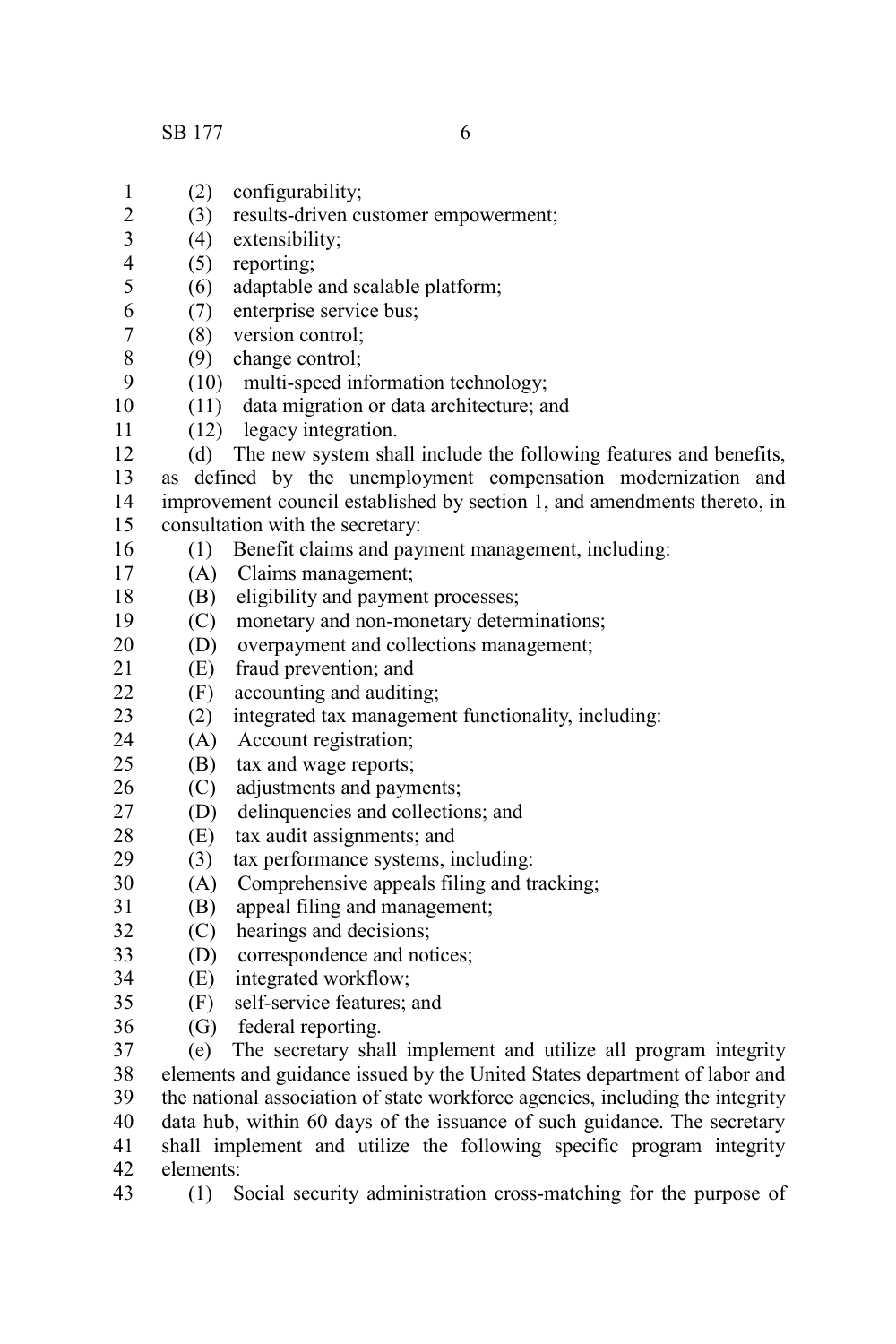validating social security numbers supplied by a claimant; 1

(2) checking of new hire records against the national directorate of new hires to verify eligibility; 2 3

(3) verification of immigration status or citizenship and confirmation of benefit applicant information through the systematic alien verification for entitlement program; 4 5 6

(4) comparison of applicant information to local, state and federal prison databases through incarceration cross-matches; 7 8

(5) detection of duplicate claims by applicants filed in other states or other unemployment insurance programs through utilization of the interstate connection network, interstate benefits cross-match, the state identification inquiry state claims and overpayment file and the interstate benefits 8606 application for overpayment recoveries for Kansas claims filed from a state other than Kansas; 9 10 11 12 13 14

(6) identification of internet protocol addresses linked to multiple claims or to claims filed outside of the United States; and 15 16

(7) use of data mining and data analytics to detect and prevent fraud when a claim is filed, and on an ongoing basis throughout the lifecycle of a claim, by using current and future functionalities to include suspicious actor repository, suspicious email domains, foreign internet protocol addresses, multi-state cross-match, identity verification, fraud alert systems and other assets provided by the unemployment insurance integrity center. 17 18 19 20 21 22 23

(f) The secretary, on a scheduled basis, shall cross check new and active unemployment insurance claims against the cross-check programs described in subsection (e). If the secretary receives information concerning an individual approved for benefits that indicates a change in circumstances that may affect eligibility, the secretary shall review the individual's case and act in accordance with the law. 24 25 26 27 28 29

(g) The department of labor shall have the authority to execute a memorandum of understanding with any department, agency or agency division for information required to be shared between agencies pursuant to the provisions of this act. 30 31 32 33

(h) The secretary of labor shall adopt rules and regulations necessary for the purposes of carrying out this act. 34 35

(i) The secretary of labor shall provide an annual status update and progress report regarding the requirements of this section to the unemployment compensation modernization and improvement council and the legislative coordinating council. 36 37 38 39

(j) This section shall be a part of and supplemental to the employment security law. 40 41

New Sec. 3. (a) The secretary of labor shall include information on an unemployment insurance benefit claimant's initial notice of determination 42 43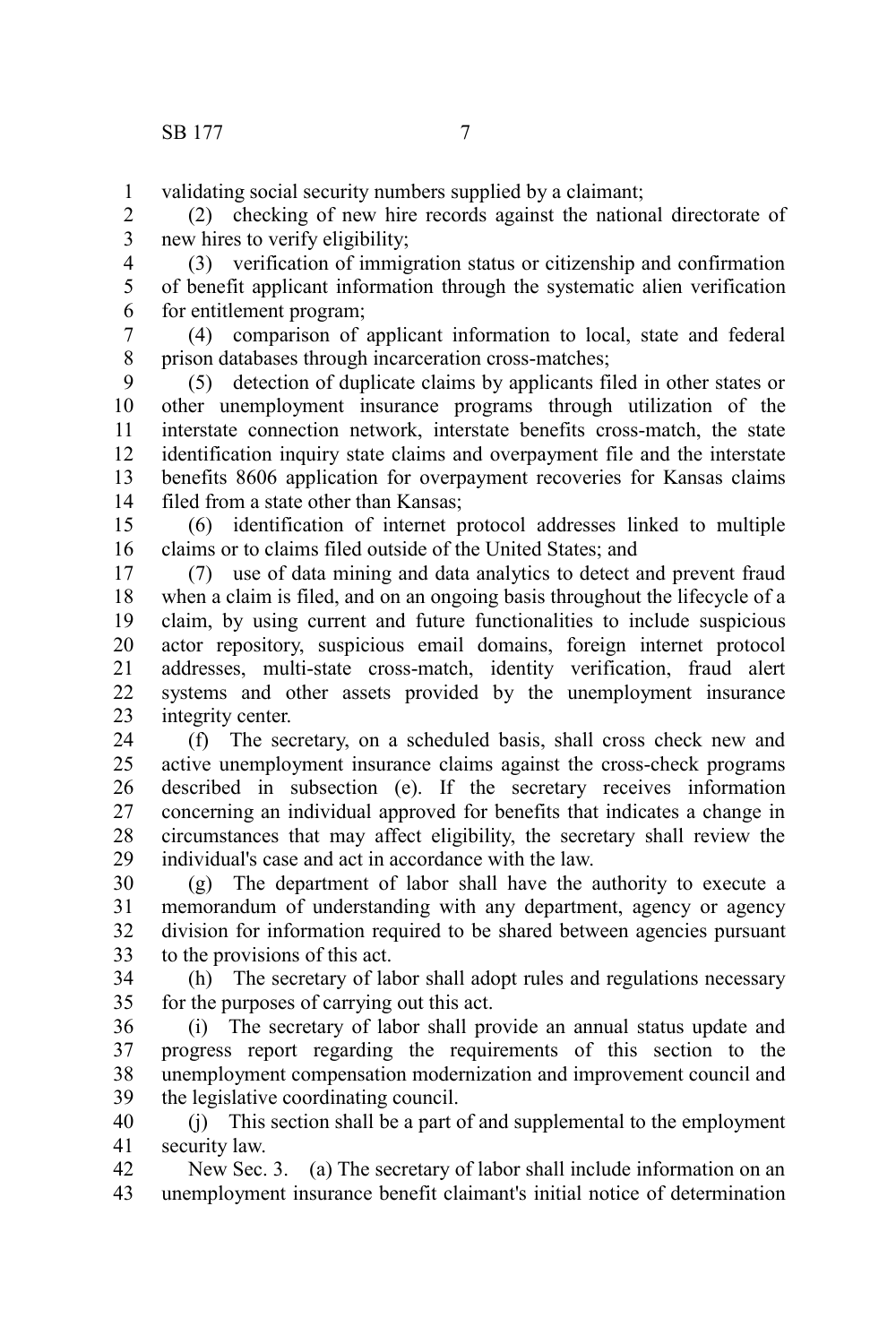that informs the claimant of the federal and state tax consequences of any unemployment compensation benefits that the claimant may receive. This information shall include an explanation regarding the department of labor income tax withholding agreement form designated as K-BEN 233 or a successor form, tax withholding elections and the tax withholding process and estimated weekly and maximum claim year federal and state tax withholding amounts. 1 2 3 4 5 6 7

(b) This section shall be a part of and supplemental to the employment security law. 8 9

New Sec. 4. (a) The secretary of labor shall post trust fund computations and data as required by subsection (b) on a publicly accessible website maintained by the secretary as follows: 10 11 12

(1) The secretary shall post and maintain the computations and data for each of the most recent 20 fiscal years within 90 days of the effective date of this act; and 13 14 15

(2) for the fiscal year beginning on July 1, 2021, and each fiscal year thereafter, the secretary shall post the trust fund computations and data for the fiscal year to the website within 90 days of such fiscal year's closing date. 16 17 18 19

20

(b) The computations and data to be posted shall include:

(1) Distributions of taxable wages by experience factor for each state fiscal year including the following information: 21 22

(A) The rate group; 23

(B) the reserve ratio lower limit; 24

(C) the number of accounts;  $25$ 

(D) the taxable wages by fiscal year; 26

(E) a summary of active positive eligible accounts with the number of accounts and fiscal year taxable wages; 27 28

(F) a summary of active ineligible accounts with the number of accounts and fiscal year taxable wages; 29 30

(G) a summary of active negative accounts with the number of accounts and fiscal year taxable wages; and 31 32

(E) a summary of terminated and inactive accounts with the number of accounts and fiscal year taxable wages; and 33 34

35

(2) an average high cost benefit rate summary, including:

(A) The average high cost benefit rate currently in effect; and (B) the benefit cost rate for the fiscal years used to calculate the 36 37

average high benefit cost rate. 38

(c) This section shall be a part of and supplemental to the employment security law. 39 40

Sec. 5. K.S.A. 2020 Supp. 44-703 is hereby amended to read as follows: 44-703. As used in this act, unless the context clearly requires otherwise: 41 42 43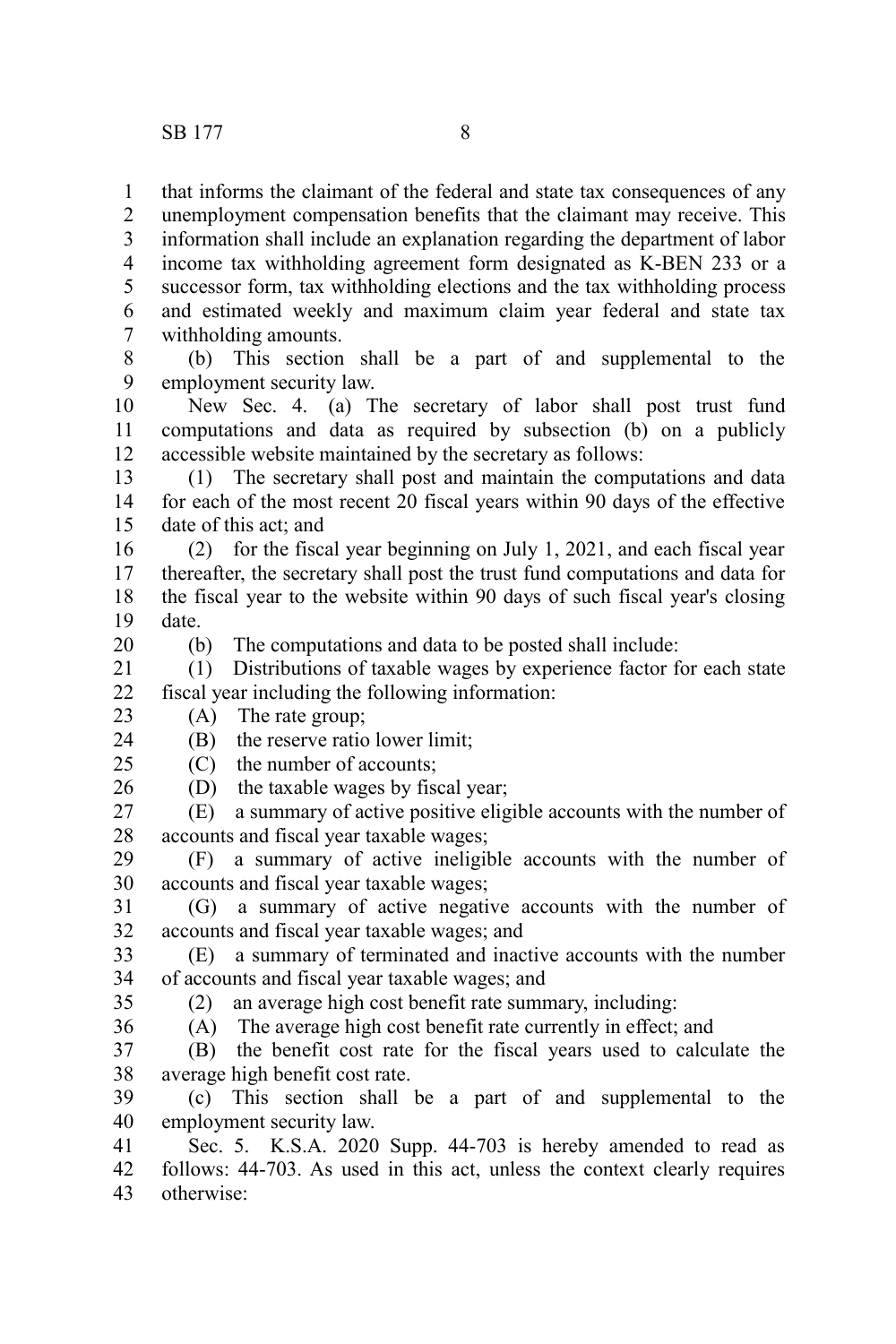(a) (1) "Annual payroll" means the total amount of wages paid or payable by an employer during the calendar year. 1 2

(2) "Average annual payroll" means the average of the annual payrolls of any employer for the last three calendar years immediately preceding the computation date as hereinafter defined if the employer has been continuously subject to contributions during those three calendar years and has paid some wages for employment during each of such years. In determining contribution rates for the calendar year, if an employer has not been continuously subject to contribution for the three calendar years immediately preceding the computation date but has paid wages subject to contributions during only the two calendar years immediately preceding the computation date, such employer's "average annual payroll" shall be the average of the payrolls for those two calendar years. 3 4 5 6 7 8 9 10 11 12 13

(3) "Total wages" means the total amount of wages paid or payable by an employer during the calendar year, including that part of remuneration in excess of the limitation prescribed as provided in subsection  $(o)(1)$  of this section. 14 15 16 17

(b) "Base period" means the first four of the last five completed calendar quarters immediately preceding the first day of an individual's benefit year, except that the base period in respect to combined wage claims means the base period as defined in the law of the paying state. 18 19 20 21

(1) If an individual lacks sufficient base period wages in order to establish a benefit year in the manner set forth above and satisfies the requirements of subsection  $(g)$  of K.S.A. 44-705 $(g)$  and subsection (hh) of K.S.A. 44-703*(hh)*, and amendments thereto, the claimant shall have an alternative base period substituted for the current base period so as not to prevent establishment of a valid claim. For the purposes of this subsection, "alternative base period" means the last four completed quarters immediately preceding the date the qualifying injury occurred. In the event the wages in the alternative base period have been used on a prior claim, then they shall be excluded from the new alternative base period. 22 23 24 25 26 27 28 29 30 31

(2) For the purposes of this chapter, the term "base period" includes the alternative base period. 32 33

(c) (1) "Benefits" means the money payments payable to an individual, as provided in this act, with respect to such individual's unemployment. 34 35 36

(2) "Regular benefits" means benefits payable to an individual under this act or under any other state law, including benefits payable to federal civilian employees and to ex-servicemen pursuant to 5 U.S.C. chapter 85, other than extended benefits. 37 38 39 40

(d) "Benefit year" with respect to any individual, means the period beginning with the first day of the first week for which such individual files a valid claim for benefits, and such benefit year shall continue for one 41 42 43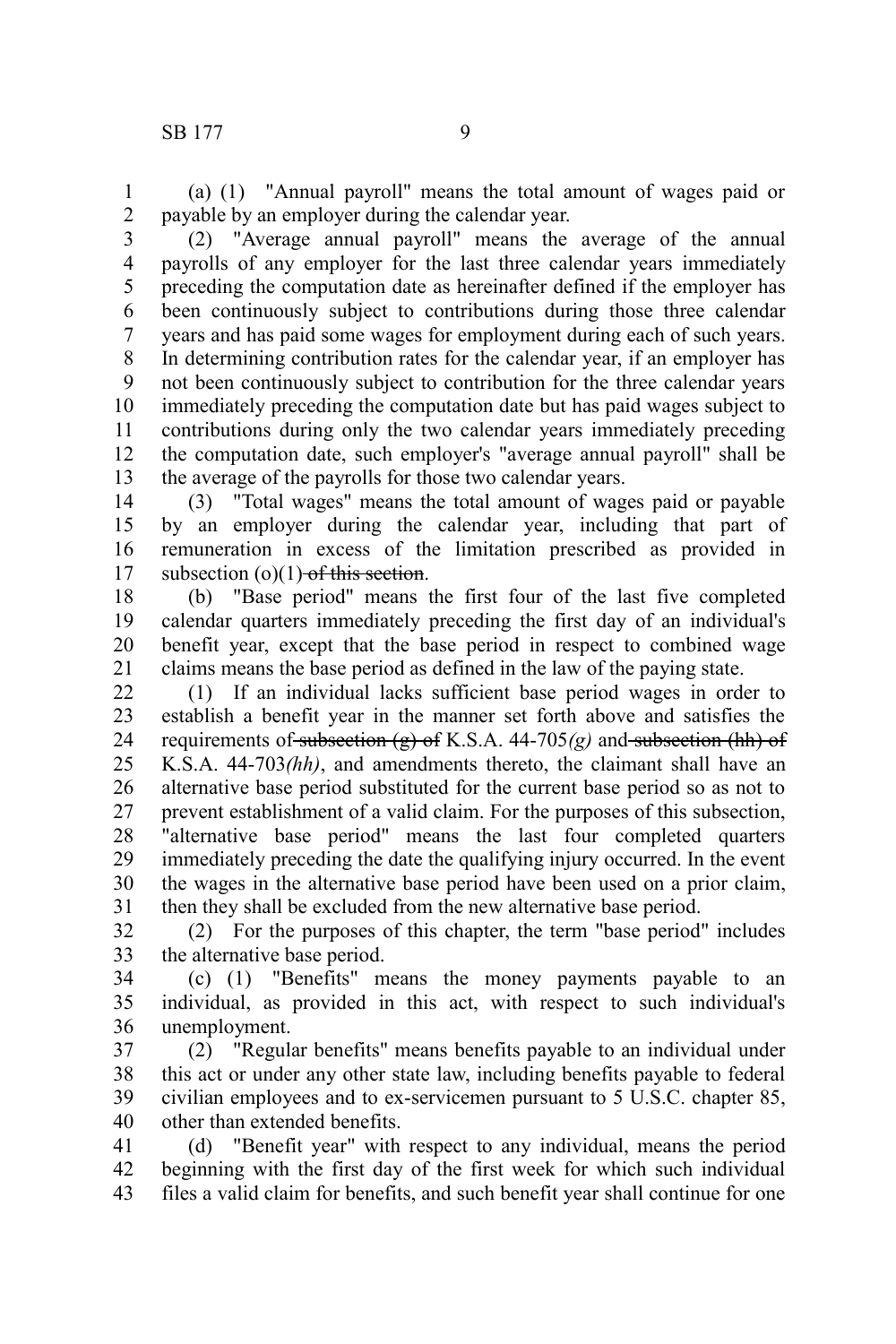full year. In the case of a combined wage claim, the benefit year shall be the benefit year of the paying state. Following the termination of a benefit year, a subsequent benefit year shall commence on the first day of the first week with respect to which an individual next files a claim for benefits. When such filing occurs with respect to a week which *that* overlaps the preceding benefit year, the subsequent benefit year shall commence on the first day immediately following the expiration date of the preceding benefit year. Any claim for benefits made in accordance with subsection  $(a)$  of K.S.A. 44-709 $(a)$ , and amendments thereto, shall be deemed to be a "valid claim" for the purposes of this subsection if the individual has been paid wages for insured work as required under subsection (e) of K.S.A. 44-705*(e)*, and amendments thereto. Whenever a week of unemployment overlaps two benefit years, such week shall, for the purpose of granting waiting-period credit or benefit payment with respect thereto, be deemed to be a week of unemployment within that benefit year in which the greater part of such week occurs. 1 2 3 4 5 6 7 8 9 10 11 12 13 14 15 16

17

(e) "Commissioner" or "secretary" means the secretary of labor.

(f) (1) "Contributions" means the money payments to the state employment security fund—which *that* are required to be made by employers on account of employment under K.S.A. 44-710, and amendments thereto, and voluntary payments made by employers pursuant to such statute. 18 19 20 21  $22$ 

(2) "Payments in lieu of contributions" means the money payments to the state employment security fund from employers which *that* are required to make or which *that* elect to make such payments under subsection (e) of K.S.A. 44-710*(e)*, and amendments thereto. 23 24 25 26

(g) "Employing unit" means any individual or type of organization, including any partnership, association, limited liability company, agency or department of the state of Kansas and political subdivisions thereof, trust, estate, joint-stock company, insurance company or corporation, whether domestic or foreign including nonprofit corporations, or the receiver, trustee in bankruptcy, trustee or successor thereof, or the legal representatives of a deceased person, which *that* has in its employ one or more individuals performing services for it within this state. All individuals performing services within this state for any employing unit which *that* maintains two or more separate establishments within this state shall be deemed to be employed by a single employing unit for all the purposes of this act. Each individual employed to perform or to assist in performing the work of any agent or employee of an employing unit shall be deemed to be employed by such employing unit for all the purposes of this act, whether such individual was hired or paid directly by such employing unit or by such agent or employee, provided the employing unit had actual or constructive knowledge of the employment. 27 28 29 30 31 32 33 34 35 36 37 38 39 40 41 42 43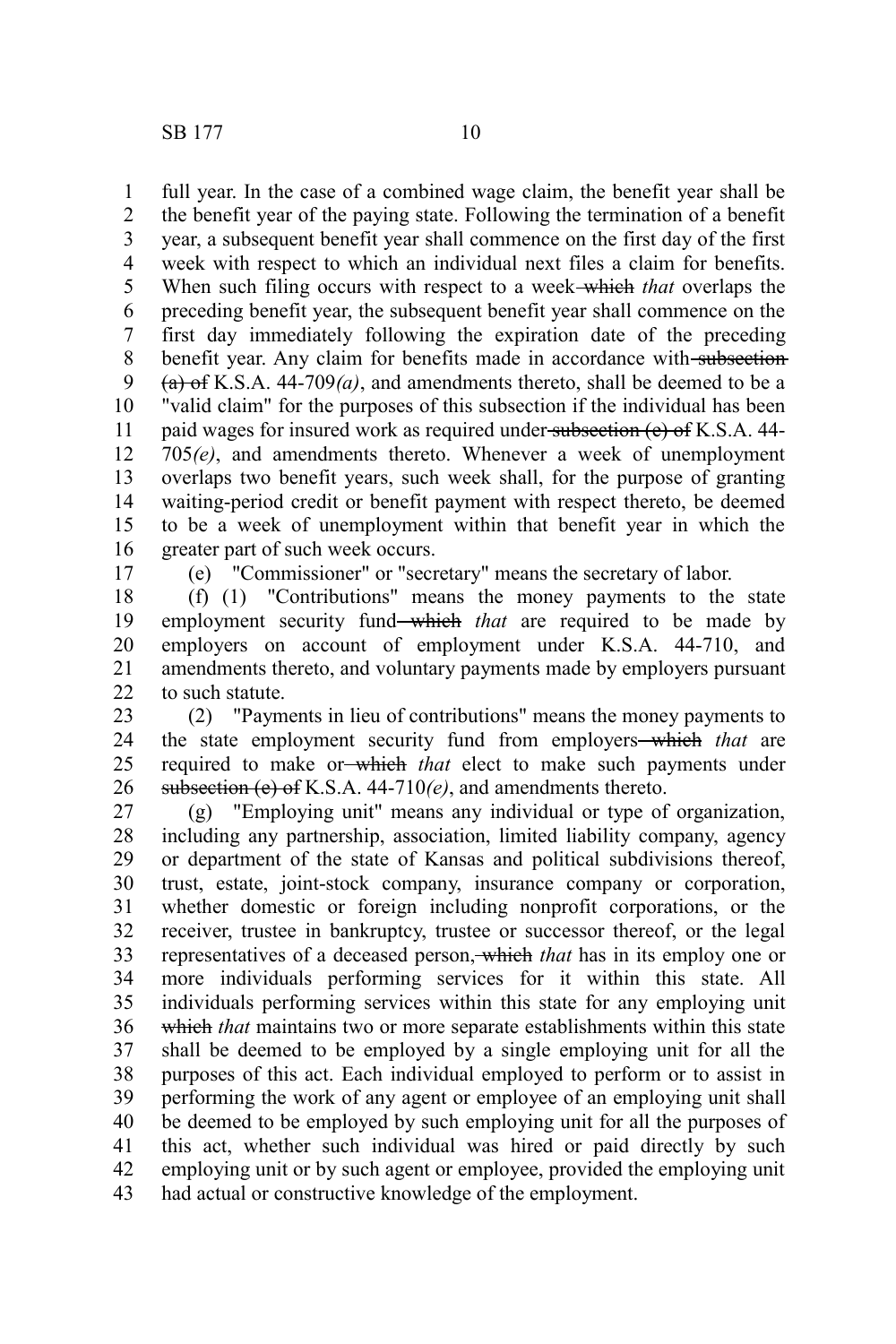(h) "Employer" means: 1

(1) (A) Any employing unit for which agricultural labor as defined in subsection  $(w)$ -of this section is performed and which during any calendar quarter in either the current or preceding calendar year paid remuneration in cash of \$20,000 or more to individuals employed in agricultural labor or for some portion of a day in each of 20 different calendar weeks, whether or not such weeks were consecutive, in either the current or the preceding calendar year, employed in agricultural labor 10 or more individuals, regardless of whether they were employed at the same moment of time. 2 3 4 5 6 7 8 9

(B) For the purpose of this subsection  $(h)(1)$ , any individual who is a member of a crew furnished by a crew leader to perform-service services in agricultural labor for any other person shall be treated as an employee of such crew leader if: 10 11 12 13

(i) Such crew leader holds a valid certificate of registration under the federal migrant and seasonal agricultural workers protection act or substantially all the members of such crew operate or maintain tractors, mechanized harvesting or cropdusting equipment or any other mechanized equipment, which *that* is provided by such crew leader; and 14 15 16 17 18

(ii) such individual is not in the employment of such other person within the meaning of subsection (i) of this section. 19 20

(C) For the purpose of this subsection  $(h)(1)$ , in the case of any individual who is furnished by a crew leader to perform-service *services* in agricultural labor for any other person and who is not treated as an employee of such crew leader: 21 22 23 24

(i) Such other person and not the crew leader shall be treated as the employer of such individual; and 25 26

(ii) such other person shall be treated as having paid cash remuneration to such individual in an amount equal to the amount of cash remuneration paid to such individual by the crew leader, either on the crew leader's own behalf or on behalf of such other person, for the service *services* in agricultural labor performed for such other person. 27 28 29 30 31

(D) For the purposes of this subsection  $(h)(1)$  "crew leader" means an individual who: 32 33

(i) Furnishes individuals to perform service *services* in agricultural labor for any other person; 34 35

(ii) pays, either on such individual's own behalf or on behalf of such other person, the individuals so furnished by such individual for the service *services* in agricultural labor performed by them; and 36 37 38

(iii) has not entered into a written agreement with such other person under which such individual is designated as an employee of such other person. 39 40 41

(2) (A) Any employing unit which *that* for calendar year 2007 and each calendar year thereafter: (i) In any calendar quarter in either the 42 43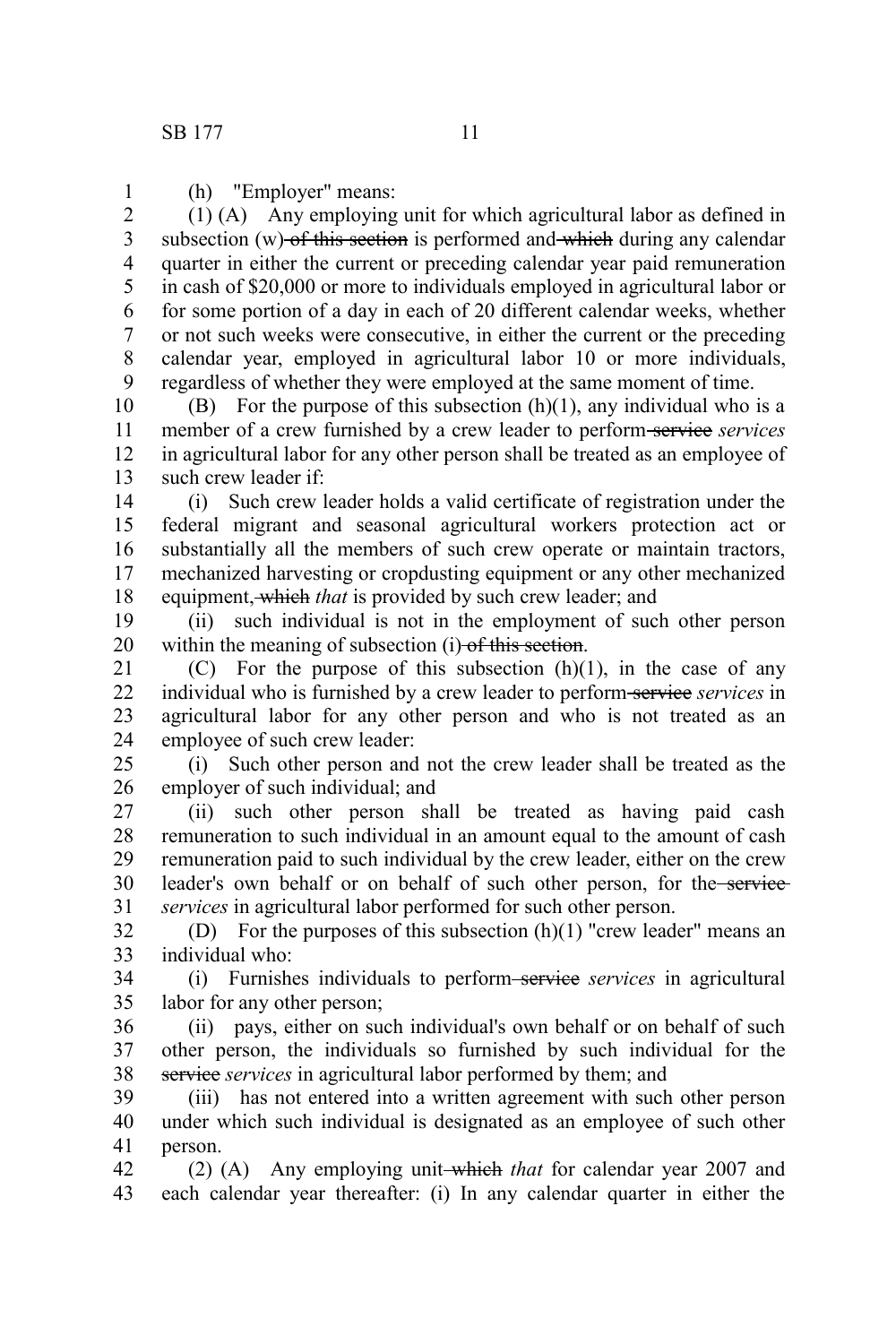current or preceding calendar year paid for service *services* in employment wages of \$1,500 or more; (ii) for some portion of a day in each of 20 different calendar weeks, whether or not such weeks were consecutive, in either the current or preceding calendar year, had in employment at least one individual, whether or not the same individual was in employment in each such day; or (iii) elects to have an unemployment tax account established at the time of initial registration in accordance with subsection  $(e)$  of K.S.A. 44-711 $(c)$ , and amendments thereto. 1 2 3 4 5 6 7 8

(B) Employment of individuals to perform domestic service or agricultural labor and wages paid for such service or labor shall not be considered in determining whether an employing unit meets the criteria of this subsection  $(h)(2)$ . 9 10 11 12

(3) Any employing unit for which service is employment as defined in subsection  $(i)(3)(E)$  of this section. 13 14

(4) (A) Any employing unit, whether or not it is an employing unit under subsection (g) of this section, which *that* acquires or in any manner succeeds to: (i) Substantially all of the employing enterprises, organization, trade or business; or (ii) substantially all the assets, of another employing unit-which *that* at the time of such acquisition was an employer subject to this act; 15 16 17 18 19 20

(B) any employing unit which *that* is controlled substantially, either directly or indirectly by legally enforceable means or otherwise, by the same interest or interests, whether or not such interest or interests are an employing unit under subsection  $(g)$  of this section, which acquires or in any manner succeeds to a portion of an employer's annual payroll, which is less than 100% of such employer's annual payroll, and which intends to continue the acquired portion as a going business. 21 22 23 24 25 26 27

(5) Any employing unit which *that* paid cash remuneration of \$1,000 or more in any calendar quarter in the current or preceding calendar year to individuals employed in domestic service as defined in subsection (aa) of this section. 28 29 30 31

(6) Any employing unit which *that* having become an employer under this subsection (h) has not, under<del>-subsection (b) of</del> K.S.A. 44-711*(b)*, and amendments thereto, ceased to be an employer subject to this act. 32 33 34 35

(7) Any employing unit—which *that* has elected to become fully subject to this act in accordance with subsection  $(e)$  of K.S.A. 44-711 $(c)$ , and amendments thereto. 36 37 38

(8) Any employing unit not an employer by reason of any other paragraph of this subsection (h), for which within either the current or preceding calendar year services in employment are or were performed with respect to which such employing unit is liable for any federal tax against which credit may be taken for contributions required to be paid 39 40 41 42 43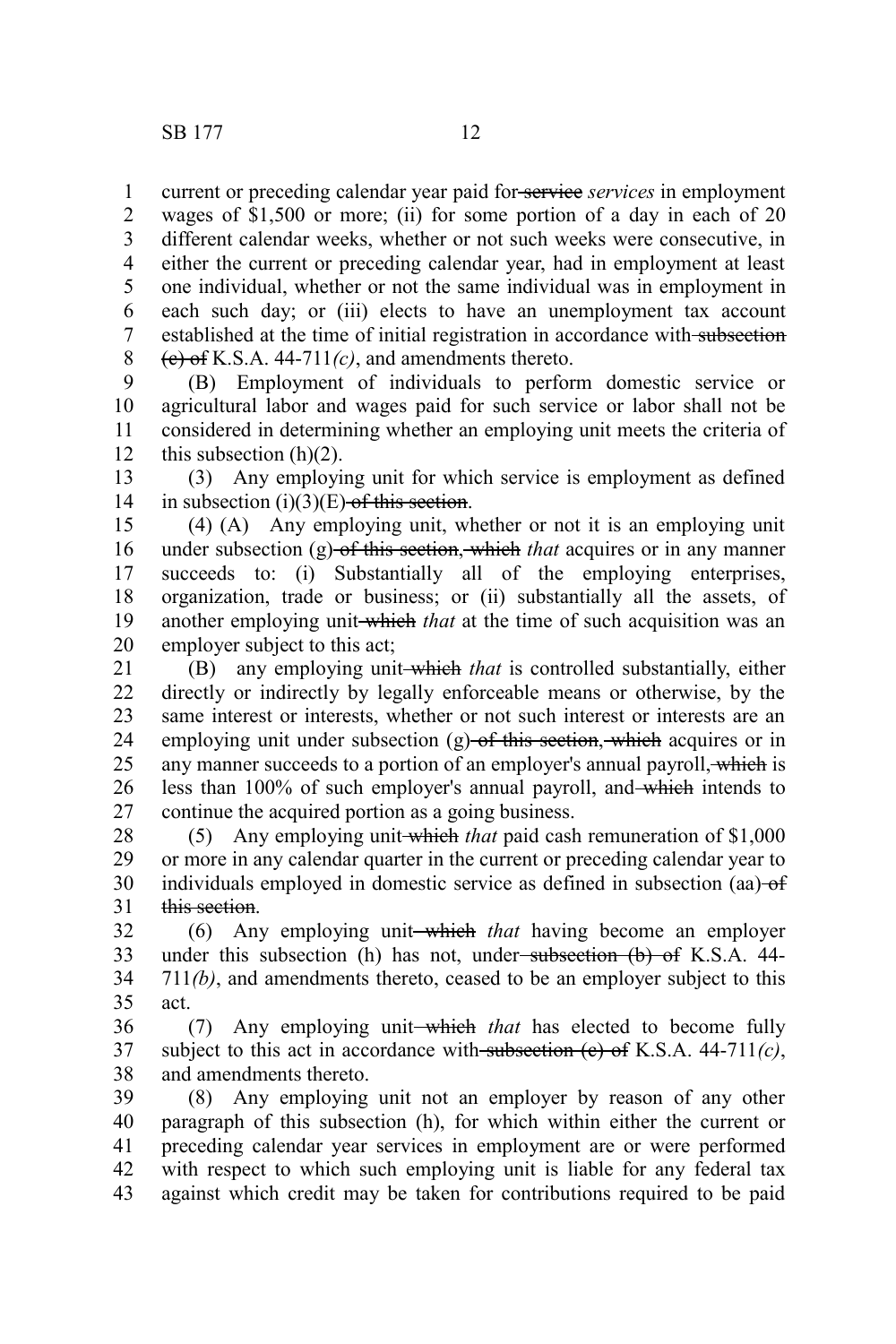into a state unemployment compensation fund; or which *that*, as a condition for approval of this act for full tax credit against the tax imposed by the federal unemployment tax act, is required, pursuant to such act, to be an "employer" under this act. 1 2 3 4

(9) Any employing unit described in section  $501(c)(3)$  of the federal internal revenue code of 1986 which *that* is exempt from income tax under section 501(a) of the code that had four or more individuals in employment for some portion of a day in each of 20 different weeks, whether or not such weeks were consecutive, within either the current or preceding calendar year, regardless of whether they were employed at the same moment of time. 5 6 7 8 9 10 11

12

(i) "Employment" means:

(1) Subject to the other provisions of this subsection, service, including service *services* in interstate commerce, performed by: 13 14

15

(A) Any active officer of a corporation; or

(B) any individual who, under the usual common law rules applicable in determining the employer-employee relationship, has the status of an employee subject to the provisions of subsection  $(i)(3)(D)$ ; or 16 17 18

(C) any individual other than an individual who is an employee under subsection  $(i)(1)(A)$  or subsection  $(i)(1)(B)$  above who performs services for remuneration for any person: 19 20 21

(i) As an agent-driver or commission-driver engaged in distributing meat products, vegetable products, fruit products, bakery products, beverages +, other than milk), or laundry or dry-cleaning services, for such individual's principal; or 22 23 24 25

(ii) as a traveling or city salesman, other than as an agent-driver or commission-driver, engaged upon a full-time basis in the solicitation on behalf of, and the transmission to, a principal +, except for side-line sales activities on behalf of some other person)*,* of orders from wholesalers, retailers, contractors, or operators of hotels, restaurants, or other similar establishments for merchandise for resale or supplies for use in their business operations. 26 27 28 29 30 31 32

For purposes of subsection  $(i)(1)(C)$ , the term "employment" shall include services described in paragraphs (i) and (ii) above only if: 33 34

(a) The contract of service contemplates that substantially all of the services are to be performed personally by such individual; 35 36

(b) the individual does not have a substantial investment in facilities used in connection with the performance of the services formulation in facilities for transportation); and 37 38 39

(c) the services are not in the nature of a single transaction that is not part of a continuing relationship with the person for whom the services are performed. 40 41 42

(2) The term "employment" shall include an individual's entire 43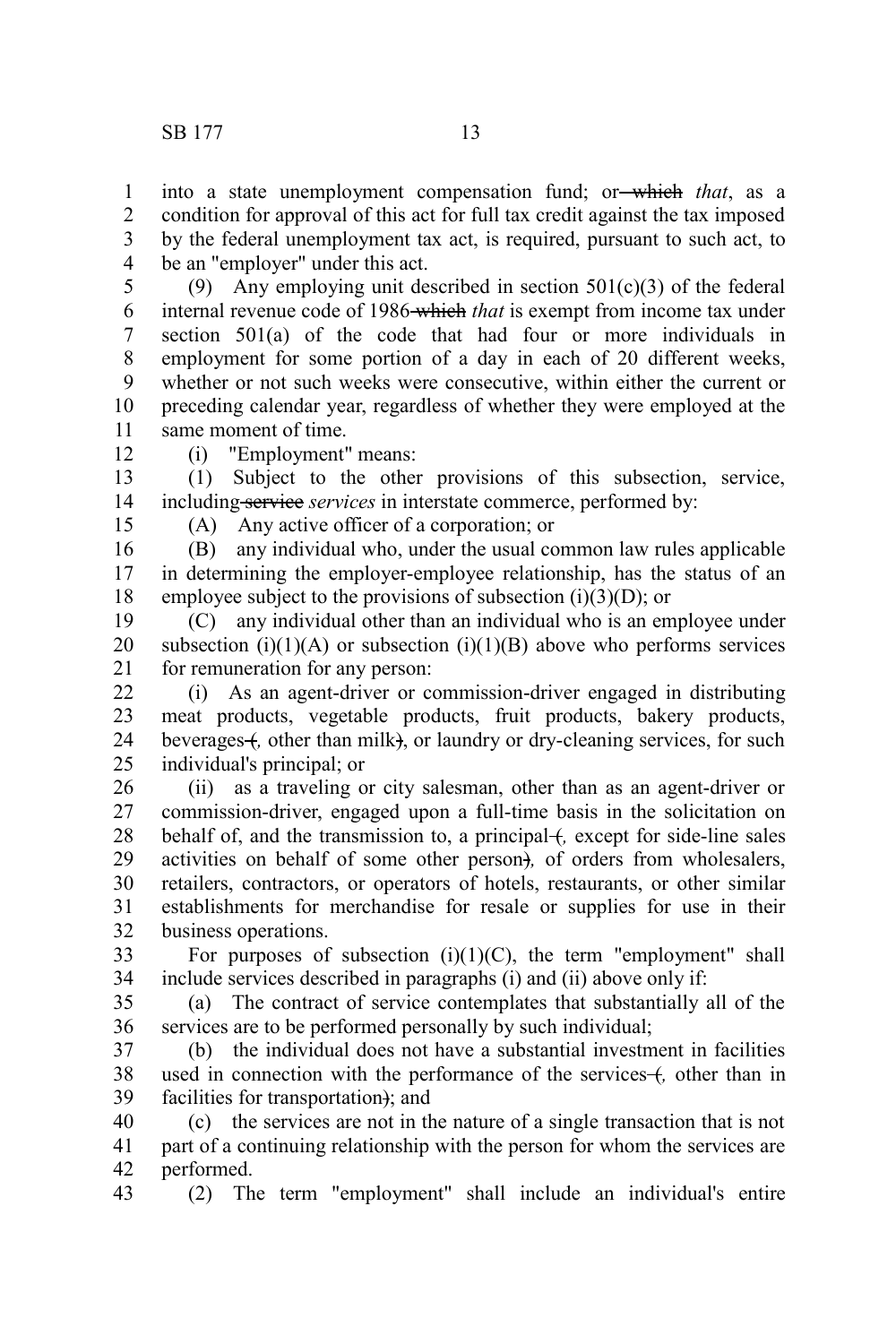service within the United States, even though performed entirely outside this state if: 1 2

3

(A) The service is not localized in any state;

(B) the individual is one of a class of employees who are required to travel outside this state in performance of their duties; and 4 5

(C) the individual's base of operations is in this state, or if there is no base of operations, then the place from which *where* service is directed or controlled is in this state. 6 7 8

9

(3) The term "employment" shall also include:

(A) Services performed within this state but not covered by the provisions of subsection (i)(1) or subsection (i)(2) shall be deemed to be employment subject to this act if contributions are not required and paid with respect to such services under an unemployment compensation law of any other state or of the federal government. 10 11 12 13 14

(B) Services performed entirely without this state, with respect to no part of which contributions are required and paid under an unemployment compensation law of any other state or of the federal government, shall be deemed to be employment subject to this act only if the individual performing such services is a resident of this state and the secretary approved the election of the employing unit for whom such services are performed that the entire service of such individual shall be deemed to be employment subject to this act. 15 16 17 18 19 20 21 22

(C) Services covered by an arrangement pursuant to subsection (I) of K.S.A. 44-714*(j)*, and amendments thereto, between the secretary and the agency charged with the administration of any other state or federal unemployment compensation law, pursuant to which all services performed by an individual for an employing unit are deemed to be performed entirely within this state, shall be deemed to be employment if the secretary has approved an election of the employing unit for whom such services are performed, pursuant to which the entire service of such individual during the period covered by such election is deemed to be insured work. 23 24 25 26 27 28 29 30 31 32

(D) Services performed by an individual for wages or under any contract of hire shall be deemed to be employment subject to this act if the business for which activities of the individual are performed retains not only the right to control the end result of the activities performed, but the manner and means by which the end result is accomplished. 33 34 35 36 37

(E) Service*Services* performed by an individual in the employ of this state or any instrumentality thereof, any political subdivision of this state or any instrumentality thereof, or in the employ of an Indian tribe, as defined pursuant to section 3306(u) of the federal unemployment tax act, any instrumentality of more than one of the foregoing or any instrumentality which *that* is jointly owned by this state or a political 38 39 40 41 42 43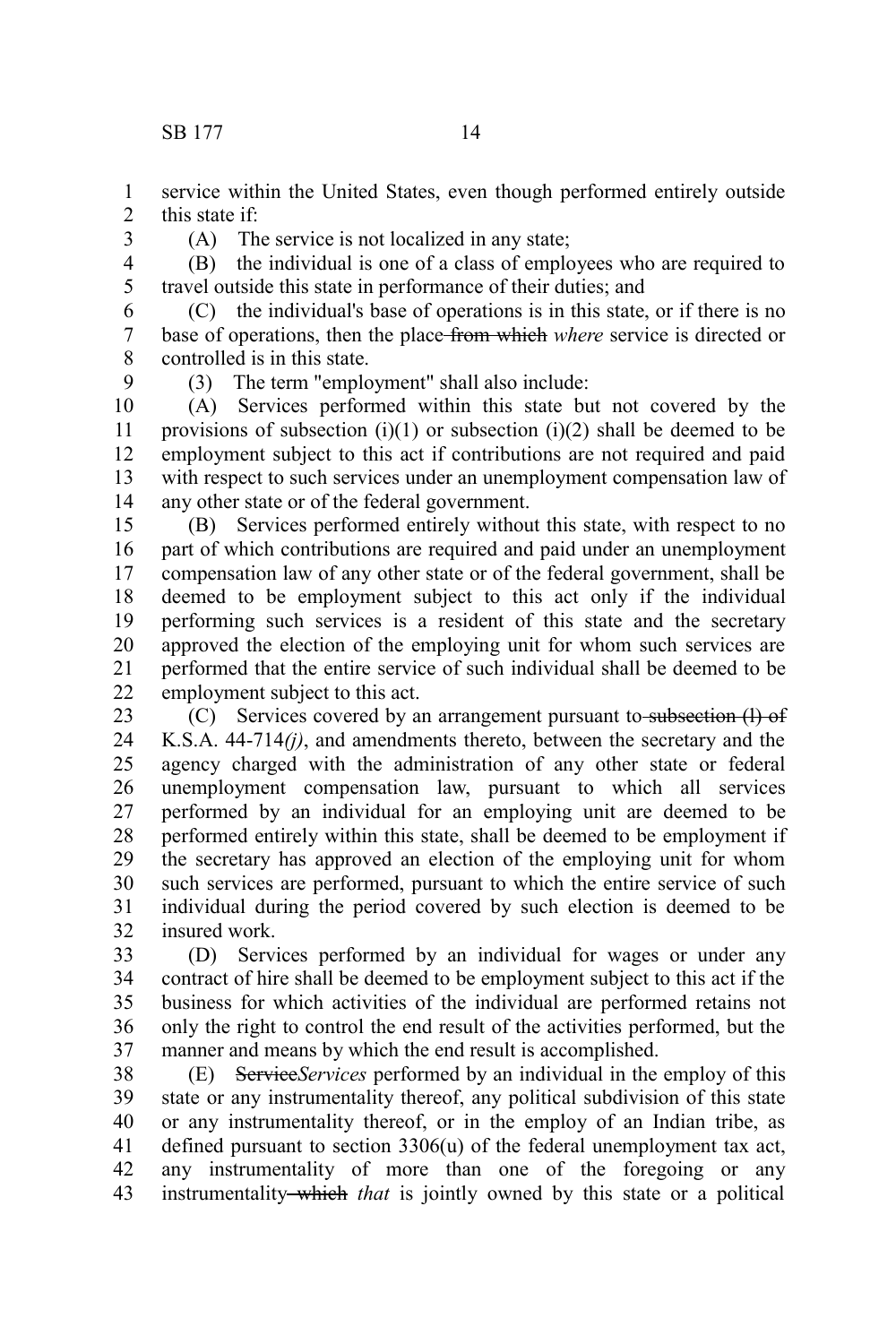subdivision thereof or Indian tribes and one or more other states or political subdivisions of this or other states, provided that such service is excluded from "employment" as defined in the federal unemployment tax act by reason of section  $3306(c)(7)$  of that act and is not excluded from "employment" under subsection  $(i)(4)(A)$  of this section. For purposes of this section, the exclusions from employment in subsections  $(i)(4)(A)$  and  $(i)(4)(L)$  shall also be applicable to services performed in the employ of an Indian tribe. 1 2 3 4 5 6 7 8

(F) Service*Services* performed by an individual in the employ of a religious, charitable, educational or other organization which *that* is excluded from the term "employment" as defined in the federal unemployment tax act solely by reason of section  $3306(c)(8)$  of that act, and is not excluded from employment under-paragraphs (I) through (M) of subsection (i)(4)*(I) through (M)*. 9 10 11 12 13 14

(G) The term "employment" shall include the service *services* of an individual who is a citizen of the United States, performed outside the United States except in Canada, in the employ of an American employer +, other than service which *that* is deemed "employment" under the provisions of subsection  $(i)(2)$  or subsection  $(i)(3)$  or the parallel provisions of another state's law), if: 15 16 17 18 19 20

(i) The employer's principal place of business in the United States is located in this state; or 21 22

23 24

37

(ii) the employer has no place of business in the United States, but:

(a) The employer is an individual who is a resident of this state;

(b) the employer is a corporation which is organized under the laws of this state; or 25 26

(c) the employer is a partnership or a trust and the number of the partners or trustees who are residents of this state is greater than the number who are residents of any other state; or 27 28 29

(iii) none of the criteria of paragraphs (i) and (ii) above of this subsection  $(i)(3)(G)$  are met but the employer has elected coverage in this state or, the employer having failed to elect coverage in any state, the individual has filed a claim for benefits, based on such service, under the law of this state. 30 31 32 33 34

(H) An "American employer," for purposes of subsection (i)(3)(G), means a person who is: 35 36

(i) An individual who is a resident of the United States;

(ii) a partnership if ⅔ or more of the partners are residents of the United States; 38 39

(iii) a trust, if all of the trustees are residents of the United States; or 40

(iv) a corporation organized under the laws of the United States or of any state. 41 42

(I) Notwithstanding subsection  $(i)(2)$  of this section, all service 43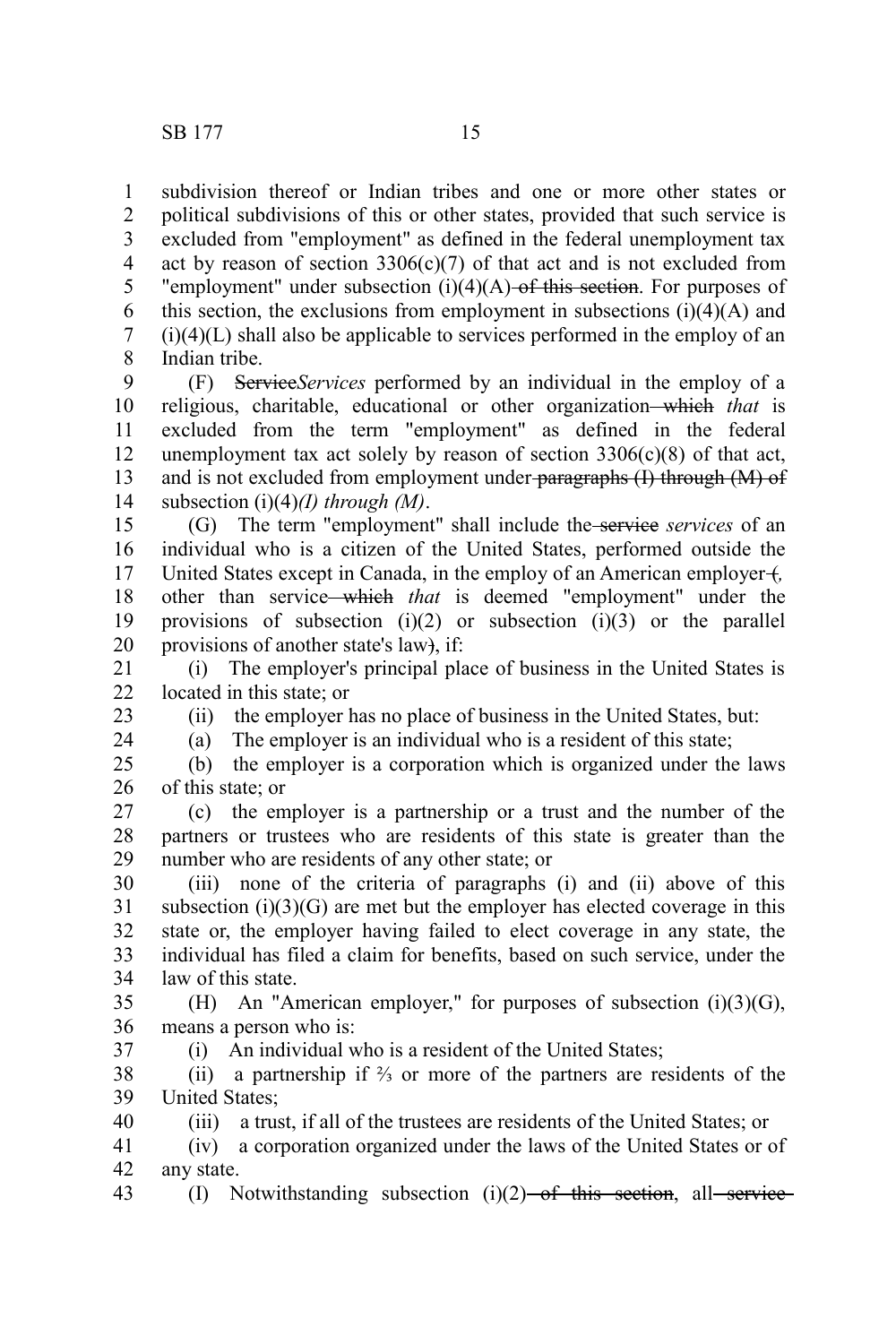*services* performed by an officer or member of the crew of an American 1

vessel or American aircraft on or in connection with such vessel or aircraft, if the operating office, from which the operations of such vessel or aircraft operating within, or within and without, the United States are ordinarily and regularly supervised, managed, directed and controlled is within this state. 2 3 4 5 6

(J) Notwithstanding any other provisions of this subsection (i), service *services* with respect to which a tax is required to be paid under any federal law imposing a tax against which credit may be taken for contributions required to be paid into a state unemployment compensation fund or which *that* as a condition for full tax credit against the tax imposed by the federal unemployment tax act is required to be covered under this act. 7 8 9 10 11 12 13

(K) Domestic service in a private home, local college club or local chapter of a college fraternity or sorority performed for a person who paid cash remuneration of \$1,000 or more in any calendar quarter in the current calendar year or the preceding calendar year to individuals employed in such domestic service. 14 15 16 17 18

(4) The term "employment" shall not include: (A) Service *Services* performed in the employ of an employer specified in subsection  $(h)(3)$  of this section if such service is performed by an individual in the exercise of duties: 19 20 21  $22$ 

23

(i) As an elected official;

(ii) as a member of a legislative body, or a member of the judiciary, of a state, political subdivision or of an Indian tribe; 24 25

26

(iii) as a member of the state national guard or air national guard;

(iv) as an employee serving on a temporary basis in case of fire, storm, snow, earthquake, flood or similar emergency; 27 28

(v) in a position which *that*, under or pursuant to the laws of this state or tribal law, is designated as a major nontenured policymaking or advisory position or as a policymaking or advisory position the performance of the duties of which ordinarily does not require more than eight hours per week; 29 30 31 32 33

(B) service*services* with respect to which unemployment compensation is payable under an unemployment compensation system established by an act of congress; 34 35 36

(C) service*services* performed by an individual in the employ of such individual's son, daughter or spouse, and service*services* performed by a child under the age of 21 years in the employ of such individual's father or mother; 37 38 39 40

(D) service*services* performed in the employ of the United States government or an instrumentality of the United States exempt under the constitution of the United States from the contributions imposed by this 41 42 43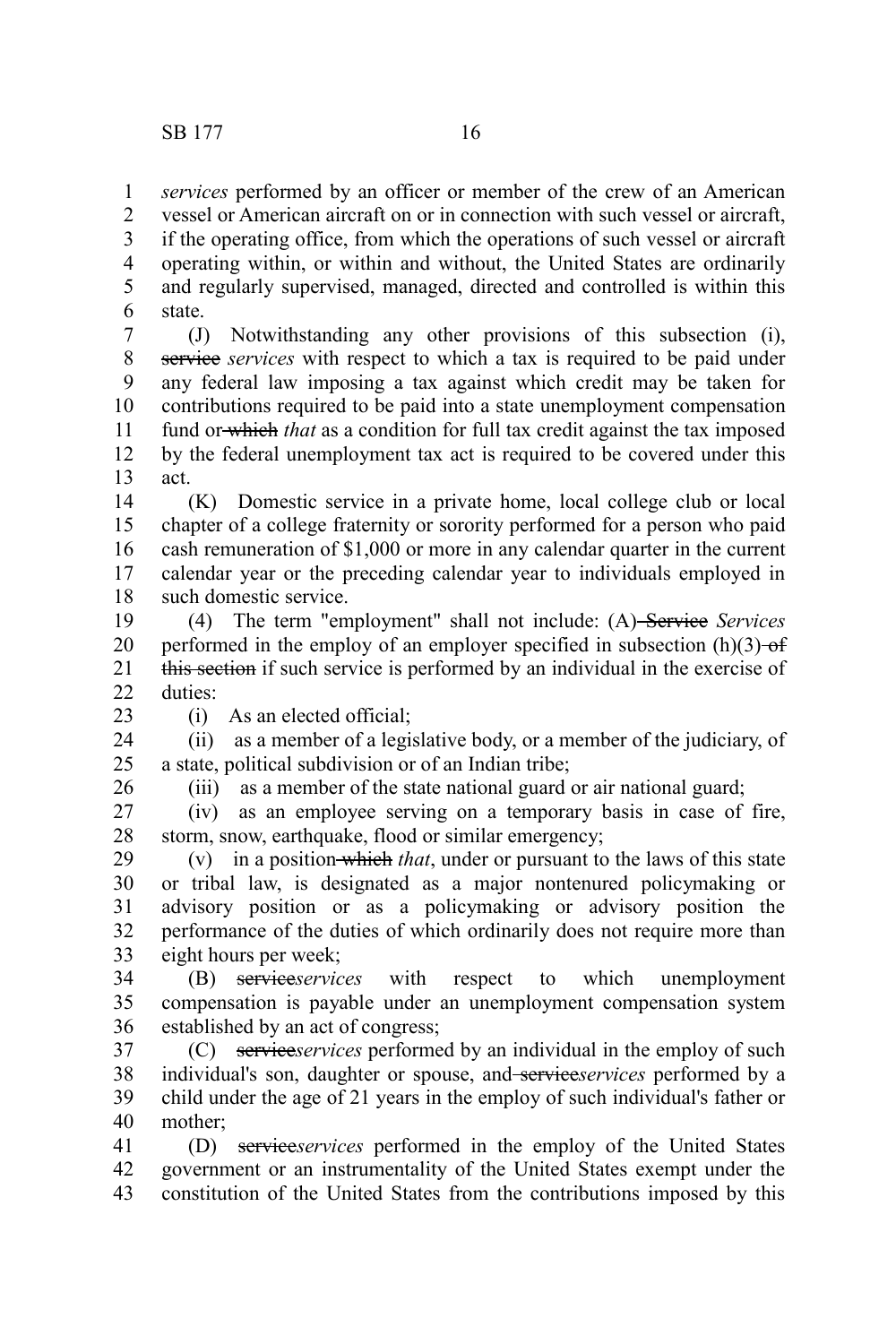act, except that to the extent that the congress of the United States shall permit states to require any instrumentality of the United States to make payments into an unemployment fund under a state unemployment compensation law, all of the provisions of this act shall be applicable to such instrumentalities, and to services performed for such instrumentalities, in the same manner, to the same extent and on the same terms as to all other employers, employing units, individuals and services. If this state shall not be certified for any year by the federal security agency under section 3304(c) of the federal internal revenue code of 1986, the payments required of such instrumentalities with respect to such year shall be refunded by the secretary from the fund in the same manner and within the same period as is provided in subsection (f) of K.S.A. 44-717*(h)*, and amendments thereto, with respect to contributions erroneously collected; 1 2 3 4 5 6 7 8 9 10 11 12 13 14

(E) service*services* covered by an arrangement between the secretary and the agency charged with the administration of any other state or federal unemployment compensation law pursuant to which all services performed by an individual for an employing unit during the period covered by such employing unit's duly approved election, are deemed to be performed entirely within the jurisdiction of such other state or federal agency; 15 16 17 18 19 20 21

(F) service*services* performed by an individual under the age of 18 in the delivery or distribution of newspapers or shopping news, not including delivery or distribution to any point for subsequent delivery or distribution;  $22$ 23 24 25

(G) service*services* performed by an individual for an employing unit as an insurance agent or as an insurance solicitor, if all such service performed by such individual for such employing unit is performed for remuneration solely by way of commission; 26 27 28 29

(H) service*services* performed in any calendar quarter in the employ of any organization exempt from income tax under section 501(a) of the federal internal revenue code of 1986<sup>-4</sup>, other than an organization described in section 401(a) or under section 521 of such code)*,* if the remuneration for such service is less than \$50. In construing the application of the term "employment," if services performed during  $\frac{1}{2}$  or more of any pay period by an individual for the person employing such individual constitute employment, all the services of such individual for such period shall be deemed to be employment; but if the services performed during more than ½ of any such pay period by an individual for the person employing such individual do not constitute employment, then none of the services of such individual for such period shall be deemed to be employment. As used in this subsection  $(i)(4)(H)$  the term "pay period" means a period  $+$ , of not more than 31 consecutive days), for which a 30 31 32 33 34 35 36 37 38 39 40 41 42 43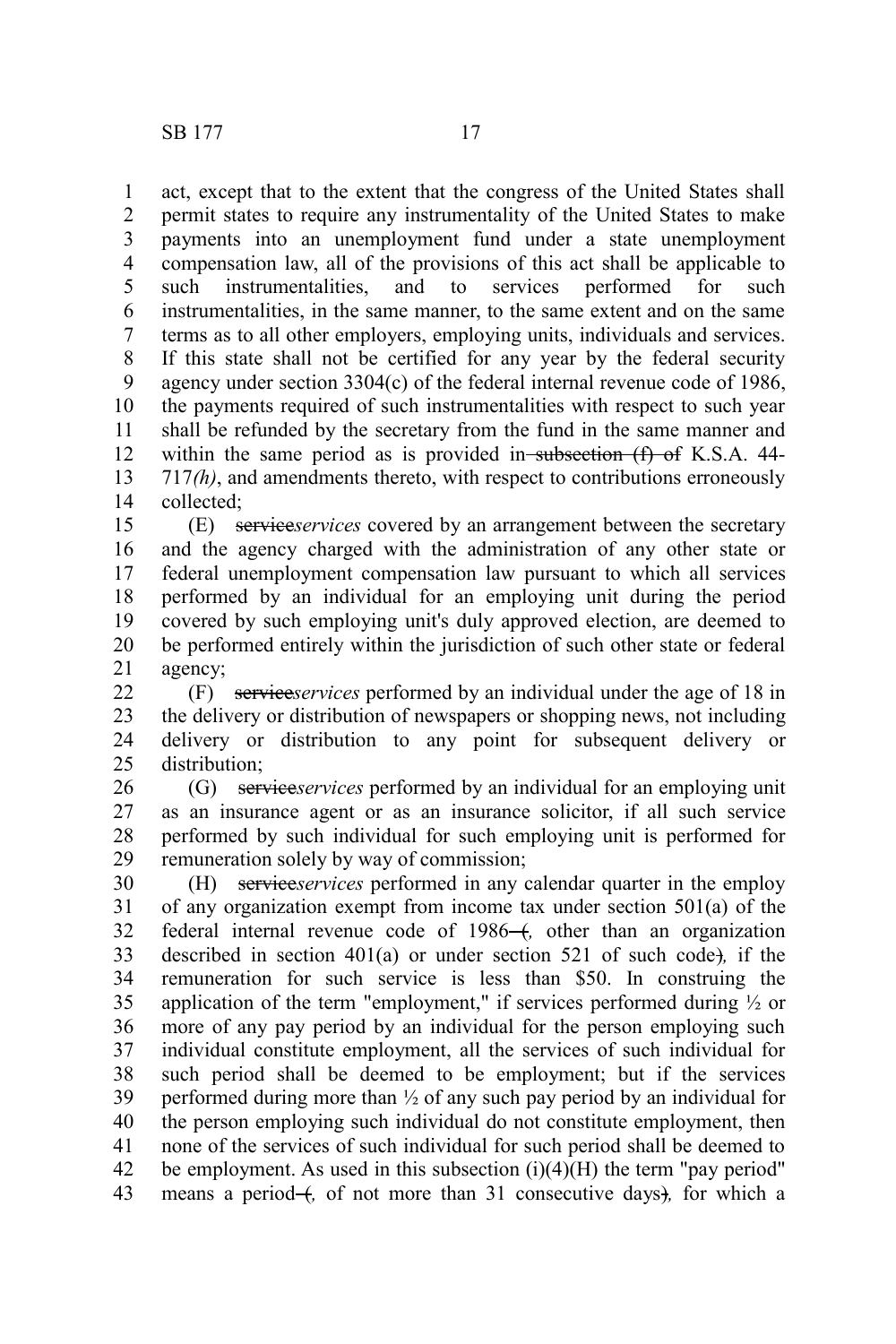payment of remuneration is ordinarily made to the individual by the person employing such individual. This subsection  $(i)(4)(H)$  shall not be applicable with respect to services with respect to which unemployment compensation is payable under an unemployment compensation system established by an act of congress; 1 2 3 4 5

(I) services performed in the employ of a church or convention or association of churches, or an organization which is operated primarily for religious purposes and which is operated, supervised, controlled, or principally supported by a church or convention or association of churches; 6 7 8 9 10

(J) service*services* performed by a duly ordained, commissioned, or licensed minister of a church in the exercise of such individual's ministry or by a member of a religious order in the exercise of duties required by such order: 11 12 13 14

(K) service*services* performed in a facility conducted for the purpose of carrying out a program of: 15 16

(i) Rehabilitation for individuals whose earning capacity is impaired by age or physical or mental deficiency or injury; or 17 18

(ii) providing remunerative work for individuals who because of their impaired physical or mental capacity cannot be readily absorbed in the competitive labor market, by an individual receiving such rehabilitation or remunerative work; 19 20 21 22

(L) service*services* performed as part of an employment work-relief or work-training program assisted or financed in whole or in part by any federal agency or an agency of a state or political subdivision thereof or of an Indian tribe, by an individual receiving such work relief or work training; 23 24 25 26 27

(M) service*services* performed by an inmate of a custodial or correctional institution; 28 29

(N) service*services* performed, in the employ of a school, college, or university, if such service is performed by a student who is enrolled and is regularly attending classes at such school, college or university; 30 31 32

(O) service*services* performed by an individual who is enrolled at a nonprofit or public educational institution which *that* normally maintains a regular faculty and curriculum and normally has a regularly organized body of students in attendance at the place where its educational activities are carried on as a student in a full-time program, taken for credit at such institution, which *that* combines academic instruction with work experience, if such service is an integral part of such program, and such institution has so certified to the employer, except that this subsection (i) (4)(O) shall not apply to service performed in a program established for or on behalf of an employer or group of employers; 33 34 35 36 37 38 39 40 41 42

(P) service*services* performed in the employ of a hospital licensed, 43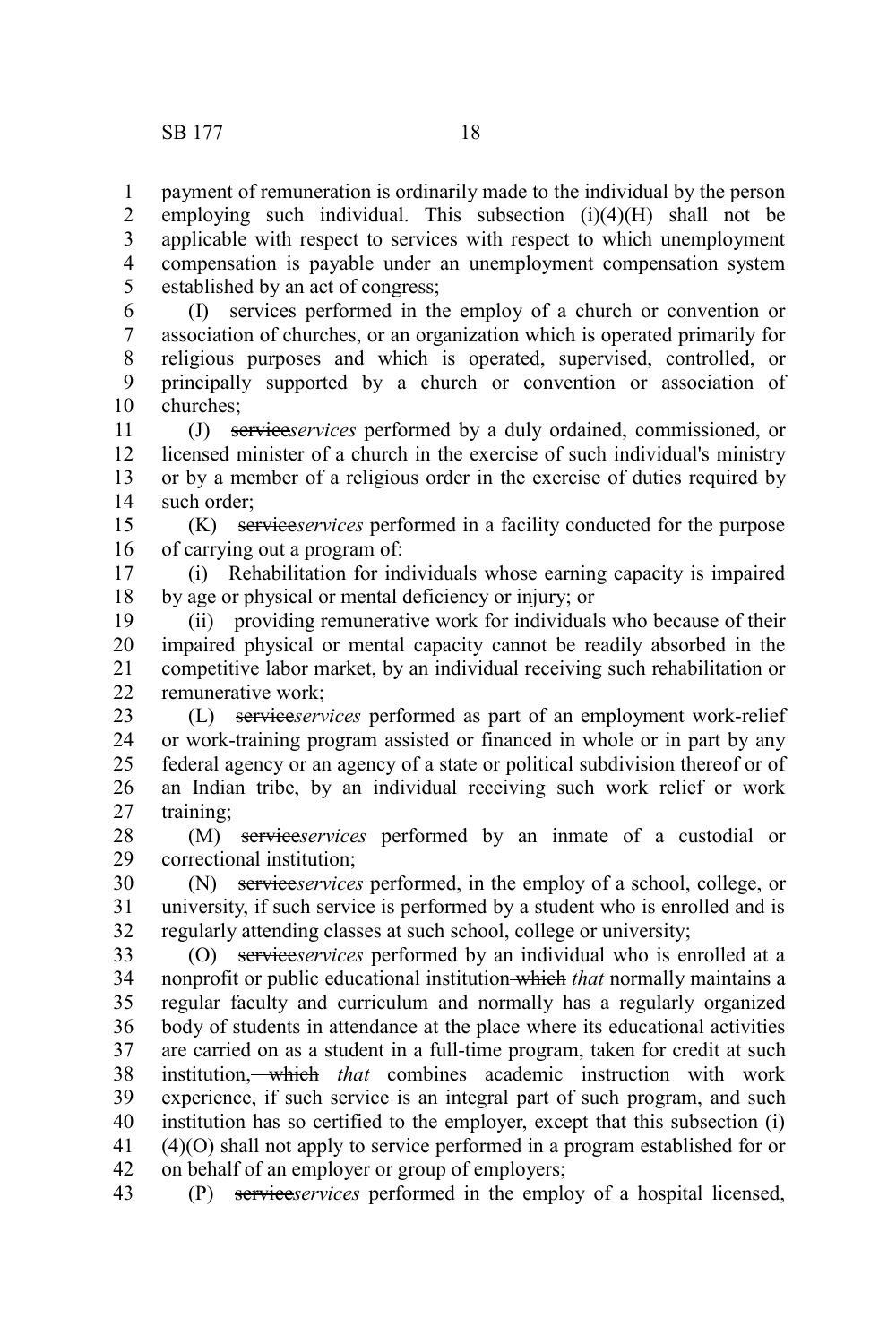certified or approved by the secretary of health and environment, if such service is performed by a patient of the hospital; 1 2

(Q) services performed as a qualified real estate agent. As used in this subsection  $(i)(4)(O)$  the term "qualified real estate agent" means any individual who is licensed by the Kansas real estate commission as a salesperson under the real estate brokers' and salespersons' license act and for whom: 3 4 5 6 7

(i) Substantially all of the remuneration, whether or not paid in cash, for the services performed by such individual as a real estate salesperson is directly related to sales or other output, including the performance of services, rather than to the number of hours worked; and 8 9 10 11

(ii) the services performed by the individual are performed pursuant to a written contract between such individual and the person for whom the services are performed and such contract provides that the individual will not be treated as an employee with respect to such services for state tax purposes; 12 13 14 15 16

(R) services performed for an employer by an extra in connection with any phase of motion picture or television production or television commercials for less than 14 days during any calendar year. As used in this subsection, the term "extra" means an individual who pantomimes in the background, adds atmosphere to the set and performs such actions without speaking and "employer" shall not include any employer which *that* is a governmental entity or any employer described in section  $501(c)(3)$  of the federal internal revenue code of 1986 which *that* is exempt from income taxation under section 501(a) of the code; 17 18 19 20 21 22 23 24 25

(S) services performed by an oil and gas contract pumper. As used in this subsection  $(i)(4)(S)$ , "oil and gas contract pumper" means a person performing pumping and other services on one or more oil or gas leases, or on both oil and gas leases, relating to the operation and maintenance of such oil and gas leases, on a contractual basis for the operators of such oil and gas leases and "services" shall not include services performed for a governmental entity or any organization described in section  $501(c)(3)$  of the federal internal revenue code of 1986 which *that* is exempt from income taxation under section 501(a) of the code; 26 27 28 29 30 31 32 33 34

(T) service not in the course of the employer's trade or business performed in any calendar quarter by an employee, unless the cash remuneration paid for such service is \$200 or more and such service is performed by an individual who is regularly employed by such employer to perform such service. For purposes of this paragraph, an individual shall be deemed to be regularly employed by an employer during a calendar quarter only if: 35 36 37 38 39 40 41

(i) On each of some 24 days during such quarter such individual performs for such employer for some portion of the day service not in the 42 43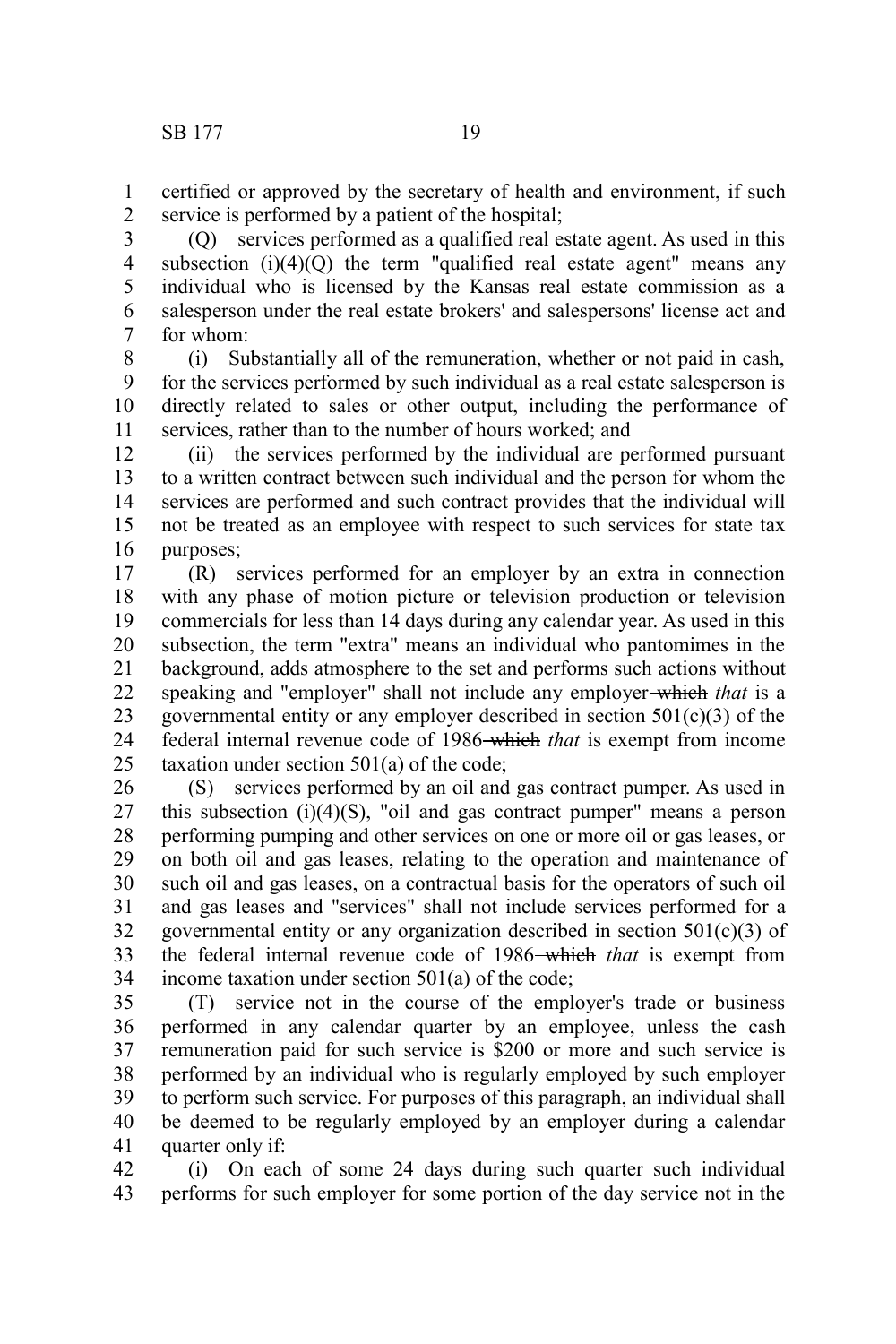course of the employer's trade or business; or 1

(ii) such individual was regularly employed, as determined under subparagraph (i), by such employer in the performance of such service during the preceding calendar quarter. 2 3 4

Such excluded service shall not include any services performed for an employer which *that* is a governmental entity or any employer described in section 501(c)(3) of the federal internal revenue code of 1986-which *that* is exempt from income taxation under section 501(a) of the code; 5 6 7 8

(U) service which *that* is performed by any person who is a member of a limited liability company and which *that* is performed as a member or manager of that limited liability company; and  $\mathbf{Q}$ 10 11

(V) services performed as a qualified direct seller. The term "direct seller" means any person if: 12 13

(i) Such person: 14

(a) Is engaged in the trade or business of selling or soliciting the sale of consumer products to any buyer on a buy-sell basis or a depositcommission basis for resale, by the buyer or any other person, in the home or otherwise rather than in a permanent retail establishment; or 15 16 17 18

(b) is engaged in the trade or business of selling or soliciting the sale of consumer products in the home or otherwise than in a permanent retail establishment; 19 20 21

(ii) substantially all the remuneration whether or not paid in cash for the performance of the services described in subparagraph *clause* (i) is directly related to sales or other output including the performance of services rather than to the number of hours worked;  $22$ 23 24 25

(iii) the services performed by the person are performed pursuant to a written contract between such person and the person for whom the services are performed and such contract provides that the person will not be treated as an employee for federal and state tax purposes; 26 27 28 29

(iv) for purposes of this act, a sale or a sale resulting exclusively from a solicitation made by telephone, mail, or other telecommunications method, or other nonpersonal method does not satisfy the requirements of this subsection; 30 31 32 33

(W) service*services* performed as an election official or election worker, if the amount of remuneration received by the individual during the calendar year for services as an election official or election worker is less than \$1,000; 34 35 36 37

(X) service*services* performed by agricultural workers who are aliens admitted to the United States to perform labor pursuant to section 1101 (a)  $(15)(H)(ii)(a)$  of the immigration and nationality act; and 38 39 40

(Y) service*services* performed by an owner-operator of a motor vehicle that is leased or contracted to a licensed motor carrier with the services of a driver and is not treated under the terms of the lease 41 42 43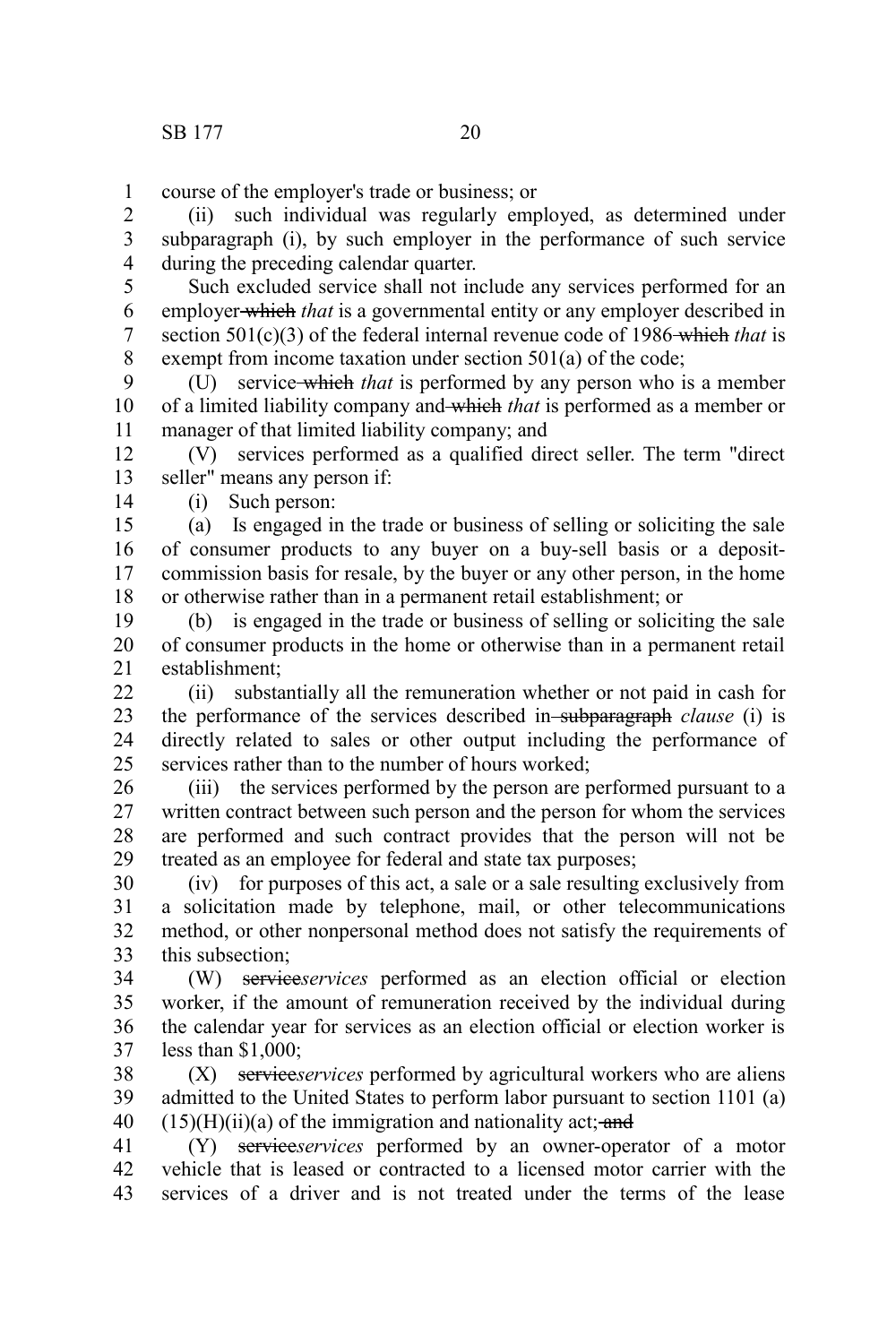23

agreement or contract with the licensed motor carrier as an employee for purposes of the federal insurance contribution act, 26 U.S.C. § 3101 et seq*.*, the federal social security act, 42 U.S.C. § 301 et seq., the federal unemployment tax act, 26 U.S.C. § 3301 et seq*.*, and the federal statutes prescribing income tax withholding at the source, 26 U.S.C. § 3401 et seq*.* Employees or agents of the owner-operator shall not be considered employees of the licensed motor carrier for purposes of employment security taxation or compensation. As used in this subsection (Y), the following definitions apply: (i) "Motor vehicle" means any automobile, truck-trailer, semitrailer, tractor, motor bus or any other self-propelled or motor-driven vehicle used upon any of the public highways of Kansas for the purpose of transporting persons or property; (ii) "licensed motor carrier" means any person, firm, corporation or other business entity that holds a certificate of convenience and necessity or a certificate of public service from the state corporation commission or is required to register motor carrier equipment pursuant to 49 U.S.C. § 14504; and (iii) "owneroperator" means a person, firm, corporation or other business entity that is the owner of a single motor vehicle that is driven exclusively by the owner under a lease agreement or contract with a licensed motor carrier*; and* 1 2 3 4 5 6 7 8 9 10 11 12 13 14 15 16 17 18 19

*(Z) services performed by a petroleum landman on a contractual basis. As used in this subparagraph, "petroleum landman" means an individual performing services on a contractual basis that may include:* 20 21 22

*(i) Negotiating for the acquisition or divestiture of mineral rights;*

*(ii) negotiating business agreements that provide exploration for or development of minerals;* 24 25

*(iii) determining ownership in minerals through the research of public and private records;* 26 27

*(iv) reviewing the status of title, curing title defects, providing title due diligence and otherwise reducing title risk associated with ownership in minerals or the acquisition and divestiture of mineral properties;* 28 29 30

*(v) managing rights or obligations derived from ownership of interests in minerals; or*  31 32

*(vi) unitizing or pooling of interests in minerals. For purposes of this subparagraph, "minerals" includes oil, natural gas or petroleum. "Services" does not include services performed for a governmental entity or any organization described in section 501(c)(3) of the federal internal revenue code of 1986 that is exempt from income taxation under section 501(a) of the code*. 33 34 35 36 37 38

(j) "Employment office" means any office operated by this state and maintained by the secretary of labor for the purpose of assisting persons to become employed. 39 40 41

(k) "Fund" means the employment security fund established by this act, to which all contributions and reimbursement payments required and 42 43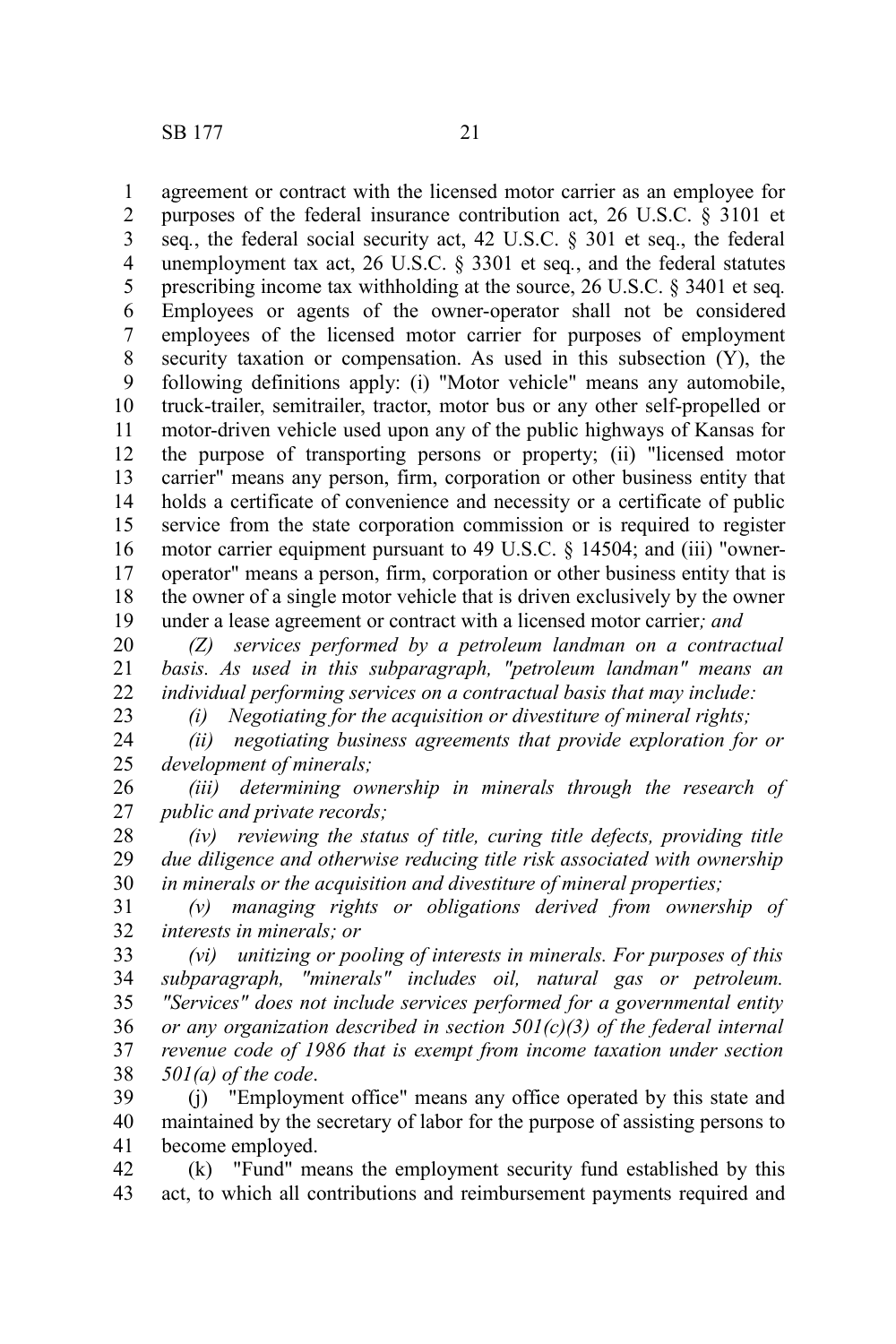from which all benefits provided under this act shall be paid and including all money received from the federal government as reimbursements pursuant to section 204 of the federal-state extended compensation act of 1970, and amendments thereto. 1 2 3 4

(l) "State" includes, in addition to the states of the United States of America, any dependency of the United States, the Commonwealth of Puerto Rico, the District of Columbia and the Virgin Islands. 5 6 7

(m) "Unemployment." An individual shall be deemed "unemployed" with respect to any week during which such individual performs no services and with respect to which no wages are payable to such individual, or with respect to any week of less than full-time work if the wages payable to such individual with respect to such week are less than such individual's weekly benefit amount. 8 9 10 11 12 13

(n) "Employment security administration fund" means the fund established by this act, from which administrative expenses under this act shall be paid. 14 15 16

(o) "Wages" means all compensation for services, including commissions, bonuses, back pay and the cash value of all remuneration, including benefits, paid in any medium other than cash. The reasonable cash value of remuneration in any medium other than cash, shall be estimated and determined in accordance with rules and regulations prescribed by the secretary. Compensation payable to an individual which *that* has not been actually received by that individual within 21 days after the end of the pay period in which the compensation was earned shall be considered to have been paid on the  $21<sup>st</sup>$  day after the end of that pay period. Effective January 1, 1986, gratuities, including tips received from persons other than the employing unit, shall be considered wages when reported in writing to the employer by the employee. Employees must furnish a written statement to the employer, reporting all tips received if they total \$20 or more for a calendar month whether the tips are received directly from a person other than the employer or are paid over to the employee by the employer. This includes amounts designated as tips by a customer who uses a credit card to pay the bill. Notwithstanding the other provisions of this subsection (o), wages paid in back pay awards or settlements shall be allocated to the week or weeks and reported in the manner as specified in the award or agreement, or, in the absence of such specificity in the award or agreement, such wages shall be allocated to the week or weeks in which such wages, in the judgment of the secretary, would have been paid. The term "wages" shall *does* not include: 17 18 19 20 21 22 23 24 25 26 27 28 29 30 31 32 33 34 35 36 37 38 39

(1) That part of the remuneration which *that* has been paid in a calendar year to an individual by an employer or such employer's predecessor in excess of \$3,000 for all calendar years prior to 1972, in excess of \$4,200 for the calendar years 1972 to 1977, inclusive, in excess 40 41 42 43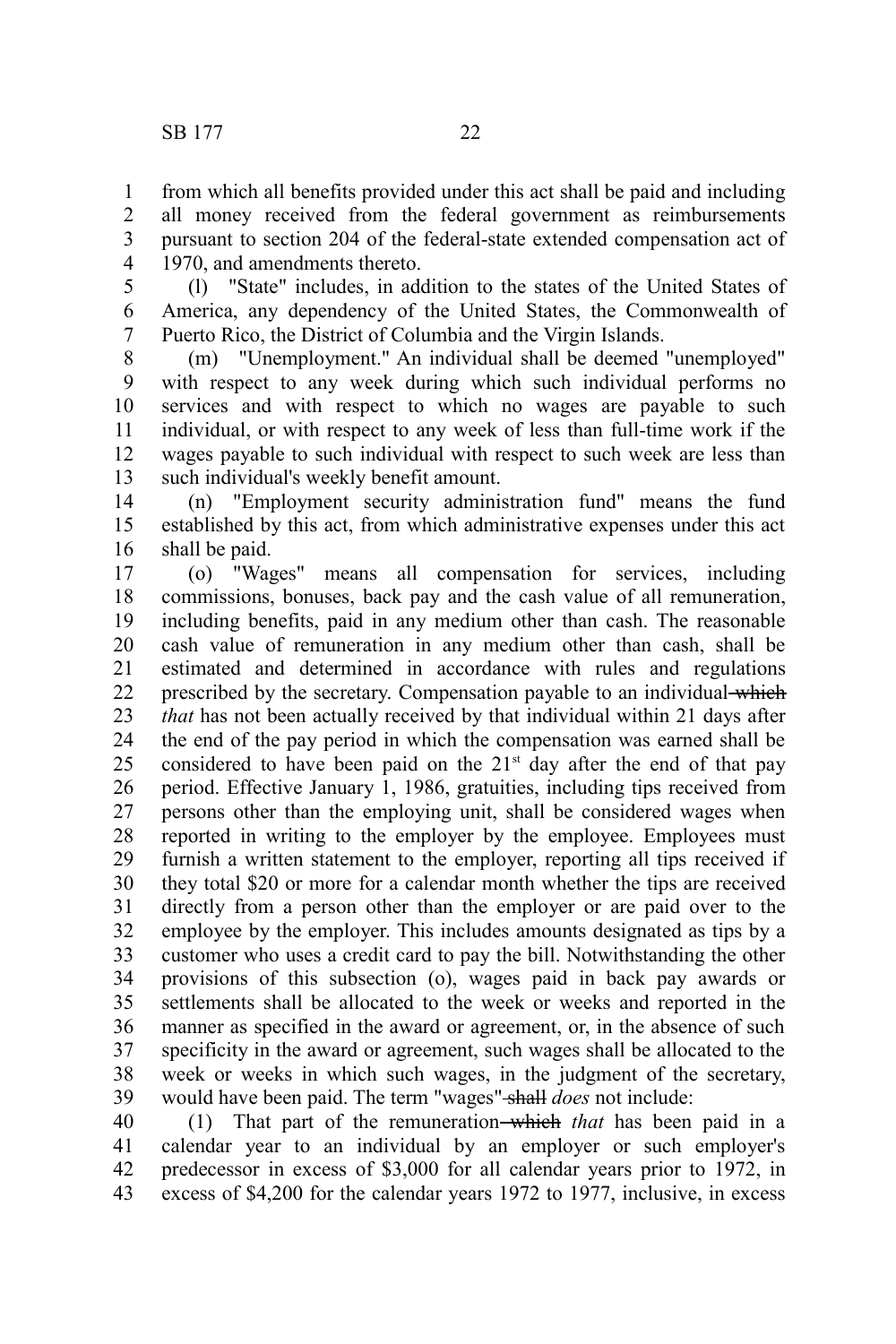of \$6,000 for calendar years 1978 to 1982, inclusive, in excess of \$7,000 for the calendar year 1983, in excess of \$8,000 for the calendar years 1984 to 2014, inclusive, and in excess of \$12,000 with respect to employment during calendar year 2015, and in excess of \$14,000 with respect to all calendar years thereafter, except that if the definition of the term "wages" as contained in the federal unemployment tax act is amended to include remuneration paid to an individual by an employer under the federal act in excess of \$8,000 for the calendar years 1984-2014, inclusive, and in excess of \$12,000 with respect to employment during calendar year 2015, and in excess of \$14,000 with respect to all calendar years thereafter, wages shall include remuneration paid in a calendar year to an individual by an employer subject to this act or such employer's predecessor with respect to employment during any calendar year up to an amount equal to the dollar limitation specified in the federal unemployment tax act. For the purposes of this subsection  $(o)(1)$ , the term "employment" shall include service constituting employment under any employment security law of another state or of the federal government; 1 2 3 4 5 6 7 8 9 10 11 12 13 14 15 16 17

(2) the amount of any payment (*i*, including any amount paid by an employing unit for insurance or annuities, or into a fund, to provide for any such payment)*,* made to, or on behalf of, an employee or any of such employee's dependents under a plan or system established by an employer which *that* makes provisions for employees generally, for a class or classes of employees or for such employees or a class or classes of employees and their dependents, on account of: (A) Sickness or accident disability, except in the case of any payment made to an employee or such employee's dependents, this subparagraph shall exclude from the term "wages" only payments which *that* are received under a workers compensation law. Any third party which *that* makes a payment included as wages by reason of this subparagraph  $(2)(A)$  shall be treated as the employer with respect to such wages; or (B) medical and hospitalization expenses in connection with sickness or accident disability; or  $(C)$  death; 18 19 20 21 22 23 24 25 26 27 28 29 30 31

(3) any payment on account of sickness or accident disability, or medical or hospitalization expenses in connection with sickness or accident disability, made by an employer to, or on behalf of, an employee after the expiration of six calendar months following the last calendar month in which the employee worked for such employer; 32 33 34 35 36

(4) any payment made to, or on behalf of, an employee or such employee's beneficiary: 37 38

(A) From or to a trust described in section 401(a) of the federal internal revenue code of 1986 which *that* is exempt from tax under section 501(a) of the federal internal revenue code of 1986 at the time of such payment unless such payment is made to an employee of the trust as remuneration for services rendered as such employee and not as a 39 40 41 42 43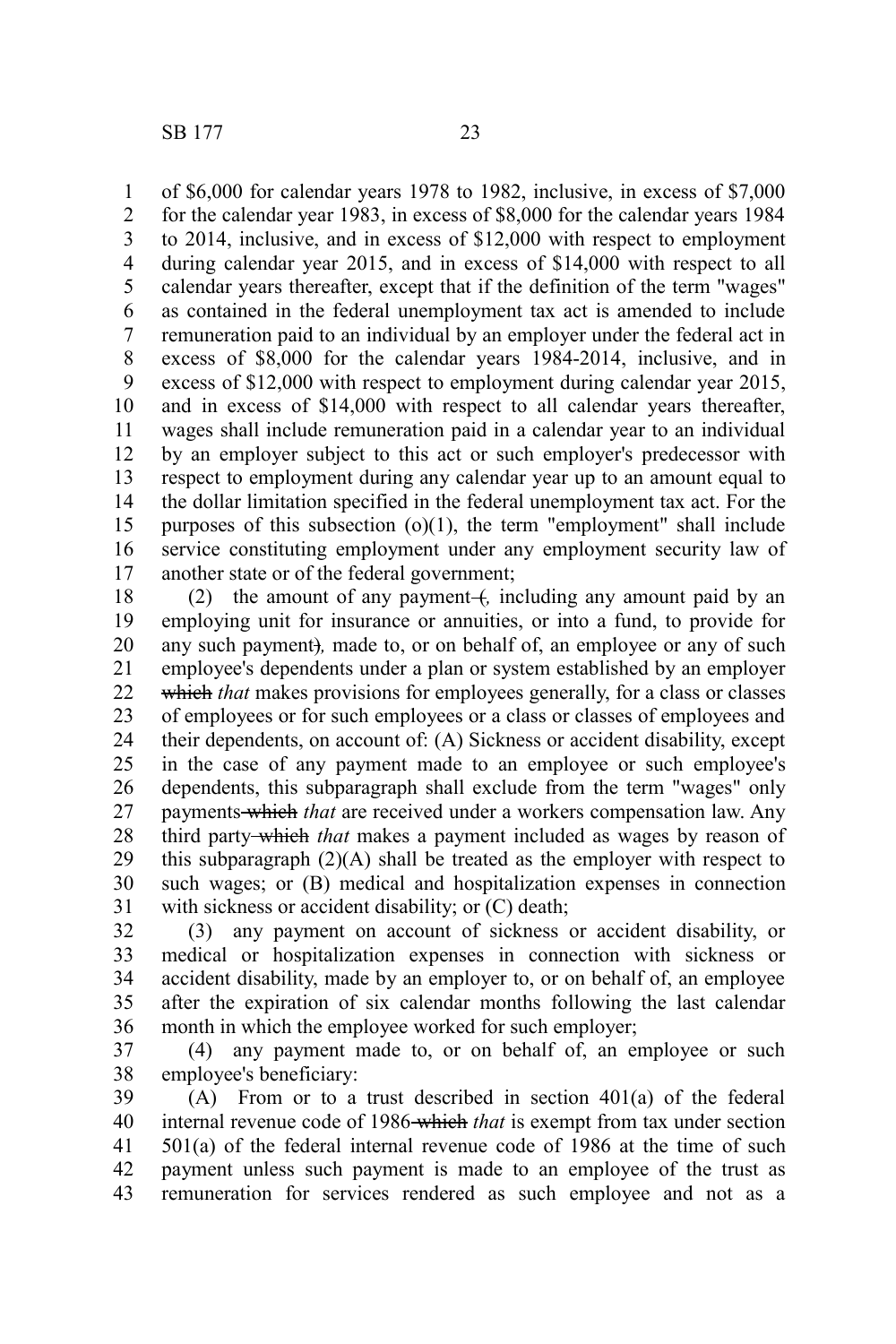beneficiary of the trust; 1

(B) under or to an annuity plan which *that*, at the time of such payment, is a plan described in section 403(a) of the federal internal revenue code of 1986; 2 3 4

(C) under a simplified employee pension as defined in section 408(k) (1) of the federal internal revenue code of 1986, other than any contribution described in section 408(k)(6) of the federal internal revenue code of 1986; 5 6 7 8

(D) under or to an annuity contract described in section 403(b) of the federal internal revenue code of 1986, other than a payment for the purchase of such contract which *that* was made by reason of a salary reduction agreement whether evidenced by a written instrument or otherwise; 9 10 11 12 13

(E) under or to an exempt governmental deferred compensation plan as defined in section  $3121(v)(3)$  of the federal internal revenue code of 1986; 14 15 16

(F) to supplement pension benefits under a plan or trust described in any of the foregoing provisions of this subparagraph to take into account some portion or all of the increase in the cost of living, as determined by the secretary of labor, since retirement but only if such supplemental payments are under a plan which *that* is treated as a welfare plan under section  $3(2)(B)(ii)$  of the federal employee retirement income security act of 1974; or 17 18 19 20 21 22 23

(G) under a cafeteria plan within the meaning of section 125 of the federal internal revenue code of 1986; 24  $25$ 

(5) the payment by an employing unit +, without deduction from the remuneration of the employee)*,* of the tax imposed upon an employee under section 3101 of the federal internal revenue code of 1986 with respect to remuneration paid to an employee for domestic service in a private home of the employer or for agricultural labor; 26 27 28 29 30

(6) remuneration paid in any medium other than cash to an employee for service not in the course of the employer's trade or business; 31 32

(7) remuneration paid to or on behalf of an employee if and to the extent that at the time of the payment of such remuneration it is reasonable to believe that a corresponding deduction is allowable under section 217 of the federal internal revenue code of 1986 relating to moving expenses; 33 34 35 36

(8) any payment or series of payments by an employer to an employee or any of such employee's dependents which *that* is paid: 37 38

(A) Upon or after the termination of an employee's employment relationship because of (i) death or (ii) retirement for disability; and 39 40

(B) under a plan established by the employer which *that* makes provisions for employees generally, a class or classes of employees or for such employees or a class or classes of employees and their dependents, 41 42 43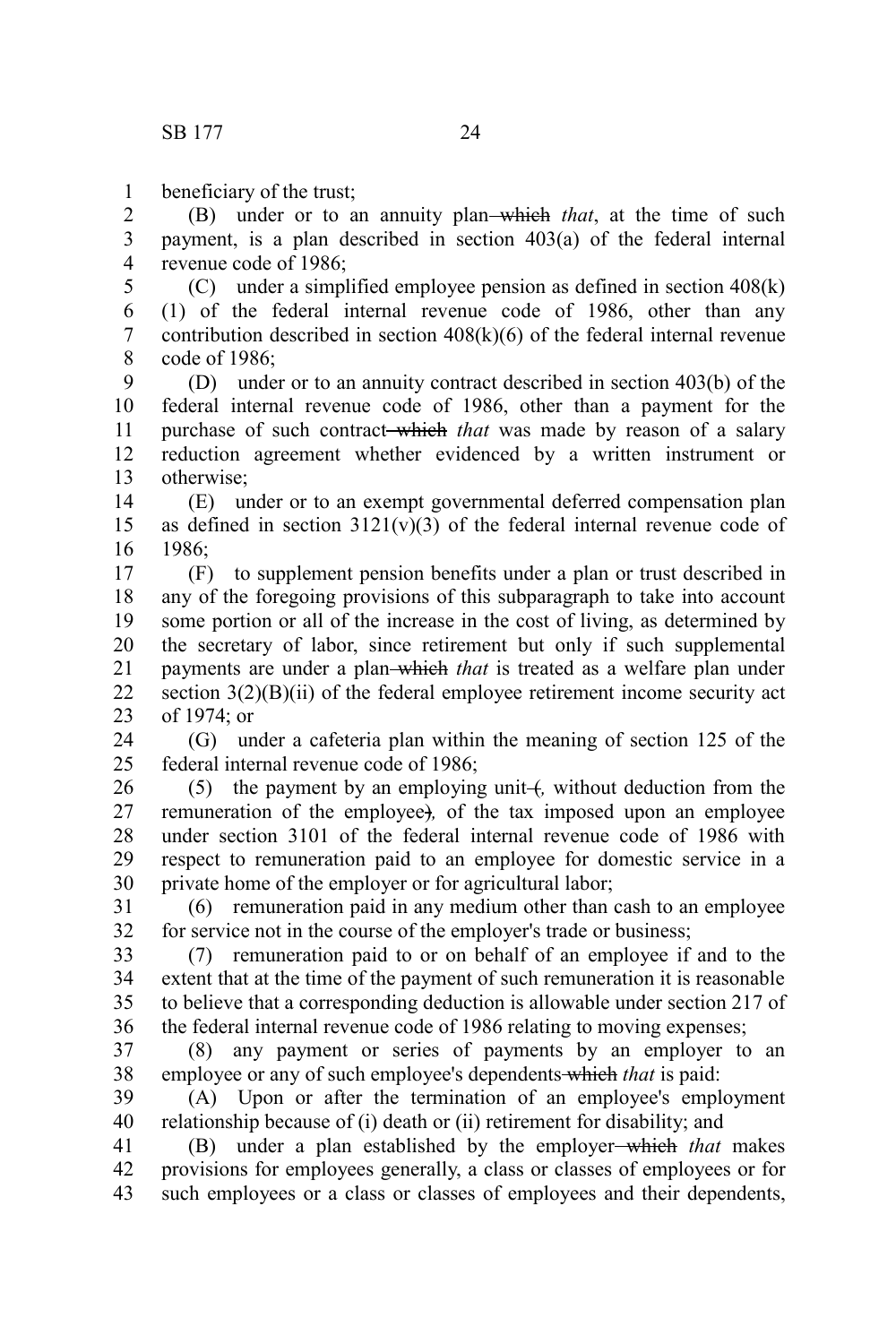other than any such payment or series of payments which *that* would have been paid if the employee's employment relationship had not been so terminated; 1 2 3

(9) remuneration for agricultural labor paid in any medium other than cash; 4 5

(10) any payment made, or benefit furnished, to or for the benefit of an employee if at the time of such payment or such furnishing it is reasonable to believe that the employee will be able to exclude such payment or benefit from income under section 129 of the federal internal revenue code of 1986–which *that* relates to dependent care assistance programs; 6 7 8 9 10 11

(11) the value of any meals or lodging furnished by or on behalf of the employer if at the time of such furnishing it is reasonable to believe that the employee will be able to exclude such items from income under section 119 of the federal internal revenue code of 1986; 12 13 14 15

(12) any payment made by an employer to a survivor or the estate of a former employee after the calendar year in which such employee died; 16 17

(13) any benefit provided to or on behalf of an employee if at the time such benefit is provided it is reasonable to believe that the employee will be able to exclude such benefit from income under section 74(c), 117 or 132 of the federal internal revenue code of 1986; 18 19 20 21

(14) any payment made, or benefit furnished, to or for the benefit of an employee, if at the time of such payment or such furnishing it is reasonable to believe that the employee will be able to exclude such payment or benefit from income under section 127 of the federal internal revenue code of 1986 relating to educational assistance to the employee; or 22 23 24 25 26

(15) any payment made to or for the benefit of an employee if at the time of such payment it is reasonable to believe that the employee will be able to exclude such payment from income under section 106(d) of the federal internal revenue code of 1986 relating to health savings accounts. 27 28 29 30

Nothing in any paragraph of subsection (o), other than paragraph (1), shall exclude from the term "wages": $\left\langle \uparrow \right\rangle$  Any employer contribution under a qualified cash or deferred arrangement, as defined in section 401(k) of the federal internal revenue code of 1986, to the extent that such contribution is not included in gross income by reason of section 402(a)(8) of the federal internal revenue code of 1986; or  $(2)$  any amount treated as an employer contribution under section 414(h)(2) of the federal internal revenue code of 1986. 31 32 33 34 35 36 37 38

Any amount deferred under a nonqualified deferred compensation plan shall be taken into account for purposes of this section as of the later of when the services are performed or when there is no substantial risk of forfeiture of the rights to such amount. Any amount taken into account as wages by reason of this paragraph, and the income attributable thereto, 39 40 41 42 43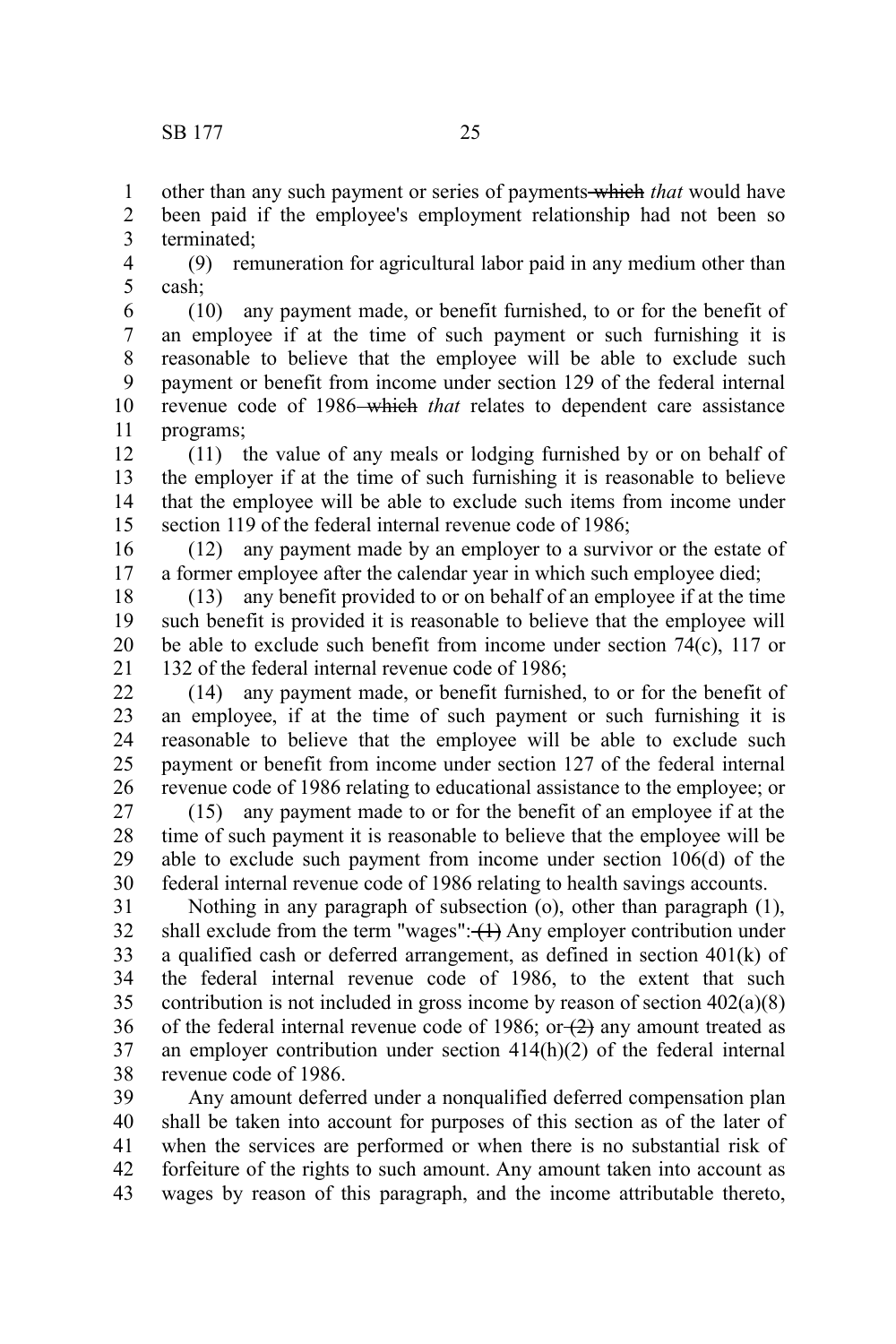shall not thereafter be treated as wages for purposes of this section. For purposes of this paragraph, the term "nonqualified deferred compensation plan" means any plan or other arrangement for deferral of compensation other than a plan described in subsection (o)(4). 1 2 3 4

5

(p) "Week" means such period or periods of seven consecutive calendar days, as the secretary may by rules and regulations prescribe. 6

(q) "Calendar quarter" means the period of three consecutive calendar months ending March 31, June 30, September 30 or December 31, or the equivalent thereof as the secretary may by rules and regulations prescribe. 7 8 9

10

(r) "Insured work" means employment for employers.

(s) "Approved training" means any vocational training course or course in basic education skills, including a job training program authorized under the federal workforce investment act of 1998, approved by the secretary or a person or persons designated by the secretary. 11 12 13 14

(t) "American vessel" or "American aircraft" means any vessel or aircraft documented or numbered or otherwise registered under the laws of the United States; and any vessel or aircraft which *that* is neither documented or numbered or otherwise registered under the laws of the United States nor documented under the laws of any foreign country, if its crew performs service solely for one or more citizens or residents of the United States or corporations organized under the laws of the United States or of any state. 15 16 17 18 19 20 21 22

(u) "Institution of higher education," for the purposes of this section, means an educational institution which *that*: 23 24

(1) Admits as regular students only individuals having a certificate of graduation from a high school, or the recognized equivalent of such a certificate; 25 26 27

(2) is legally authorized in this state to provide a program of education beyond high school; 28 29

(3) provides an educational program for which it awards a bachelor's or higher degree, or provides a program which *that* is acceptable for full credit toward such a degree, a program of postgraduate or postdoctoral studies, or a program of training to prepare students for gainful employment in a recognized occupation; and 30 31 32 33 34

35

(4) is a public or other nonprofit institution.

Notwithstanding any of the foregoing provisions of this subsection (u), all colleges and universities in this state are institutions of higher education for purposes of this section, except that no college, university, junior college or other postsecondary school or institution which *that* is operated by the federal government or any agency thereof shall be an institution of higher education for purposes of the employment security law. 36 37 38 39 40 41

(v) "Educational institution" means any institution of higher education, as defined in subsection  $(u)$  of this section, or any institution, 42 43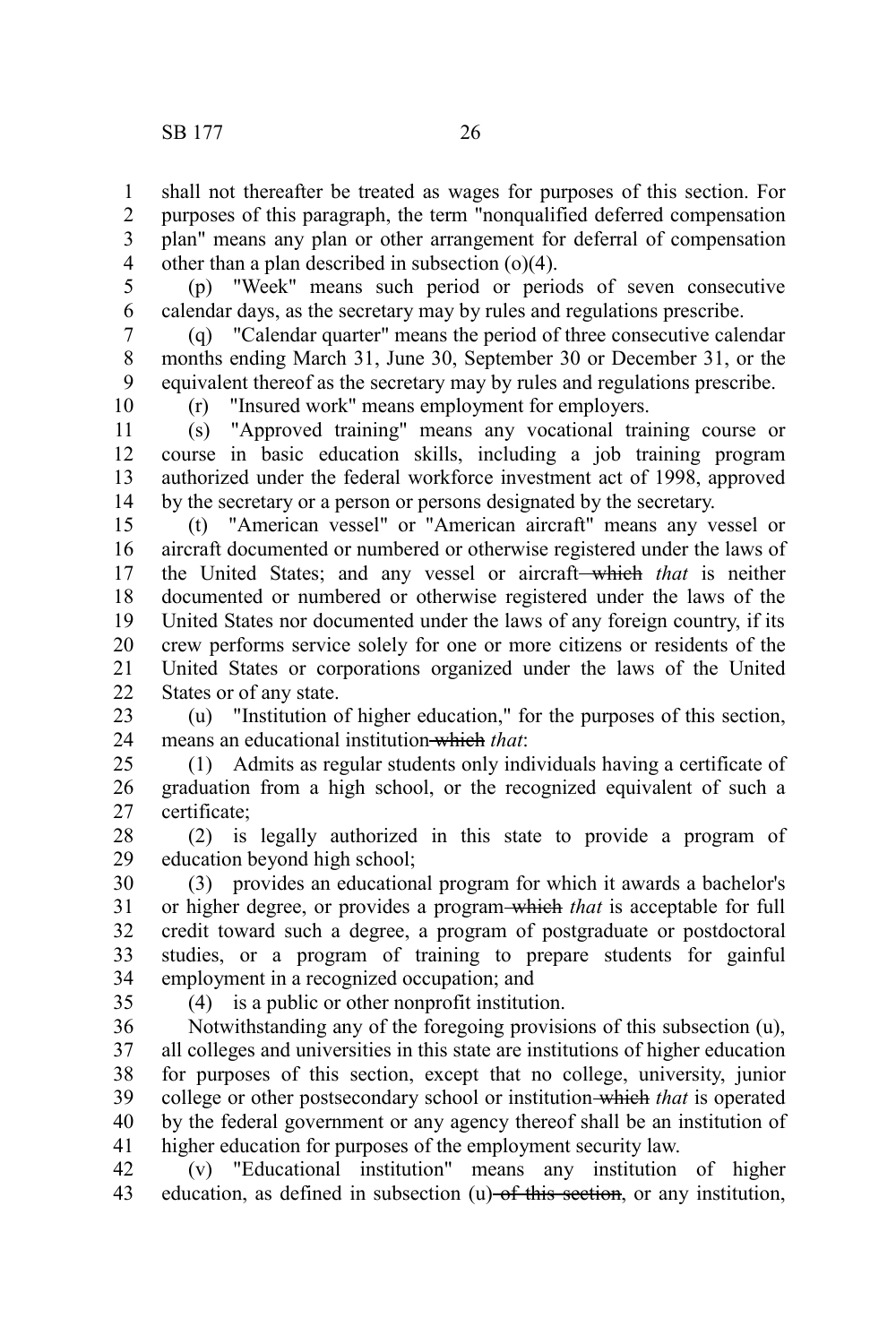except private for profit institutions, in which participants, trainees or students are offered an organized course of study or training designed to transfer to them knowledge, skills, information, doctrines, attitudes or abilities from, by or under the guidance of an instructor or teacher and which *that* is approved, licensed or issued a permit to operate as a school by the state department of education or other government agency that is authorized within the state to approve, license or issue a permit for the operation of a school or to an Indian tribe in the operation of an educational institution. The courses of study or training—which that an educational institution offers may be academic, technical, trade or preparation for gainful employment in a recognized occupation. 1 2 3 4 5 6 7 8 9 10 11

12

(w) (1) "Agricultural labor" means any remunerated service:

(A) On a farm, in the employ of any person, in connection with cultivating the soil, or in connection with raising or harvesting any agricultural or horticultural commodity, including the raising, shearing, feeding, caring for, training, and management of livestock, bees, poultry, and furbearing animals and wildlife. 13 14 15 16 17

(B) In the employ of the owner or tenant or other operator of a farm, in connection with the operating, management, conservation, improvement, or maintenance of such farm and its tools and equipment, or in salvaging timber or clearing land of brush and other debris left by a hurricane, if the major part of such service is performed on a farm. 18 19 20 21 22

(C) In connection with the production or harvesting of any commodity defined as an agricultural commodity in section (15)(g) of the agricultural marketing act, as amended + 46 Stat. 1500, sec. 3; 12 U.S.C. § 1141j)*,* or in connection with the ginning of cotton, or in connection with the operation or maintenance of ditches, canals, reservoirs or waterways, not owned or operated for profit, used exclusively for supplying and storing water for farming purposes. 23 24 25 26 27 28 29

(D) (i) In the employ of the operator of a farm in handling, planting, drying, packing, packaging, processing, freezing, grading, storing, or delivering to storage or to market or to a carrier for transportation to market, in its unmanufactured state, any agricultural or horticultural commodity; but only if such operator produced more than  $\frac{1}{2}$  of the commodity with respect to which such service is performed; 30 31 32 33 34 35

(ii) in the employ of a group of operators of farms +, or a cooperative organization of which such operators are members)*,* in the performance of service *services* described in paragraph (i)-above of this subsection (w)(1)  $(\Theta)$ , but only if such operators produced more than  $\frac{1}{2}$  of the commodity with respect to which such service is performed; 36 37 38 39 40

(iii) the provisions of paragraphs (i) and (ii)- $above$  of this subsection  $(w)(1)(D)$  shall not be deemed to be applicable with respect to service *services* performed in connection with commercial canning or commercial 41 42 43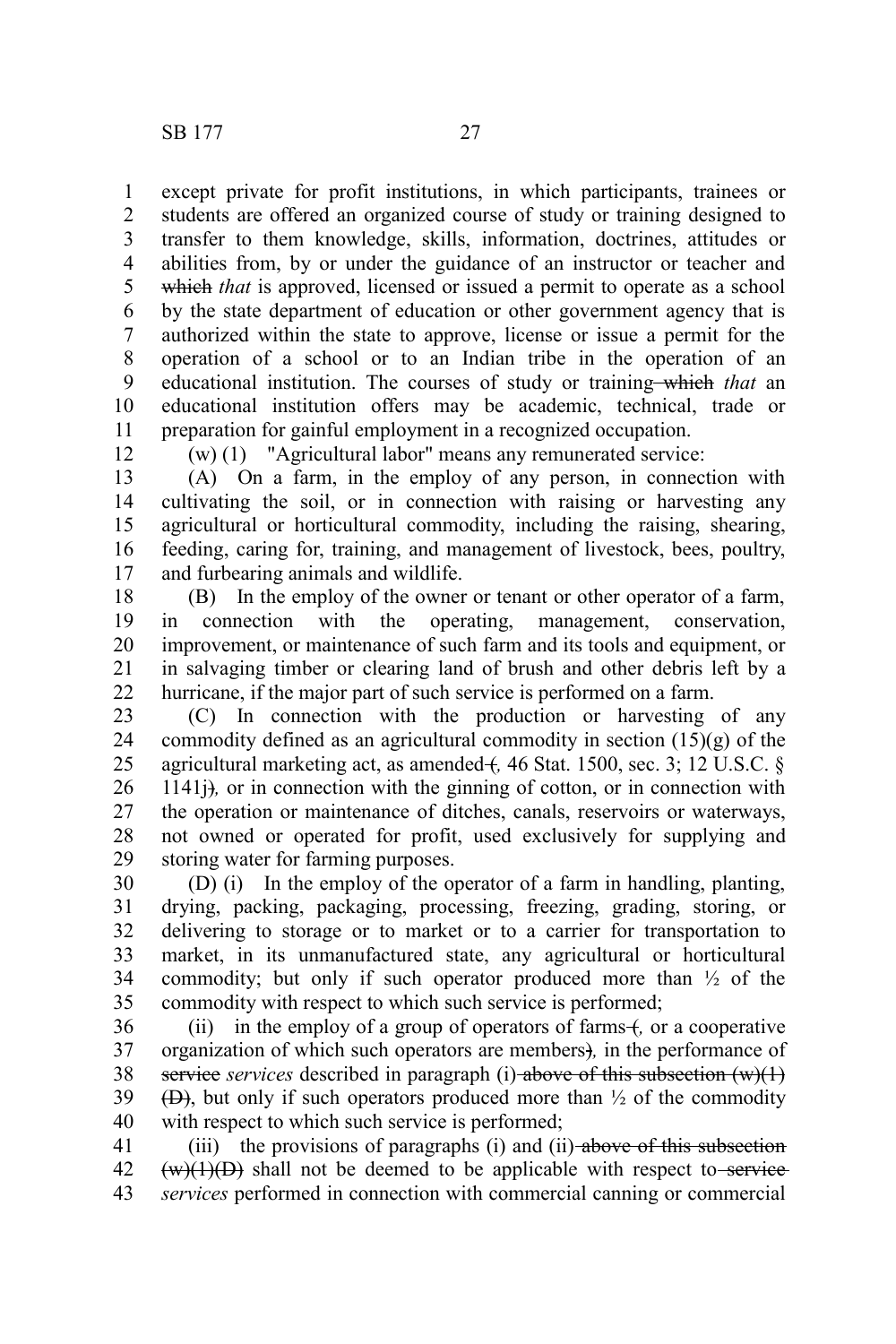freezing or in connection with any agricultural or horticultural commodity after its delivery to a terminal market for distribution for consumption. 1 2

(E) On a farm operated for profit if such service is not in the course of the employer's trade or business. 3 4

(2) "Agricultural labor" does not include service *services* performed prior to January 1, 1980, by an individual who is an alien admitted to the United States to perform service in agricultural labor pursuant to sections  $214(c)$  and  $101(a)(15)(H)$  of the federal immigration and nationality act. 5 6 7 8

(3) As used in this subsection  $(w)$ , the term "farm" includes stock, dairy, poultry, fruit, fur-bearing animal, and truck farms, plantations, ranches, nurseries, ranges, greenhouses, or other similar structures used primarily for the raising of agricultural or horticultural commodities, and orchards. 9 10 11 12 13

(4) For the purpose of this section, if an employing unit does not maintain sufficient records to separate agricultural labor from other employment, all services performed during any pay period by an individual for the person employing such individual shall be deemed to be agricultural labor if services performed during  $\frac{1}{2}$  or more of such pay period constitute agricultural labor; but if the services performed during more than ½ of any such pay period by an individual for the person employing such individual do not constitute agricultural labor, then none of the services of such individual for such period shall be deemed to be agricultural labor. As used in this subsection  $(w)$ , the term "pay period" means a period of not more than 31 consecutive days for which a payment of remuneration is ordinarily made to the individual by the person employing such individual. 14 15 16 17 18 19 20 21 22 23 24 25 26

(x) "Reimbursing employer" means any employer who makes payments in lieu of contributions to the employment security fund as provided in subsection (e) of K.S.A. 44-710*(e)*, and amendments thereto. 27 28 29

(y) "Contributing employer" means any employer other than a reimbursing employer or rated governmental employer. 30 31

(z) "Wage combining plan" means a uniform national arrangement approved by the United States secretary of labor in consultation with the state unemployment compensation agencies and in which this state shall participate, whereby wages earned in one or more states are transferred to another state, called the "paying state," and combined with wages in the paying state, if any, for the payment of benefits under the laws of the paying state and as provided by an arrangement so approved by the United States secretary of labor. 32 33 34 35 36 37 38 39

(aa) "Domestic service" means any service *services* for a person in the operation and maintenance of a private household, local college club or local chapter of a college fraternity or sorority, as distinguished from service as an employee in the pursuit of an employer's trade, occupation, 40 41 42 43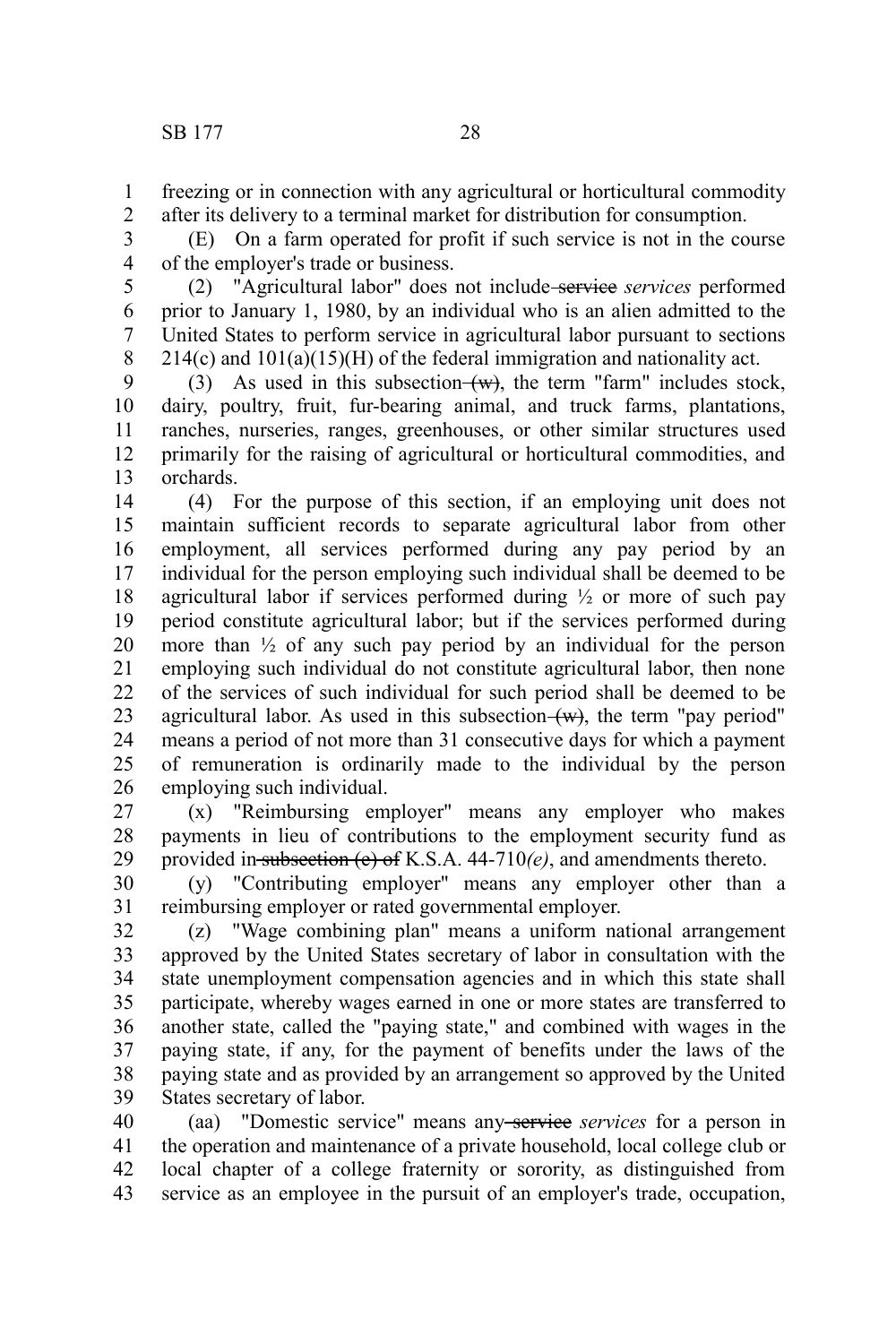1

profession, enterprise or vocation.

(bb) "Rated governmental employer" means any governmental entity which *that* elects to make payments as provided by K.S.A. 44-710d, and amendments thereto. 2 3 4

(cc) "Benefit cost payments" means payments made to the employment security fund by a governmental entity electing to become a rated governmental employer. 5 6 7

(dd) "Successor employer" means any employer, as described in subsection (h) of this section, which *that* acquires or in any manner succeeds to: (1) Substantially all of the employing enterprises, organization, trade or business of another employer; or (2) substantially all the assets of another employer. 8 9 10 11 12

(ee) "Predecessor employer" means an employer, as described in subsection (h) of this section, who has previously operated a business or portion of a business with employment to which another employer has succeeded. 13 14 15 16

(ff) "Lessor employing unit" means any independently established business entity which *that* engages in the business of providing leased employees to a client lessee. 17 18 19

(gg) "Client lessee" means any individual, organization, partnership, corporation or other legal entity leasing employees from a lessor employing unit. 20 21 22

(hh) "Qualifying injury" means a personal injury by accident arising out of and in the course of employment within the coverage of the Kansas workers compensation act, K.S.A. 44-501 et seq., and amendments thereto. 23 24 25 26

Sec. 6. K.S.A. 2020 Supp. 44-704 is hereby amended to read as follows: 44-704. (a) *Payment of benefits*. All benefits provided herein shall be payable from the fund. All benefits shall be paid through the secretary of labor, in accordance with such rules and regulations as the secretary may adopt. Benefits based on service in employment defined in K.S.A. 44-  $703(i)(3)(E)$  and  $(i)(3)(F)$ , and amendments thereto, shall be payable in the same amount, on the same terms and subject to the same conditions as compensation payable on the basis of other service subject to this act except as provided in K.S.A. 44-705(e) and 44-711(e), and amendments thereto. 27 28 29 30 31 32 33 34 35 36

(b) *Determined weekly benefit amount*. An individual's determined weekly benefit amount shall be an amount equal to 4.25% of the individual's total wages for insured work paid during that calendar quarter of the individual's base period that such total wages were highest, subject to the following limitations: 37 38 39 40 41

(1) If an individual's determined weekly benefit amount is less than the minimum weekly benefit amount, it shall be raised to such minimum 42 43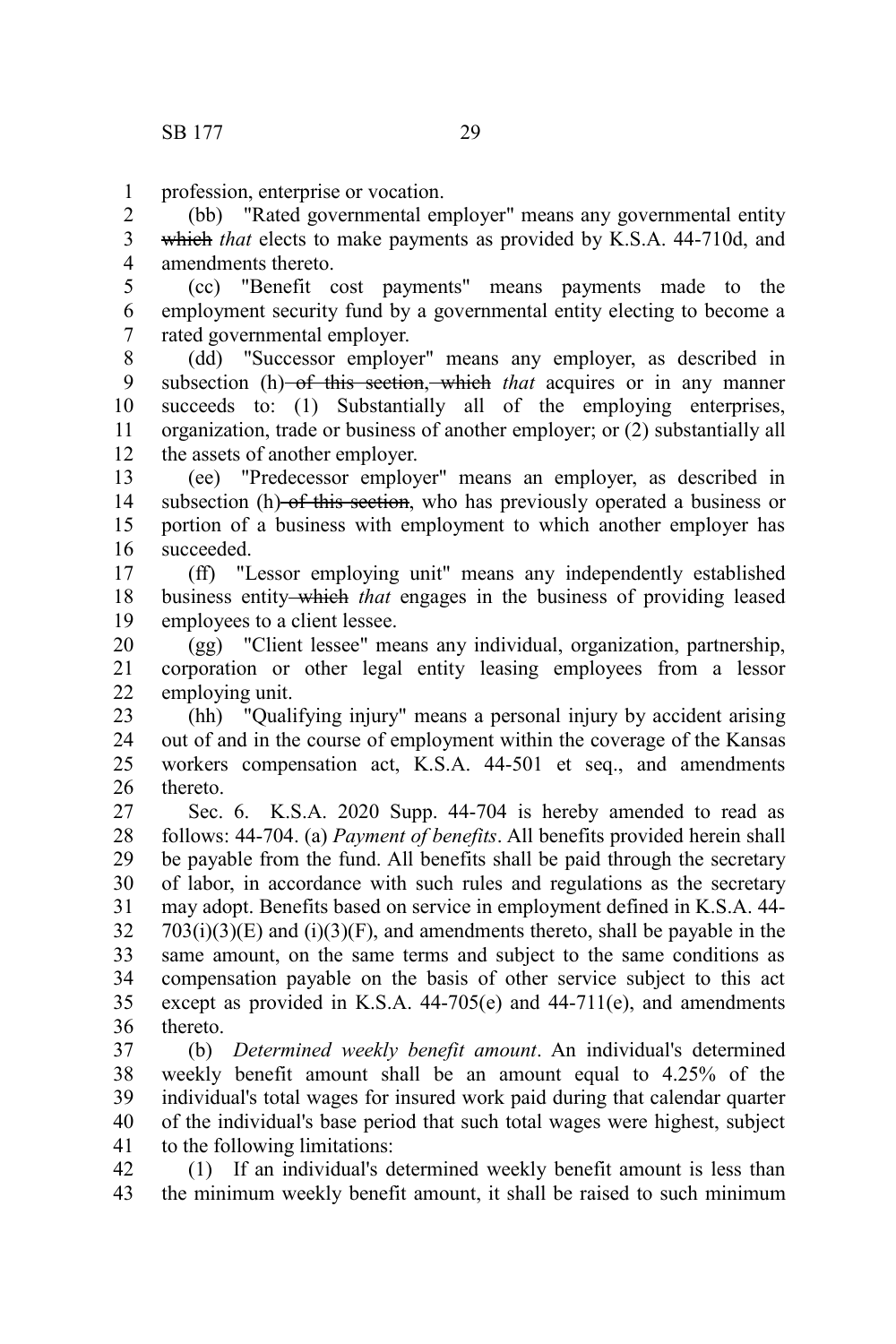weekly benefit amount; 1

(2) if the individual's determined weekly benefit amount is more than the maximum weekly benefit amount, it shall be reduced to the maximum weekly benefit amount; and 2 3 4

(3) if the individual's determined weekly benefit amount is not a multiple of \$1, it shall be reduced to the next lower multiple of \$1. 5 6

(c) *Maximum weekly benefit amount*. (1) For initial claims effective prior to July 1, 2015, the maximum weekly benefit amount shall be determined as follows: On July 1 of each year, the secretary shall determine the maximum weekly benefit amount by computing 60% of the average weekly wages paid to employees in insured work during the previous calendar year and shall, prior to that date, announce the maximum weekly benefit amount so determined, by publication in the Kansas register. Such computation shall be made by dividing the gross wages reported as paid for insured work during the previous calendar year by the product of the average of mid-month employment during such calendar year multiplied by 52. The maximum weekly benefit amount so determined and announced for the twelve-month period shall apply only to those claims filed in that period qualifying for maximum payment under the foregoing formula. All claims qualifying for payment at the maximum weekly benefit amount shall be paid at the maximum weekly benefit amount in effect when the benefit year to which the claim relates was first established, notwithstanding a change in the maximum benefit amount for a subsequent twelve-month period. If the computed maximum weekly benefit amount is not a multiple of \$1, then the computed maximum weekly benefit amount shall be reduced to the next lower multiple of \$1. 7 8 9 10 11 12 13 14 15 16 17 18 19 20 21 22 23 24 25 26

(2) For initial claims effective on or after July 1, 2015, the maximum weekly benefit amount shall be determined as follows: On July 1 of each year, the secretary shall determine the maximum weekly benefit amount by computing 55% of the average weekly wages paid to employees in insured work during the previous calendar year, but not to be less than \$474, and shall, prior to that date, announce the maximum weekly benefit amount so determined by publication in the Kansas register. Such computation shall be made by dividing the gross wages reported as paid for insured work during the previous calendar year by the product of the average of midmonth employment during such calendar year multiplied by 52. The maximum weekly benefit amount so determined and announced for the 12-month period shall apply only to those claims filed in that period qualifying for maximum payment under the foregoing formula. All claims qualifying for payment at the maximum weekly benefit amount shall be paid at the maximum weekly benefit amount in effect when the benefit year to which the claim relates was first established, notwithstanding a change in the maximum benefit amount for a subsequent 12-month period. 27 28 29 30 31 32 33 34 35 36 37 38 39 40 41 42 43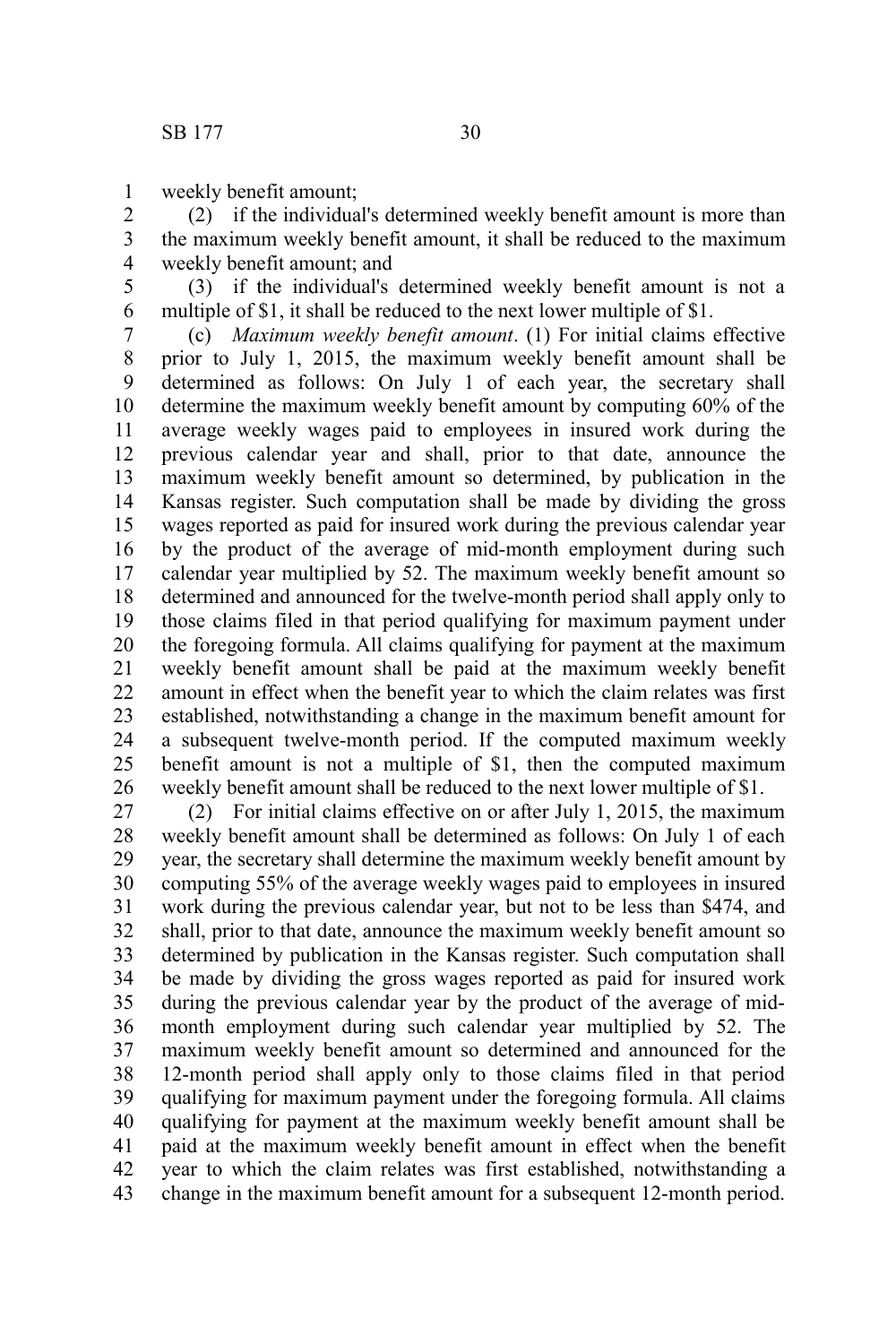If the computed maximum weekly benefit amount is not a multiple of \$1, 1

then the computed maximum weekly benefit amount shall be reduced to the next lower multiple of \$1. 2 3

(d) *Minimum weekly benefit amount.* The minimum weekly benefit amount payable to any individual shall be 25% of the maximum weekly benefit amount effective as of the beginning of the individual's benefit year. If the minimum weekly benefit amount is not a multiple of \$1 it shall be reduced to the next lower multiple of \$1. The minimum weekly benefit amount shall apply through the benefit year, notwithstanding a change in the minimum weekly benefit amount. 4 5 6 7 8 9 10

(e) All claims qualifying for payment at the maximum weekly benefit amount shall be paid at the maximum weekly benefit amount in effect when the benefit year to which the claim relates was first established, notwithstanding a subsequent change in the maximum weekly benefit amount. 11 12 13 14 15

(f) *Weekly benefit payable*. Each eligible individual who is unemployed with respect to any week, except as to final payment, shall be paid with respect to such week a benefit in an amount equal to such individual's determined weekly benefit amount, less that part of the wage, if any, payable to such individual with respect to such week that is in excess of the amount that is equal to 25% of such individual's determined weekly benefit amount, and if the resulting amount is not a multiple of \$1, it shall be reduced to the next lower multiple of \$1. 16 17 18 19 20 21 22 23

(1) For the purposes of this section, remuneration received under the following circumstances shall be construed as wages: 24 25

(A) Vacation or holiday pay that was attributable to a week that the individual claimed benefits; and 26 27

(B) severance pay, if paid as scheduled, and all other employment benefits within the employer's control, as defined in subsection  $(f)(3)$ , if continued as though the severance had not occurred, except as set out in subsection  $(f)(2)(C)$ . 28 29 30 31

(2) For the purposes of this section, remuneration received under the following circumstances shall not be construed as wages: 32 33

(A) Remuneration received for services performed on a public assistance work project; 34 35

(B) severance pay, in lieu of notice, under the provisions of public law 100-379, the federal worker adjustment and retraining notification act, 29 U.S.C. §§ 2101 through 2109; 36 37 38

(C) all other severance pay, separation pay, bonuses, wages in lieu of notice or remuneration of a similar nature that is payable after the severance of the employment relationship, except as set out in subsection  $(f)(1)(B)$ ; and 39 40 41 42

(D) moneys received as federal social security payments. 43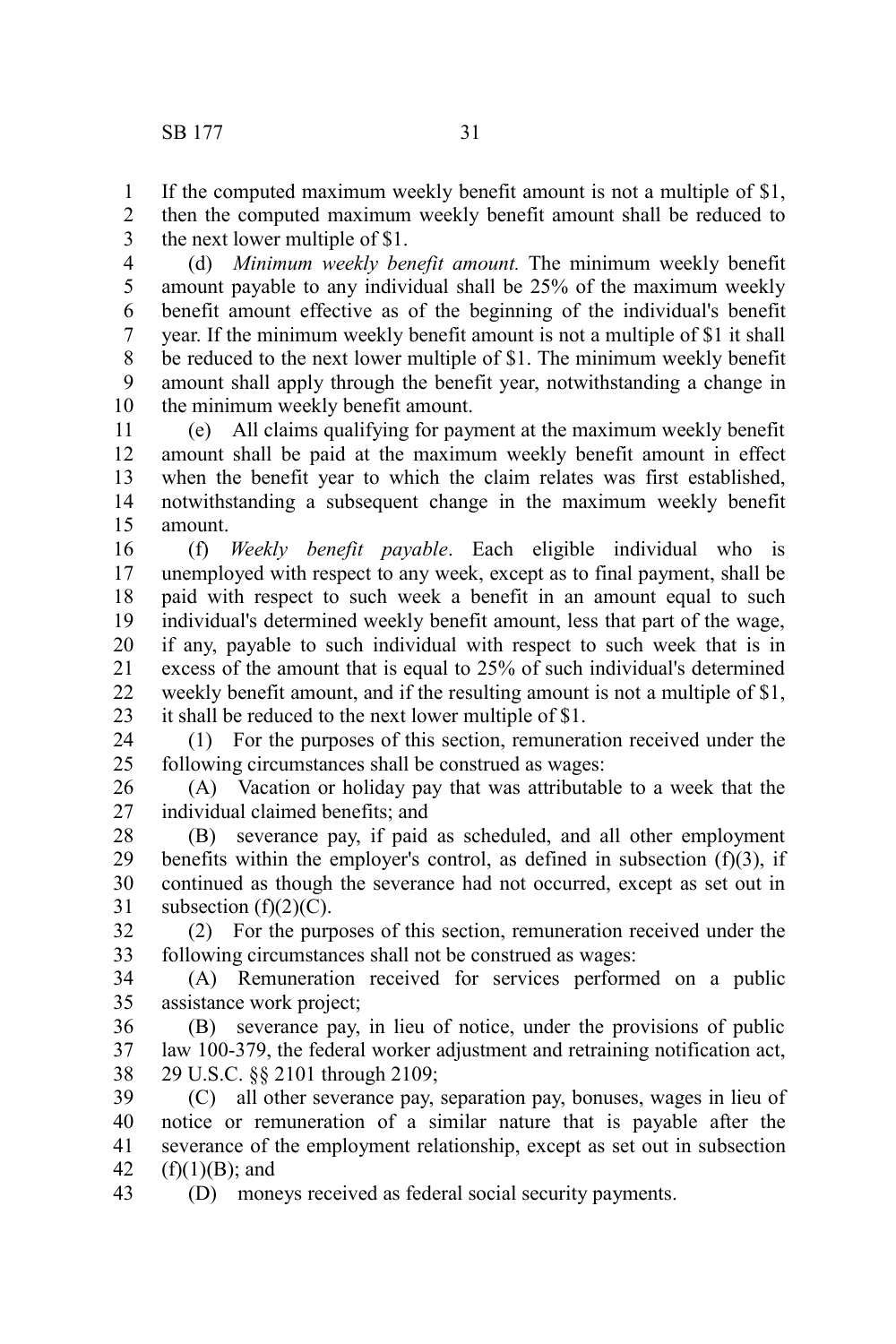(3) For the purposes of this subsection, "employment benefits within the employer's control" means benefits offered by the employer to employees that are employee benefit plans as defined by section 3 of the federal employee retirement income security act of 1974, as amended, 29 U.S.C. § 1002, and that the employer has the option to continue to provide to the employee after the last day that the employee worked for that employer. 1 2 3 4 5 6 7

(g) *Duration of benefits*. Any otherwise eligible individual shall be entitled during any benefit year to a total amount of benefits equal to whichever is the lesser of 26 times such individual's weekly benefit amount, or  $\frac{1}{3}$  of such individual's wages for insured work paid during such individual's base period. Such total amount of benefits, if not a multiple of \$1, shall be reduced to the next lower multiple of \$1. 8 9 10 11 12 13

(h) For the purposes of this section, wages shall be counted as "wages for insured work" for benefit purposes with respect to any benefit year only if such benefit year begins subsequent to the date when the employing unit by whom such wages were paid has satisfied the conditions of K.S.A. 44-703(h), and amendments thereto, with respect to becoming an employer. 14 15 16 17 18 19

(i) Notwithstanding any other provisions of this section to the contrary, any benefit otherwise payable for any week shall be reduced by the amount of any separation, termination, severance or other similar payment paid to a claimant at the time of or after the claimant's separation from employment during the benefit year. 20 21 22 23 24

(1) If any payment pursuant to this subsection is paid with respect to a month, then the amount deemed to be received with respect to any week during such month shall be computed by multiplying such monthly amount by 12 and dividing the product by 52. If there is no designation of the period with respect to which payments to an individual are made under this section, then an amount equal to such individual's normal weekly wage shall be attributed to and deemed paid with respect to the first and each succeeding week following payment of the separation pay to the individual until such amount so paid is exhausted. 25 26 27 28 29 30 31 32 33

(2) If benefits for any week, when reduced as provided in this subsection, result in an amount that is not a multiple of \$1, such benefits shall be rounded to the next lower multiple of \$1. 34 35 36

(3) Notwithstanding the reemployment provisions of K.S.A. 44- 705(e), and amendments thereto, any individual whose benefit amount is completely reduced under this subsection for 52 or more weeks shall, upon exhaustion of the separation pay, be entitled to a new benefit year based upon entitlement from the base period of the claim that was reduced. 37 38 39 40 41

(j) Except as provided in subsection (k), for weeks commencing on and after January 1, 2014, *and ending before April 1, 2021,* if at the 42 43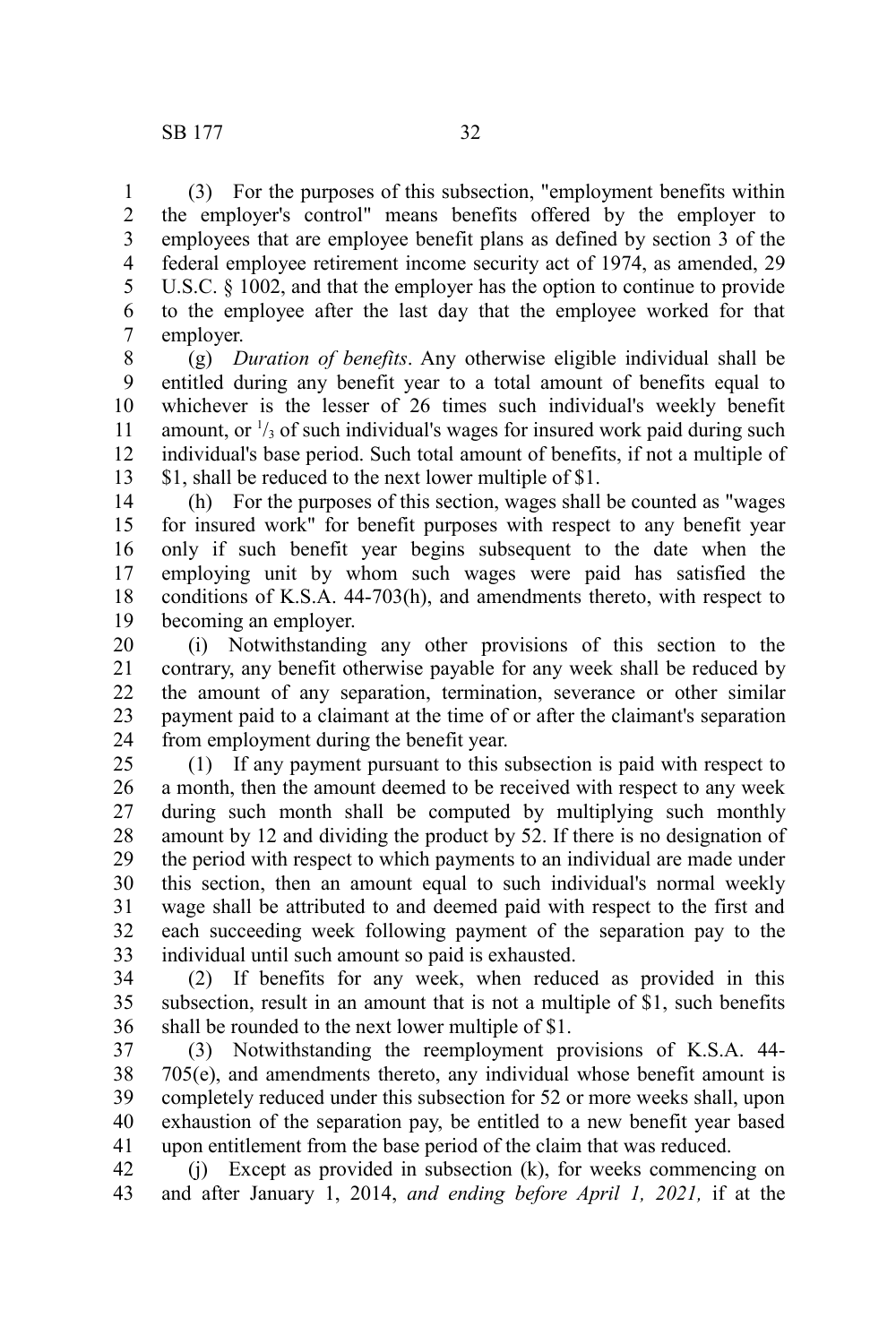beginning of the benefit year, the three-month seasonally adjusted average unemployment rate for the state of Kansas is: (1) Less than 4.5%, a claimant shall be eligible for a maximum of 16 weeks of benefits; (2) at least 4.5% but less than 6%, a claimant shall be eligible for a maximum of 20 weeks of benefits; or (3) at least 6%, a claimant shall be eligible for a maximum of 26 weeks of benefits.

(k) On and after the effective date of this act, a claimant shall be eligible for a maximum of 26 weeks of benefits. A claimant who filed a new claim on or after January 1, 2020, and before the effective date of this act shall be eligible for a maximum of 26 weeks of benefits including the number of weeks of benefits received after January 1, 2020, and before the effective date of this act. This subsection shall not apply to initial claims effective on and after April 1, 2021. 7 8 9 10 11 12 13

*(l) For weeks commencing on and after April 1, 2021, if at the beginning of the benefit year, the three-month seasonally adjusted average employment rate for the state of Kansas is: (1) Less than 5%, a claimant shall be eligible for a maximum of 16 weeks of benefits; (2) at least 5% but less than 6%, a claimant shall be eligible for a maximum of 20 weeks of benefits; or (3) at least 6%, a claimant shall be eligible for a maximum of 26 weeks of benefits.* 14 15 16 17 18 19 20

Sec. 7. K.S.A. 2020 Supp. 44-710 is hereby amended to read as follows: 44-710. (a) *Payment.* Contributions shall accrue and become payable by each contributing employer for each calendar year that the contributing employer is subject to the employment security law with respect to wages paid for employment. Such contributions shall become due and be paid by each contributing employer to the secretary for the employment security fund in accordance with such rules and regulations as the secretary may adopt and shall not be deducted, in whole or in part, from the wages of individuals in such employer's employ. In the payment of any contributions, a fractional part of \$.01 shall be disregarded unless it amounts to \$.005 or more, in which case it shall be increased to \$.01. Should contributions for any calendar quarter be less than \$5, no payment shall be required. 21 22 23 24 25 26 27 28 29 30 31 32 33

(b) *Rates and base of contributions.* (1) Except as provided in paragraph (2)-of this subsection, each contributing employer shall pay contributions on wages paid by the contributing employer during each calendar year with respect to employment as provided in K.S.A. 44-710a, and amendments thereto. Except that, notwithstanding the federal law requiring the secretary of labor to annually recalculate the contribution rate, for calendar years 2010, 2011, 2012, 2013 and 2014, the secretary shall charge each contributing employer in rate groups 1 through 32 the contribution rate in the 2010 original tax rate computation table, with contributing employers in rate groups 33 through 51 being capped at a 34 35 36 37 38 39 40 41 42 43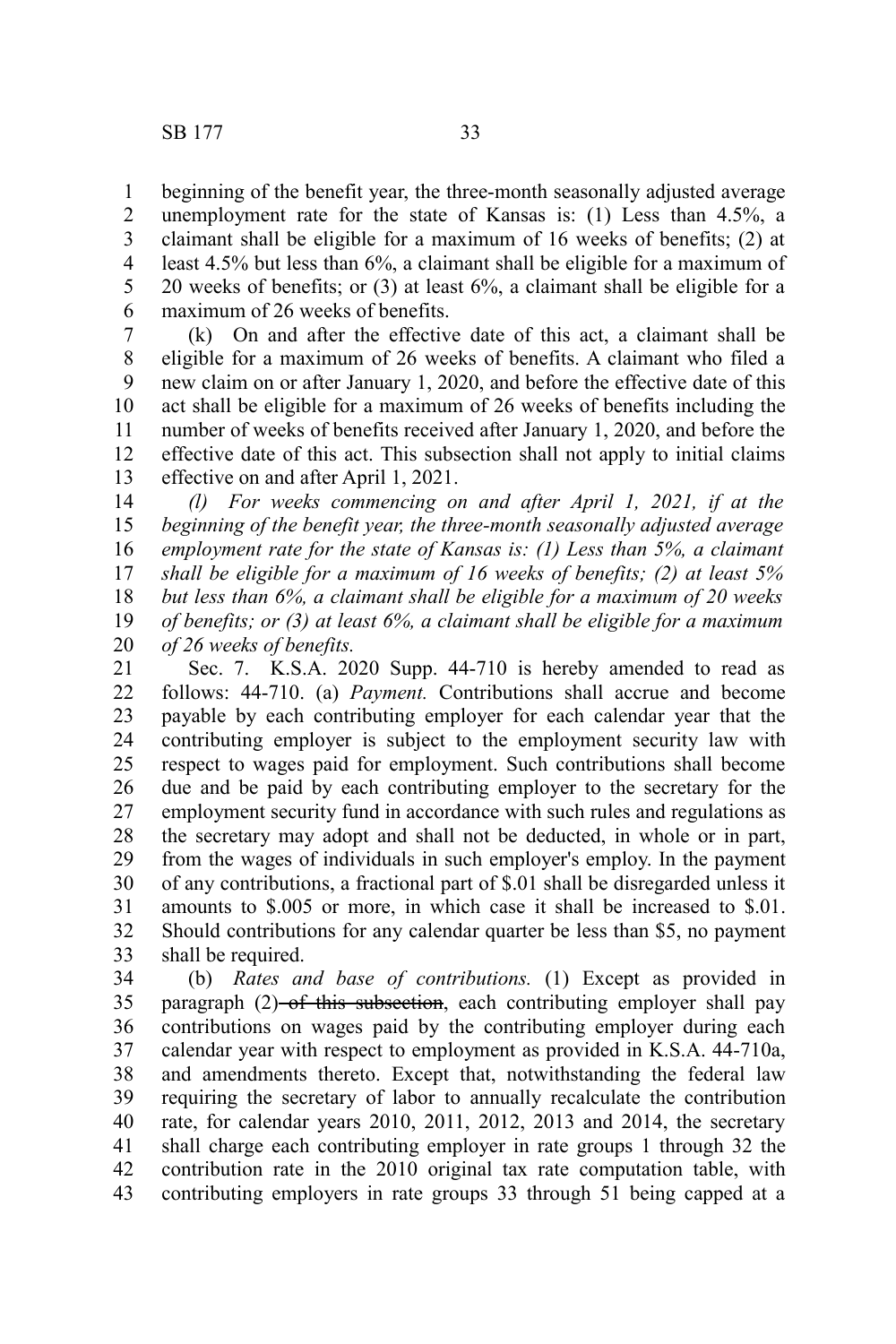5.4% contribution rate. For calendar year 2021, unemployment tax rates for eligible employers shall be limited to the standard rate schedule in K.S.A. 44-710a, and amendments thereto. Therefore, no additional solvency adjustment shall be applied. 1 2 3 4

(2) (A) If the congress of the United States either amends or repeals the Wagner-Peyser act, the federal unemployment tax act, the federal social security act, or subtitle C of chapter 23 of the federal internal revenue code of 1986, or any act or acts supplemental to or in lieu thereof, or any part or parts of any such law, or if any such law, or any part or parts thereof, are held invalid with the effect that appropriations of funds by congress and grants thereof to the state of Kansas for the payment of costs of administration of the employment security law are no longer available for such purposes; or (B) if employers in Kansas subject to the payment of tax under the federal unemployment tax act are granted full credit against such tax for contributions or taxes paid to the secretary of labor, then, and in either such case, beginning with the year that the unavailability of federal appropriations and grants for such purpose occurs or that such change in liability for payment of such federal tax occurs and for each year thereafter, the rate of contributions of each contributing employer shall be equal to the total of 0.5% and the rate of contributions as determined for such contributing employer under K.S.A. 44-710a, and amendments thereto. The amount of contributions that each contributing employer becomes liable to pay under this paragraph (2) over the amount of contributions that such contributing employer would be otherwise liable to pay shall be credited to the employment security administration fund to be disbursed and paid out under the same conditions and for the same purposes as other moneys are authorized to be paid from the employment security administration fund, except that, if the secretary determines that as of the first day of January of any year there is an excess in the employment security administration fund over the amount required to be disbursed during such year, an amount equal to such excess as determined by the secretary shall be transferred to the employment security fund. 5 6 7 8 9 10 11 12 13 14 15 16 17 18 19 20 21 22 23 24 25 26 27 28 29 30 31 32

(c) *Charging of benefit payments.* (1) The secretary shall maintain a separate account for each contributing employer, and shall credit the contributing employer's account with all the contributions paid on the contributing employer's own behalf. Nothing in the employment security law shall be construed to grant any employer or individuals in such employer's service prior claims or rights to the amounts paid by such employer into the employment security fund either on such employer's own behalf or on behalf of such individuals. Benefits paid shall be charged against the accounts of each base period employer in the proportion that the base period wages paid to an eligible individual by each such employer bears to the total wages in the base period. Benefits shall be charged to 33 34 35 36 37 38 39 40 41 42 43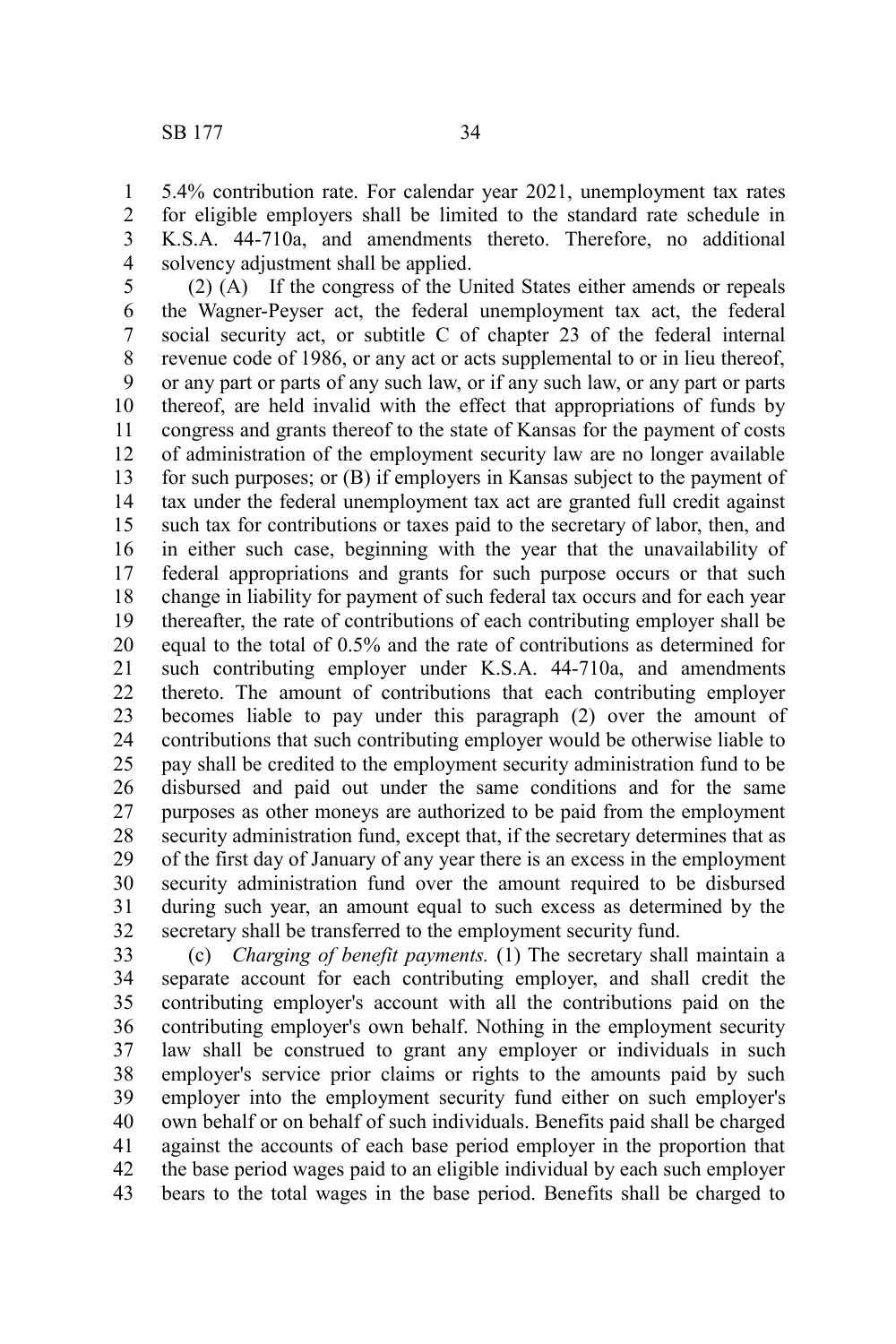contributing employers' accounts and rated governmental employers' accounts upon the basis of benefits paid during each twelve-month period ending on the computation date. 1 2 3

(2) (A) Benefits paid in benefit years established by valid new claims shall not be charged to the account of a contributing employer or rated governmental employer who is a base period employer if the examiner finds that claimant was separated from the claimant's most recent employment with such employer under any of the following conditions: (i) Discharged for misconduct or gross misconduct connected with the individual's work; (ii) leaving work voluntarily without good cause attributable to the claimant's work or the employer; or (iii) discharged from an employer directly impacted by COVID-19 in accordance with the families first coronavirus response act, public law 116-127. 4 5 6 7 8 9 10 11 12 13

(B) Where base period wage credits of a contributing employer or rated governmental employer represent part-time employment and the claimant continues in that part-time employment with that employer during the period for which benefits are paid, then that employer's account shall not be charged with any part of the benefits paid if the employer provides the secretary with information as required by rules and regulations. For the purposes of this subsection  $(c)(2)(B)$ , "part-time employment" means any employment when an individual works less than full-time because the individual's services are not required for the customary, scheduled full-time hours prevailing at the work place or the individual does not customarily work the regularly scheduled full-time hours due to personal choice or circumstances. 14 15 16 17 18 19 20 21 22 23 24 25

(C) No contributing employer or rated governmental employer's account shall be charged with any extended benefits paid in accordance with the employment security law, except for weeks of unemployment beginning after December 31, 1978, all contributing governmental employers and governmental rated employers shall be charged an amount equal to all extended benefits paid. 26 27 28 29 30 31

(D) No contributing employer, rated governmental employer or reimbursing employer's account shall be charged for any additional benefits paid during the period July 1, 2003 through June 30, 2004. 32 33 34

(E) No contributing employer or rated governmental employer's account will be charged for benefits paid a claimant while pursuing an approved training course as defined in K.S.A. 44-703(s), and amendments thereto. 35 36 37 38

(F) No contributing employer or rated governmental employer's account shall be charged with respect to the benefits paid to any individual whose base period wages include wages for services not covered by the employment security law prior to January 1, 1978, to the extent that the employment security fund is reimbursed for such benefits pursuant to 39 40 41 42 43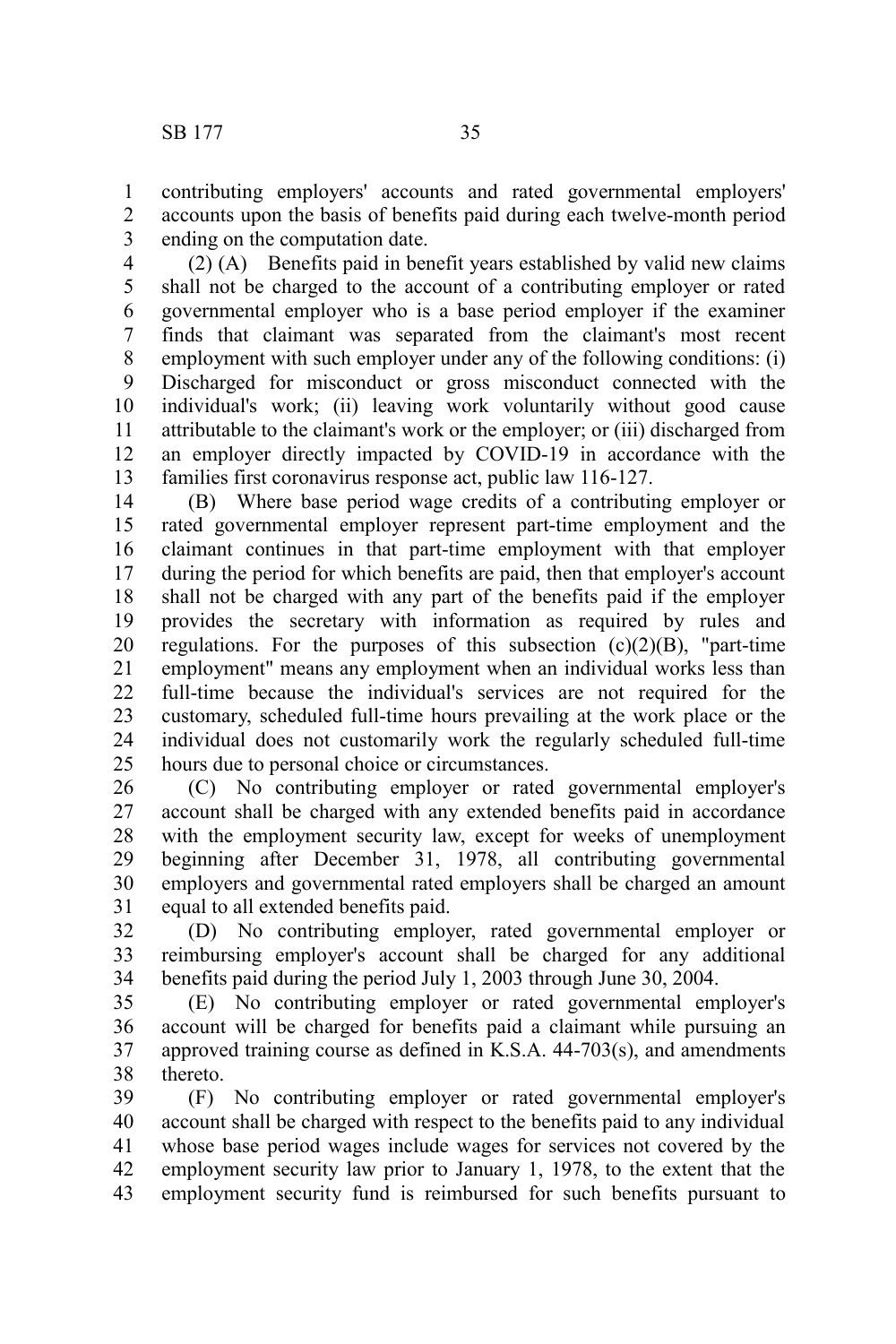section 121 of public law 94-566 (90 Stat. 2673). 1

(G) With respect to weeks of unemployment beginning after December 31, 1977, wages for insured work shall include wages paid for previously uncovered services. For the purposes of this subsection  $(c)(2)$ (G), the term "previously uncovered services" means services that were not covered employment, at any time during the one-year period ending December 31, 1975, except to the extent that assistance under title II of the federal emergency jobs and unemployment assistance act of 1974 was paid on the basis of such services, and that: 2 3 4 5 6 7 8 9

(i) Are agricultural labor as defined in K.S.A. 44-703(w), and amendments thereto, or domestic service as defined in K.S.A. 44-703(aa), and amendments thereto; 10 11 12

(ii) are services performed by an employee of this state or a political subdivision thereof, as provided in K.S.A.  $44-703(i)(3)(E)$ , and amendments thereto; or 13 14 15

(iii) are services performed by an employee of a nonprofit educational institution that is not an institution of higher education. 16 17

(H) No contributing employer or rated governmental employer's account shall be charged with respect to their pro rata share of benefit charges if such charges are of \$100 or less. 18 19 20

*(I) (i) No contributing employer, rated governmental employer or reimbursing employer's account shall be charged for any benefits paid beginning on March 15, 2020, through December 31, 2021.* 21 22 23

*(ii) Contributing employers, rated governmental employers and reimbursing employers shall be held harmless for and shall not be required to reimburse the state for claims or benefits paid that have been identified as fraudulent by the contributing employer, rated governmental employer or reimbursing employer and reported to the secretary, unless the secretary determines the claims are not fraudulent or improper as provided by K.S.A. 44-710b(b)(2)(A), and amendments thereto. The time limitation for disputing a claim or an appeal of a claim as provided by this section, or by any other provision of the employment security law, shall not apply to identifications of fraud reported to the secretary for claims or benefits paid during the period beginning on March 15, 2020, through December 31, 2022. Contributing employers, rated governmental employers and reimbursing employers shall be refunded or credited, in the discretion of the employer, as provided by K.S.A. 44-710b(b), and amendments thereto, for any claims or benefits paid that have been reported as fraudulent.* 24 25 26 27 28 29 30 31 32 33 34 35 36 37 38 39

(3) An employer's account shall not be relieved of charges relating to a payment that was made erroneously if the secretary determines that: 40 41

(A) The erroneous payment was made because the employer, or the agent of the employer, was at fault for failing to respond timely or 42 43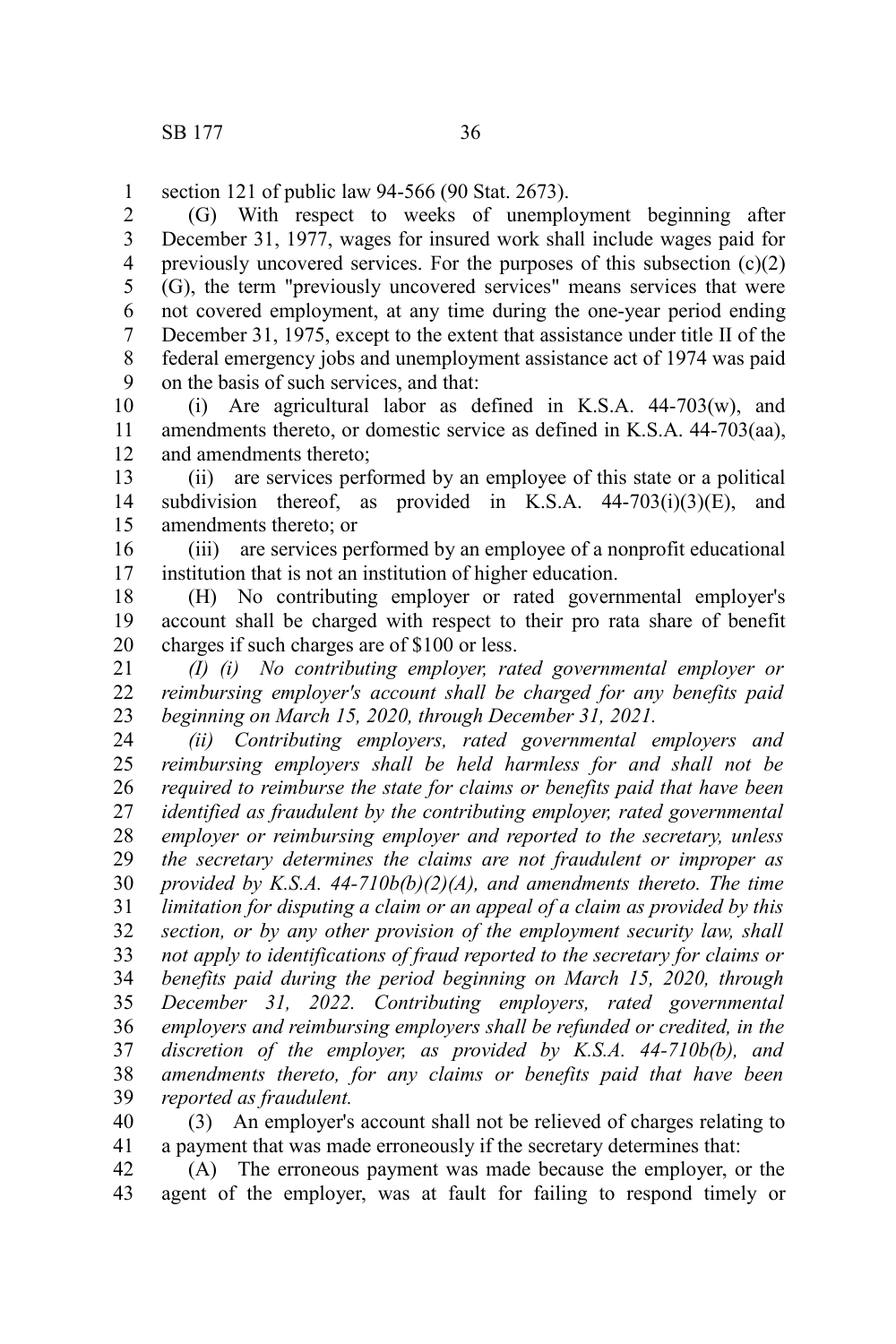adequately to a written request from the secretary for information relating to the claim for unemployment compensation; and 1 2

(B) the employer or agent has established a pattern of failing to respond timely or adequately to requests for information. 3 4

5

(C) For purposes of this paragraph:

(i) "Erroneous payment" means a payment that but for the failure by the employer or the employer's agent with respect to the claim for unemployment compensation, would not have been made; and 6 7 8

(ii) "pattern of failure" means repeated documented failure on the part of the employer or the agent of the employer to respond, taking into consideration the number of instances of failure in relation to the total volume of requests. An employer or employer's agent failing to respond as described in  $(c)(3)(A)$  shall not be determined to have engaged in a "pattern of failure" if the number of such failures during the year prior to such request is fewer than two, or less than 2%, of such requests, whichever is greater. 9 10 11 12 13 14 15 16

(D) Determinations of the secretary prohibiting the relief of charges pursuant to this section shall be subject to appeal or protest as other determinations of the agency with respect to the charging of employer accounts. 17 18 19 20

(E) This paragraph shall apply to erroneous payments established on and after the effective date of this act. 21 22

(4) The examiner shall notify any base period employer whose account will be charged with benefits paid following the filing of a valid new claim and a determination by the examiner based on all information relating to the claim contained in the records of the division of employment security. Such notice shall become final and benefits charged to the base period employer's account in accordance with the claim unless within 10 calendar days from the date the notice was sent, the base period employer requests in writing that the examiner reconsider the determination and furnishes any required information in accordance with the secretary's rules and regulations. In a similar manner, a notice of an additional claim followed by the first payment of benefits with respect to the benefit year, filed by an individual during a benefit year after a period in such year during which such individual was employed, shall be given to any base period employer of the individual who has requested such a notice within 10 calendar days from the date the notice of the valid new claim was sent to such base period employer. For purposes of this subsection  $(c)(3)$ , if the required information is not submitted or postmarked within a response time limit of 10 days after the base period employer notice was sent, the base period employer shall be deemed to have waived its standing as a party to the proceedings arising from the claim and shall be barred from protesting any subsequent decisions about 23 24 25 26 27 28 29 30 31 32 33 34 35 36 37 38 39 40 41 42 43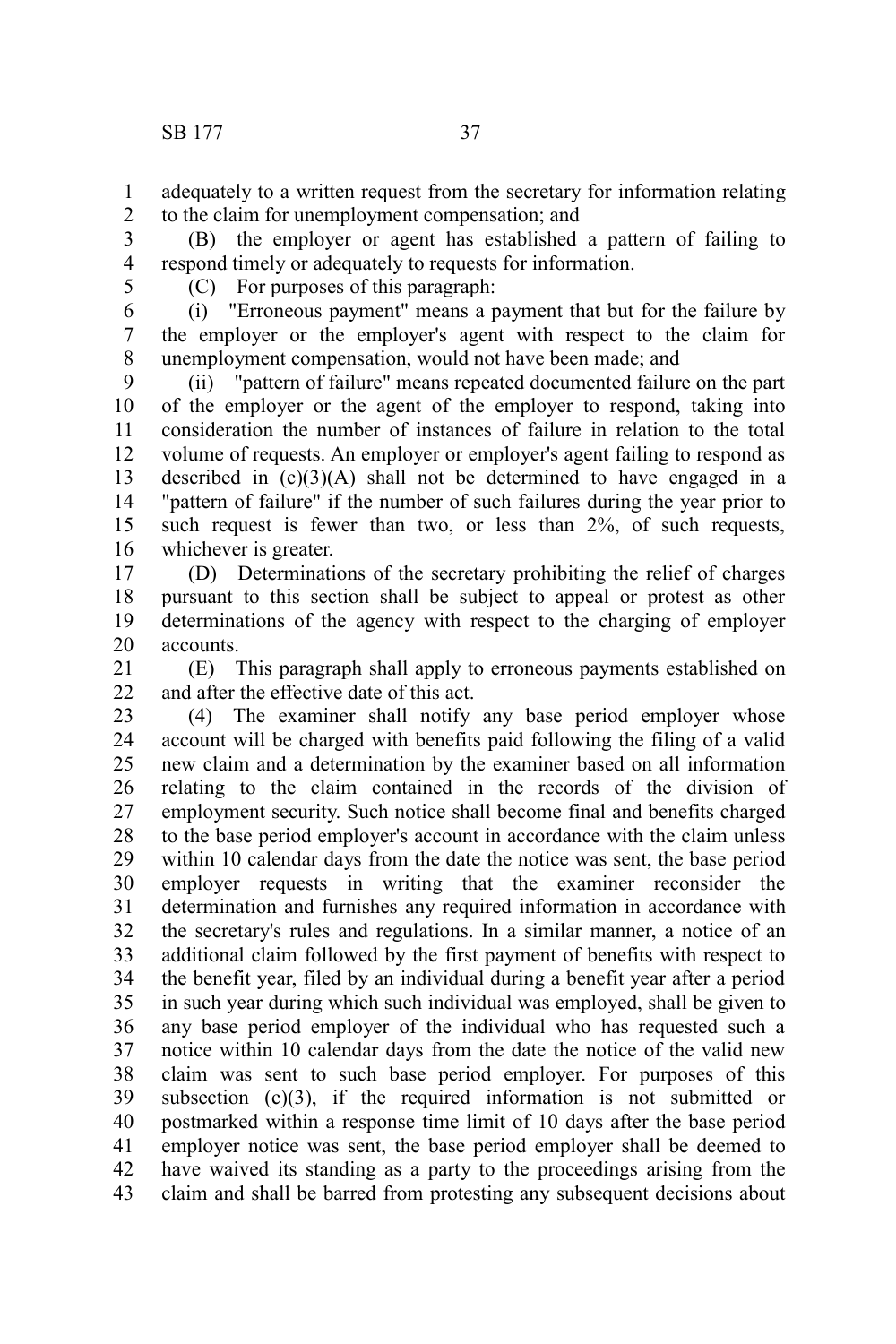the claim by the secretary, a referee, the board of review or any court, except that the base period employer's response time limit may be waived or extended by the examiner or upon appeal, if timely response was impossible due to excusable neglect. The examiner shall notify the employer of the reconsidered determination, which shall be subject to appeal or further reconsideration, in accordance with the provisions of K.S.A. 44-709, and amendments thereto. 1 2 3 4 5 6 7

(5) *Time, computation and extension.* In computing the period of time for a base period employer response or appeals under this section from the examiner's or the special examiner's determination or from the referee's decision, the day of the act, event or default from which the designated period of time begins to run shall not be included. The last day of the period shall be included unless it is a Saturday, Sunday or legal holiday, in which event the period runs until the end of the next day that is not a Saturday, Sunday or legal holiday. 8 9 10 11 12 13 14 15

(d) *Pooled fund.* All contributions and payments in lieu of contributions and benefit cost payments to the employment security fund shall be pooled and available to pay benefits to any individual entitled thereto under the employment security law, regardless of the source of such contributions or payments in lieu of contributions or benefit cost payments. 16 17 18 19 20 21

(e) *Election to become reimbursing employer; payment in lieu of contributions.* (1) Any governmental entity, Indian tribes or tribal units, (subdivisions, subsidiaries or business enterprises wholly owned by such Indian tribes), for which services are performed as described in K.S.A. 44- 703(i)(3)(E), and amendments thereto, or any nonprofit organization or group of nonprofit organizations described in section  $501(c)(3)$  of the federal internal revenue code of 1986 that is exempt from income tax under section 501(a) of such code, that becomes subject to the employment security law may elect to become a reimbursing employer under this subsection  $(e)(1)$  and agree to pay the secretary for the employment security fund an amount equal to the amount of regular benefits and ½ of the extended benefits paid that are attributable to service in the employ of such reimbursing employer, except that each reimbursing governmental employer, Indian tribes or tribal units shall pay an amount equal to the amount of regular benefits and extended benefits paid for weeks of unemployment beginning after December 31, 1978, for governmental employers and December 21, 2000, for Indian tribes or tribal units to individuals for weeks of unemployment that begin during the effective period of such election. 22 23 24 25 26 27 28 29 30 31 32 33 34 35 36 37 38 39 40

(A) Any employer identified in this subsection (e)(1) may elect to become a reimbursing employer for a period encompassing not less than four complete calendar years if such employer files with the secretary a 41 42 43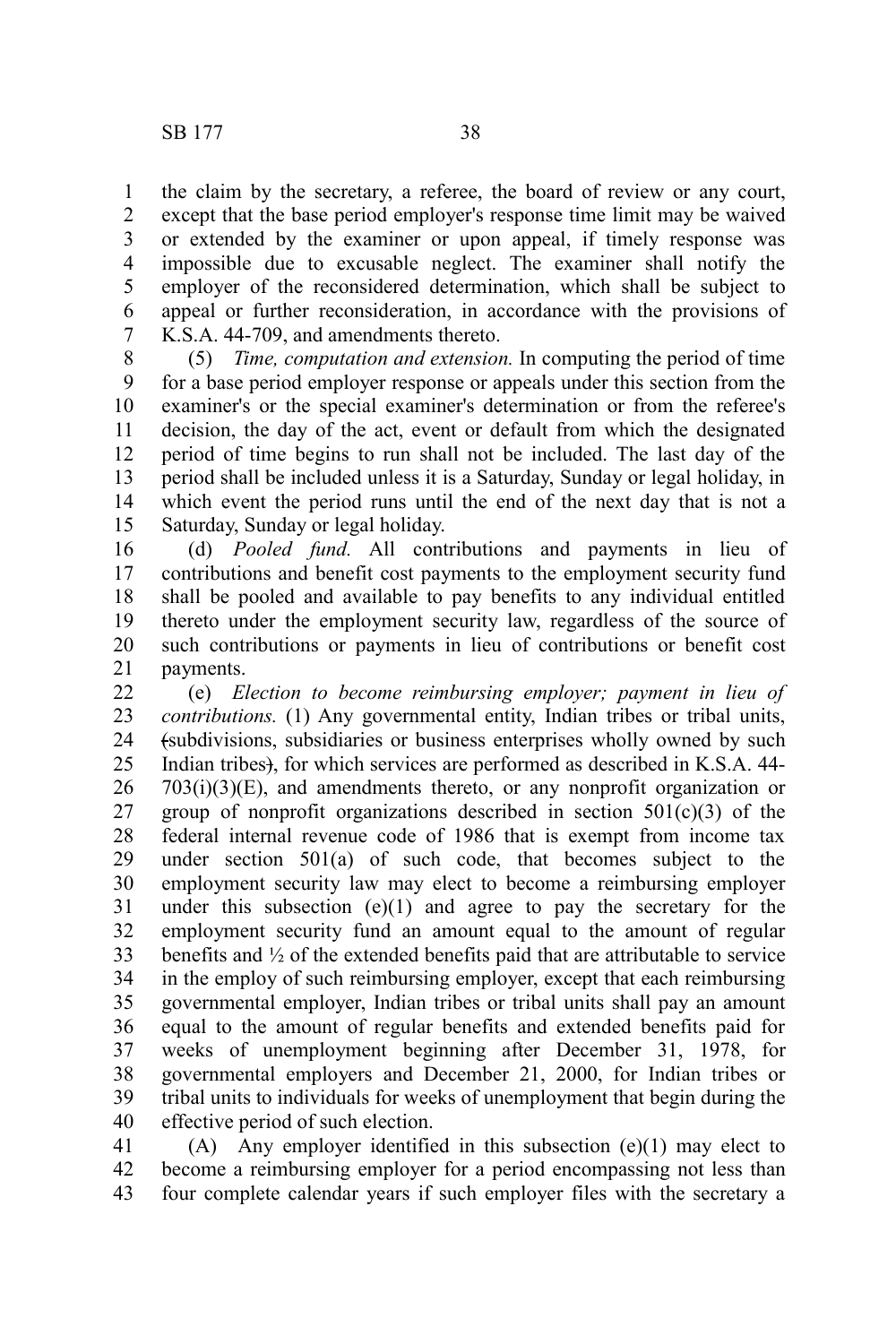written notice of such election within the 30-day period immediately following January 1 of any calendar year or within the 30-day period immediately following the date when a determination of subjectivity to the employment security law is issued, whichever occurs later. 1 2 3 4

(B) Any employer that makes an election to become a reimbursing employer in accordance with subparagraph (A) will continue to be liable for payments in lieu of contributions until such employer files with the secretary a written notice terminating its election not later than 30 days prior to the beginning of the calendar year for which such termination shall first be effective. 5 6 7 8 9 10

(C) Any employer identified in this subsection (e)(1) that has remained a contributing employer and has been paying contributions under the employment security law for a period subsequent to January 1, 1972, may change to a reimbursing employer by filing with the secretary not later than 30 days prior to the beginning of any calendar year a written notice of election to become a reimbursing employer. Such election shall not be terminable by the employer for four complete calendar years. 11 12 13 14 15 16 17

(D) The secretary may for good cause extend the period within which a notice of election, or a notice of termination, must be filed and may permit an election to be retroactive but not any earlier than with respect to benefits paid after January 1 of the year such election is received. 18 19 20 21

(E) The secretary, in accordance with such rules and regulations as the secretary may adopt, shall notify each employer identified in subsection  $(e)(1)$  of any determination that the secretary may make of its status as an employer and of the effective date of any election that it makes to become a reimbursing employer and of any termination of such election. Such determinations shall be subject to reconsideration, appeal and review in accordance with the provisions of K.S.A. 44-710b, and amendments thereto. 22 23 24 25 26 27 28 29

(2) *Reimbursement reports and payments.* Payments in lieu of contributions shall be made in accordance with the provisions of subparagraph (A) by all reimbursing employers except the state of Kansas. Each reimbursing employer shall report total wages paid during each calendar quarter by filing quarterly wage reports with the secretary that shall be filed by the last day of the month following the close of each calendar quarter. Wage reports are deemed filed as of the date they are placed in the United States mail. 30 31 32 33 34 35 36 37

(A) At the end of each calendar quarter, or at the end of any other period as determined by the secretary, the secretary shall bill each reimbursing employer, except the state of Kansas: (i) An amount to be paid that is equal to the full amount of regular benefits plus ½ of the amount of extended benefits paid during such quarter or other prescribed period that is attributable to service in the employ of such reimbursing employer; and 38 39 40 41 42 43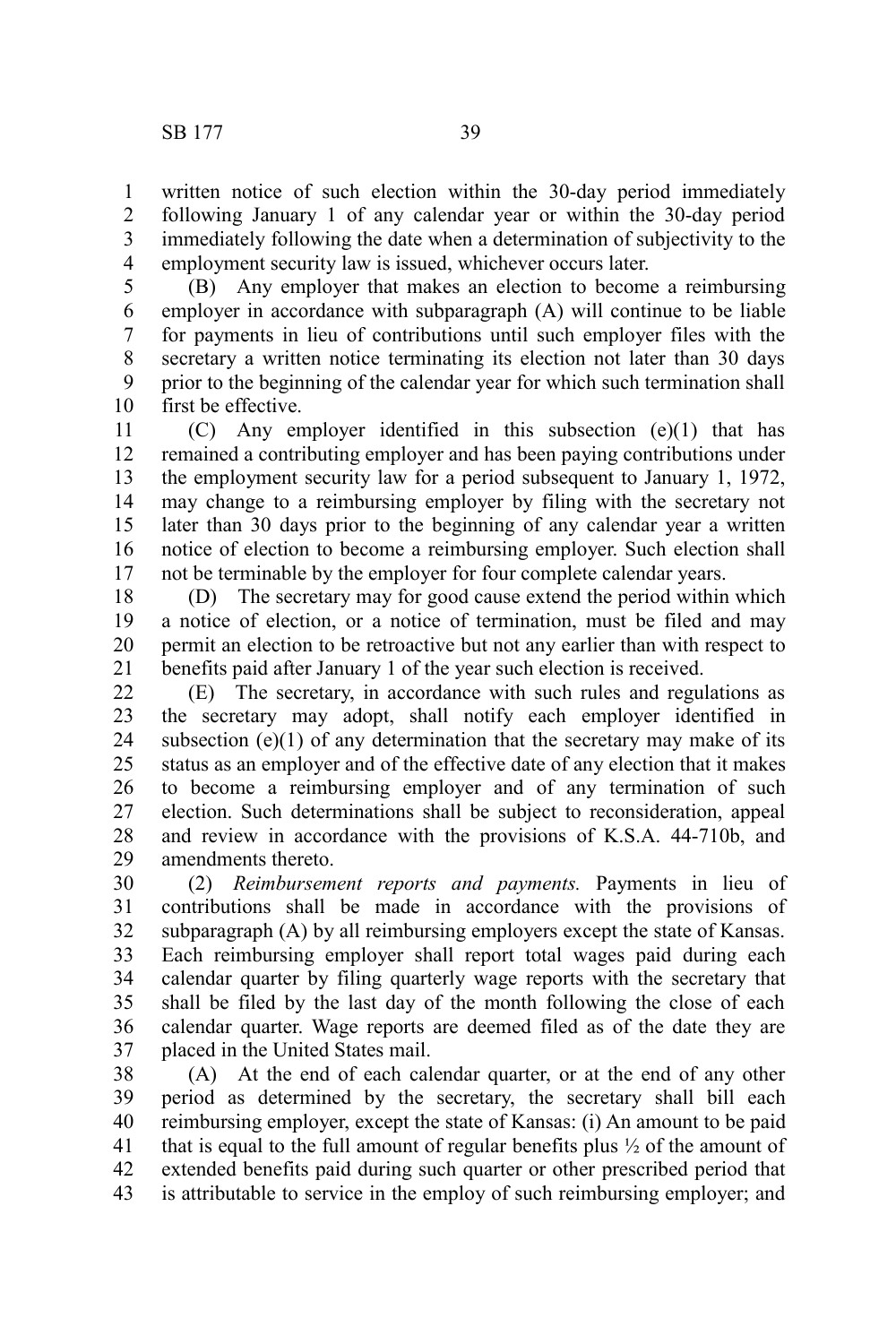(ii) for weeks of unemployment beginning after December 31, 1978, each reimbursing governmental employer and December 21, 2000, for Indian tribes or tribal units shall be certified an amount to be paid that is equal to the full amount of regular benefits and extended benefits paid during such quarter or other prescribed period that is attributable to service in the employ of such reimbursing governmental employer. 1 2 3 4 5 6

(B) Payment of any bill rendered under subparagraph (A) shall be made not later than 30 days after such bill was mailed to the last known address of the reimbursing employer, or otherwise was delivered to such reimbursing employer, unless there has been an application for review and redetermination in accordance with subparagraph (D). 7 8 9 10 11

(C) Payments made by any reimbursing employer under the provisions of this subsection (e)(2) shall not be deducted or deductible, in whole or in part, from the remuneration of individuals in the employ of such employer. 12 13 14 15

(D) The amount due specified in any bill from the secretary shall be conclusive on the reimbursing employer, unless, not later than 15 days after the bill was mailed to the last known address of such employer, or was otherwise delivered to such employer, the reimbursing employer files an application for redetermination in accordance with K.S.A. 44-710b, and amendments thereto. 16 17 18 19 20 21

(E) Past due payments of amounts certified by the secretary under this section shall be subject to the same interest, penalties and actions required by K.S.A. 44-717, and amendments thereto. (1) If any nonprofit organization or group of nonprofit organizations described in section 501(c)(3) of the federal internal revenue code of 1986 or governmental reimbursing employer is delinquent in making payments of amounts certified by the secretary under this section, the secretary may terminate such employer's election to make payments in lieu of contributions as of the beginning of the next calendar year and such termination shall be effective for such next calendar year and the calendar year thereafter so that the termination is effective for two complete calendar years. (2) Failure of the Indian tribe or tribal unit to make required payments, including assessment of interest and penalty within 90 days of receipt of the bill will cause the Indian tribe to lose the option to make payments in lieu of contributions as described pursuant to paragraph (e)(1) for the following tax year unless payment in full is received before contribution rates for the next tax year are calculated. (3) Any Indian tribe that loses the option to make payments in lieu of contributions due to late payment or nonpayment, as described in paragraph (2), shall have such option reinstated, if after a period of one year, all contributions have been made on time and no contributions, payments in lieu of contributions for benefits paid, penalties or interest remain outstanding. 22 23 24 25 26 27 28 29 30 31 32 33 34 35 36 37 38 39 40 41 42 43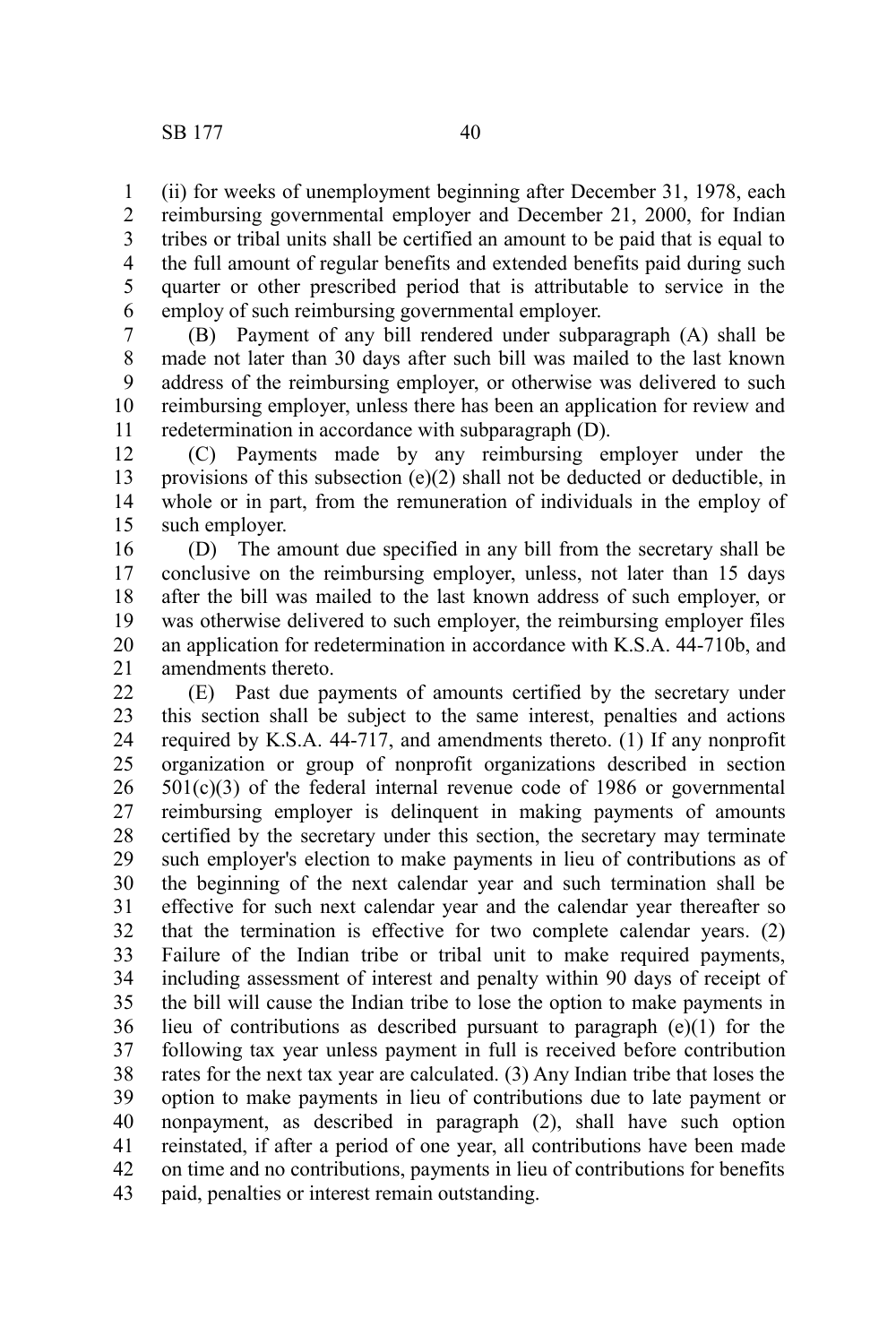(F) Failure of the Indian tribe or any tribal unit thereof to make required payments, including assessments of interest and penalties, after all collection activities deemed necessary by the secretary have been exhausted, will cause services performed by such tribe to not be treated as employment for purposes of K.S.A.  $44-703(i)(3)(E)$ , and amendments thereto. If an Indian tribe fails to make payments required under this section, including assessments of interest and penalties, within 90 days of a final notice of delinquency, the secretary shall immediately notify the United States internal revenue service and the United States department of labor. The secretary may determine that any Indian tribe that loses coverage pursuant to this paragraph may have services performed on behalf of such tribe again deemed "employment" if all contributions, payments in lieu of contributions, penalties and interest have been paid. 1 2 3 4 5 6 7 8 9 10 11 12 13

(G) In the discretion of the secretary, any employer who elects to become liable for payments in lieu of contributions and any nonprofit organization or group of nonprofit organizations described in section  $501(c)(3)$  of the federal internal revenue code of 1986 or governmental reimbursing employer or Indian tribe or tribal unit who is delinquent in filing reports or in making payments of amounts certified by the secretary under this section shall be required within 60 days after the effective date of such election, in the case of an eligible employer so electing, or after the date of notification to the delinquent employer under this subsection (e)(2) (G), in the case of a delinquent employer, to execute and file with the secretary a surety bond, except that the employer may elect, in lieu of a surety bond, to deposit with the secretary money or securities as approved by the secretary or to purchase and deliver to an escrow agent a certificate of deposit to guarantee payment. The amount of the bond, deposit or escrow agreement required by this subsection  $(e)(2)(G)$  shall not exceed 5.4% of the organization's taxable wages paid for employment by the eligible employer during the four calendar quarters immediately preceding the effective date of the election or the date of notification, in the case of a delinquent employer. If the employer did not pay wages in each of such four calendar quarters, the amount of the bond or deposit shall be as determined by the secretary. Upon the failure of an employer to comply with this subsection  $(e)(2)(G)$  within the time limits imposed or to maintain the required bond or deposit, the secretary may terminate the election of such eligible employer or delinquent employer, as the case may be, to make payments in lieu of contributions, and such termination shall be effective for the current and next calendar year. 14 15 16 17 18 19 20 21 22 23 24 25 26 27 28 29 30 31 32 33 34 35 36 37 38 39

(H) The state of Kansas shall make reimbursement payments quarterly at a fiscal year rate that shall be based upon: (i) The available balance in the state's reimbursing account as of December 31 of each calendar year; (ii) the historical unemployment experience of all covered 40 41 42 43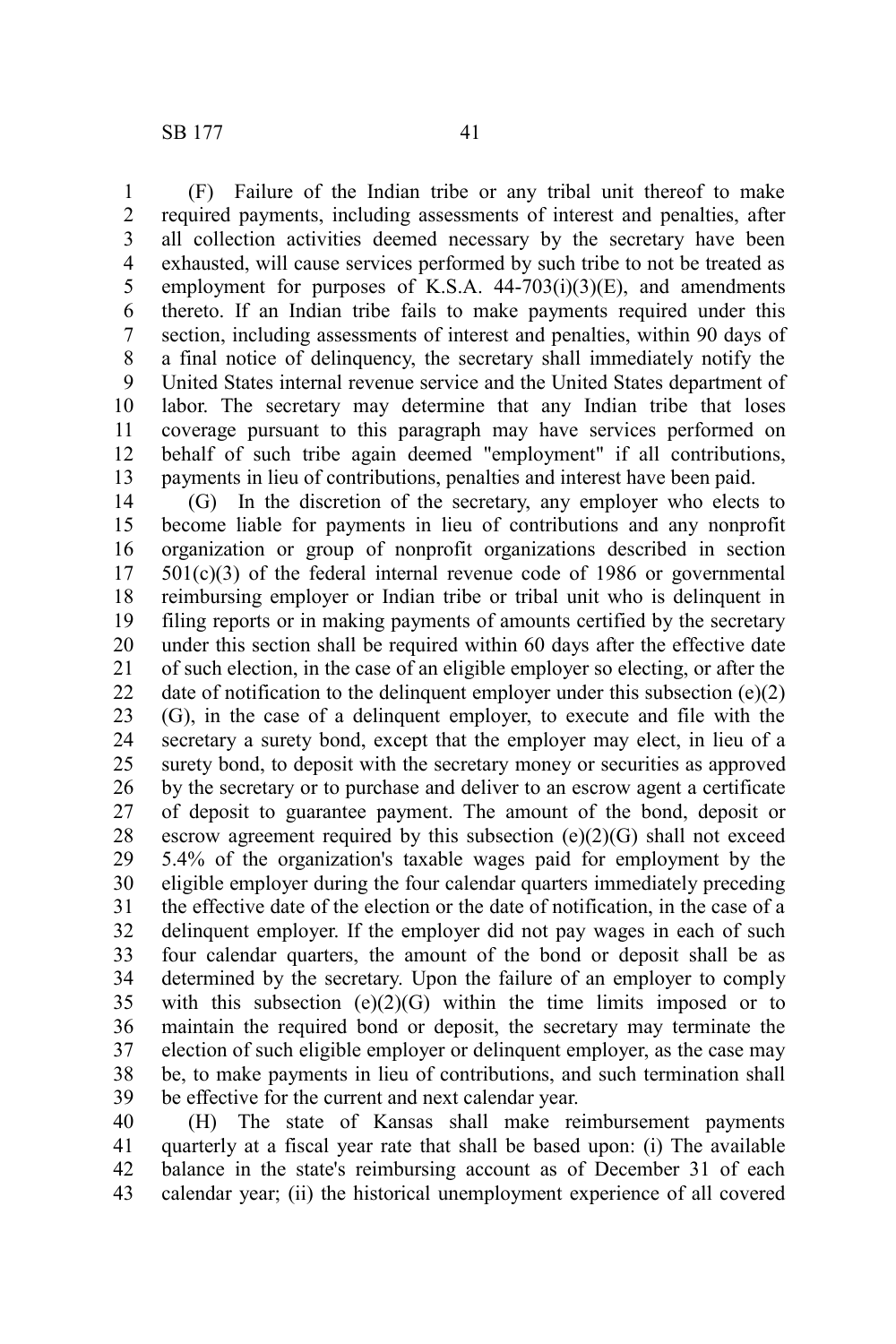state agencies during prior years; (iii) the estimate of total covered wages to be paid during the ensuing calendar year; (iv) the applicable fiscal year rate of the claims processing and auditing fee under K.S.A. 75-3798, and amendments thereto; and (v) actuarial and other information furnished to the secretary by the secretary of administration. In accordance with K.S.A. 75-3798, and amendments thereto, the claims processing and auditing fees charged to state agencies shall be deducted from the amounts collected for the reimbursement payments under this paragraph (H) prior to making the quarterly reimbursement payments for the state of Kansas. The fiscal year rate shall be expressed as a percentage of covered total wages and shall be the same for all covered state agencies. The fiscal year rate for each fiscal year will be certified in writing by the secretary to the secretary of administration on July 15 of each year and such certified rate shall become effective on the July 1 immediately following the date of certification. A detailed listing of benefit charges applicable to the state's reimbursing account shall be furnished quarterly by the secretary to the secretary of administration and the total amount of charges deducted from previous reimbursing payments made by the state. On January 1 of each year, if it is determined that benefit charges exceed the amount of prior reimbursing payments, an upward adjustment shall be made therefor in the fiscal year rate to be certified on the ensuing July 15. If total payments exceed benefit charges, all or part of the excess may be refunded, at the discretion of the secretary, from the fund or retained in the fund as part of the payments that may be required for the next fiscal year. 1 2 3 4 5 6 7 8 9 10 11 12 13 14 15 16 17 18 19 20 21 22 23 24

(3) *Allocation of benefit costs.* The reimbursing account of each reimbursing employer shall be charged the full amount of regular benefits and  $\frac{1}{2}$  of the amount of extended benefits paid except that each reimbursing governmental employer's account shall be charged the full amount of regular benefits and extended benefits paid for weeks of unemployment beginning after December 31, 1978, to individuals whose entire base period wage credits are from such employer. When benefits received by an individual are based upon base period wage credits from more than one employer then the reimbursing employer's or reimbursing governmental employer's account shall be charged in the same ratio as base period wage credits from such employer bear to the individual's total base period wage credits. Notwithstanding any other provision of the employment security law, no reimbursing employer's or reimbursing governmental employer's account shall be charged for payments of extended benefits that are wholly reimbursed to the state by the federal government. Payments of unemployment compensation that are wholly reimbursed to the reimbursing employer by the federal government shall be charged for the purpose of such reimbursement under the federal CARES act, public law 116-136. 25 26 27 28 29 30 31 32 33 34 35 36 37 38 39 40 41 42 43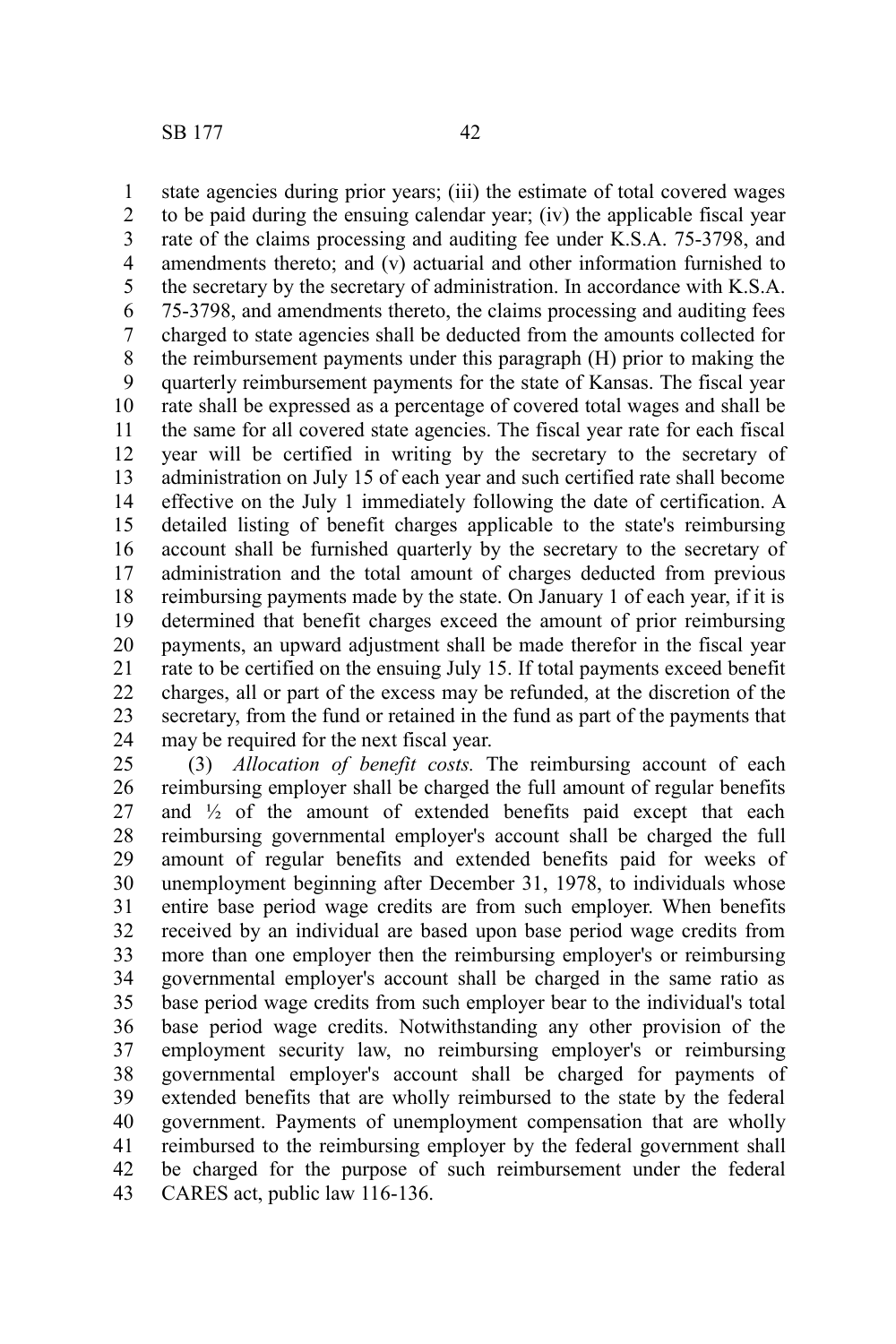(A) *Proportionate allocation (when fewer than all reimbursing base period employers are liable).* If benefits paid to an individual are based on wages paid by one or more reimbursing employers and on wages paid by one or more contributing employers or rated governmental employers, the amount of benefits payable by each reimbursing employer shall be an amount that bears the same ratio to the total benefits paid to the individual as the total base period wages paid to the individual by such employer bears to the total base period wages paid to the individual by all of such individual's base period employers. 1 2 3 4 5 6 7 8 9

(B) *Proportionate allocation (when all base period employers are reimbursing employers).* If benefits paid to an individual are based on wages paid by two or more reimbursing employers, the amount of benefits payable by each such employer shall be an amount that bears the same ratio to the total benefits paid to the individual as the total base period wages paid to the individual by such employer bear to the total base period wages paid to the individual by all of such individual's base period employers. 10 11 12 13 14 15 16 17

(4) *Group accounts.* Two or more reimbursing employers may file a joint application to the secretary for the establishment of a group account for the purpose of sharing the cost of benefits paid that are attributable to service in the employment of such reimbursing employers. Each such application shall identify and authorize a group representative to act as the group's agent for the purposes of this subsection (e)(4) *paragraph*. Upon approval of the application, the secretary shall establish a group account for such employers effective as of the beginning of the calendar quarter in which the secretary receives the application and shall notify the group's representative of the effective date of the account. Such account shall remain in effect for not less than four years and thereafter such account shall remain in effect until terminated at the discretion of the secretary or upon application by the group. Upon establishment of the account, each member of the group shall be liable for payments in lieu of contributions with respect to each calendar quarter in the amount that bears the same ratio to the total benefits paid in such quarter that are attributable to service performed in the employ of all members of the group as the total wages paid for service in employment by such member in such quarter bear to the total wages paid during such quarter for service performed in the employ of all members of the group. The secretary shall adopt such rules and regulations as the secretary deems necessary with respect to applications for establishment, maintenance and termination of group accounts that are authorized by this-subsection (e)(4) paragraph, for addition of new members to, and withdrawal of active members from such accounts, and for the determination of the amounts that are payable under this subsection (e)(4) *paragraph* by members of the group and the time and manner of 18 19 20 21 22 23 24 25 26 27 28 29 30 31 32 33 34 35 36 37 38 39 40 41 42 43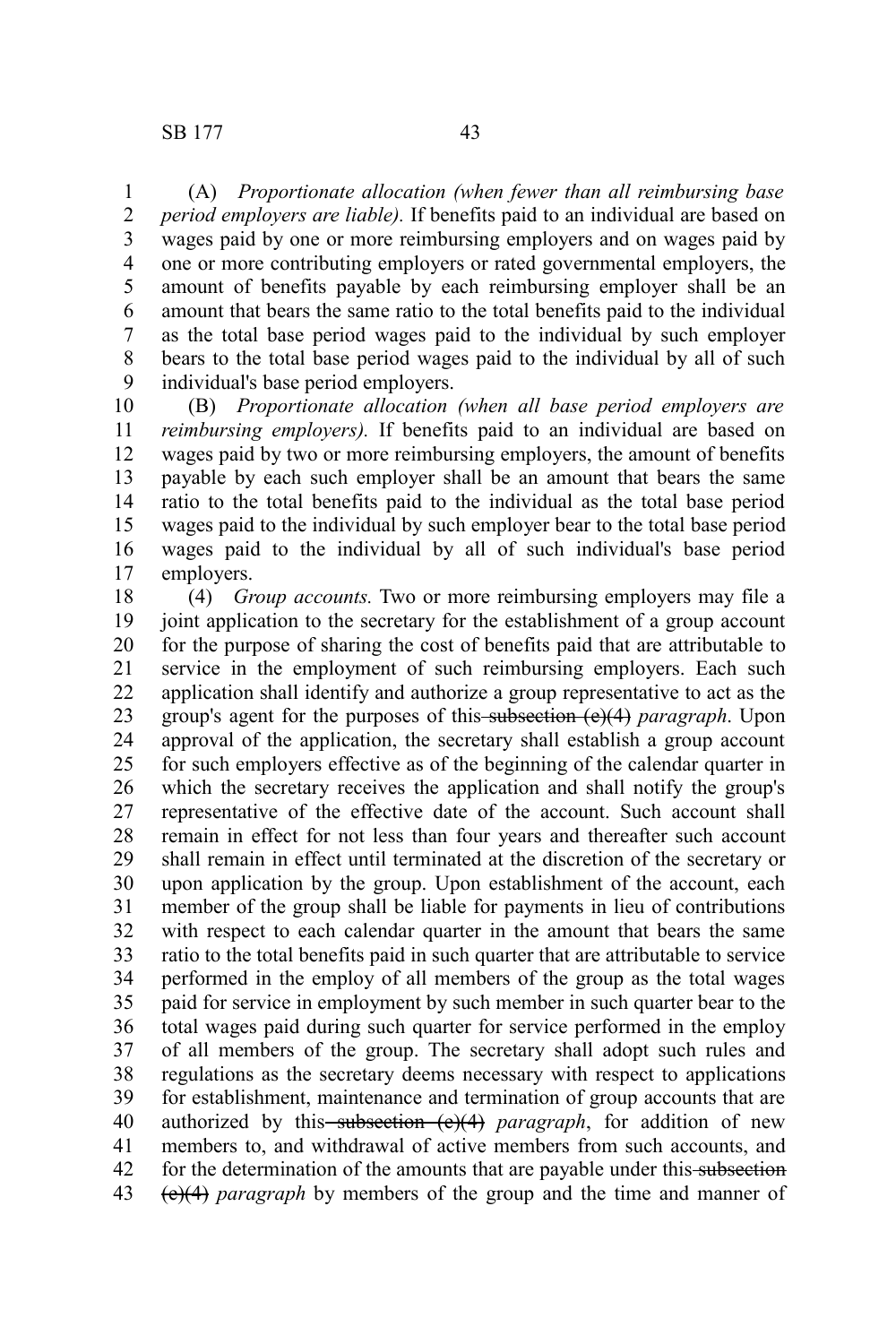such payments. 1

Sec. 8. K.S.A. 2020 Supp. 44-710a is hereby amended to read as follows: 44-710a. (a) *Classification of employers by the secretary.* The term "employer" as used in this section refers to contributing employers. The secretary shall classify employers in accordance with their actual experience in the payment of contributions on their own behalf and with respect to benefits charged against their accounts with a view of fixing such contribution rates as will reflect such experience. If, as of the date such classification of employers is made, the secretary finds that any employing unit has failed to file any report required in connection therewith, or has filed a report which the secretary finds incorrect or insufficient, the secretary shall make an estimate of the information required from such employing unit on the basis of the best evidence reasonably available to the secretary at the time, and notify the employing unit thereof by mail addressed to its last known address. Unless such employing unit shall file the report or a corrected or sufficient report as the case may be, within 15 days after the mailing of such notice, the secretary shall compute such employing unit's rate of contributions on the basis of such estimates, and the rate as so determined shall be subject to increase but not to reduction on the basis of subsequently ascertained information. The secretary shall determine the contribution rate of each employer in accordance with the requirements of this section. 2 3 4 5 6 7 8 9 10 11 12 13 14 15 16 17 18 19 20 21 22

(1) *New employers.* (A) No employer will be eligible for a rate computation until there have been 24 consecutive calendar months immediately preceding the computation date throughout which benefits could have been charged against such employer's account. 23 24 25 26

(B) (i) (a) For the rate year 2014 and each rate year thereafter, Each employer who is not eligible for a rate contribution shall pay contributions equal to 2.7% of wages paid during each calendar year with regard to employment, except such employers engaged in the construction industry shall pay a rate equal to 6%. 27 28 29 30 31

(b) (1) For the rate year 2015 and each rate year thereafter, An employer who was not doing business in Kansas prior to July 1, 2014, shall be eligible for either the new employer rate under subsection  $(a)(1)$ (B)(i)(a) or the rate associated with the reserve ratio such employer experienced in the state which such employer was formerly located, but in no event less than 1% if such: 32 33 34 35 36 37

(A) Employer has been in operation in the other state or states for at least the three years immediately preceding the date such employer becomes a liable employer in Kansas; 38 39 40

(B) employer provides the authenticated account history from information accumulated from operations of such employer in the other state or all the other states necessary to compute a current Kansas rate; and 41 42 43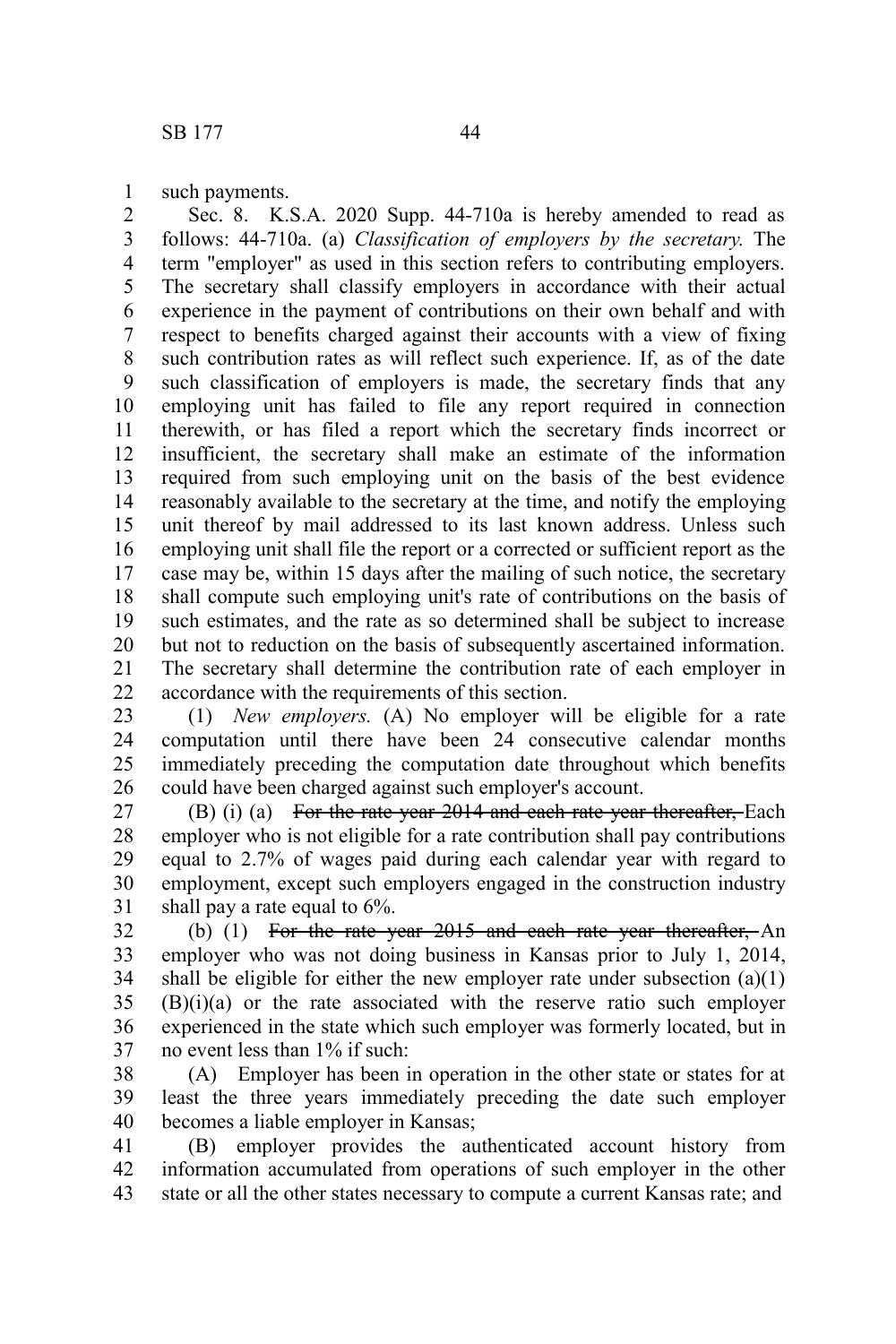(C) employer's business operations established in Kansas are of the same nature, as defined by the North American industrial classification system, as conducted by such employer in the other state or states. 1 2 3

(2) The election authorized in subsection  $(a)(1)(B)(i)(b)$  of this section must be made in writing within 30 days after notice of Kansas liability. A rate in accordance with subsection  $(a)(1)(B)(i)(a)$  will be assigned unless a timely election has been made. 4 5 6 7

(3) If the election is made timely, the employer's account will receive the rate elected for the remainder of that rate year. The rate assigned for the next and subsequent years will be determined by the condition of the account on the computation date. 8 9 10 11

(ii) For purposes of this subsection (a), employers shall be classified by industrial activity in accordance with standard procedures as set forth in rules and regulations adopted by the secretary. Employers engaged in more than one type of industrial activity shall be classified by principal activity. All rates assigned will remain in effect for a complete calendar year. If the sale or acquisition of a new establishment would require reclassification of the employer to a different industry sector, the employer would be promptly notified, and the contribution rate applicable to the new industry sector would become effective the following January 1. 12 13 14 15 16 17 18 19 20

(C) "Computation date" means June 30 of each calendar year with respect to rates of contribution applicable to the calendar year beginning with the following January 1. In arriving at contribution rates for each calendar year, contributions paid on or before July 31 following the computation date for employment occurring on or prior to the computation date shall be considered for each contributing employer who has been subject to this act for a sufficient period of time to have such employer's rate computed under this subsection (a). 21 22 23 24 25 26 27 28

(2) *Eligible employers.* (A) A reserve ratio shall be computed for each eligible employer by the following method: Total benefits charged to the employer's account for all past years shall be deducted from all contributions paid by such employer for all such years. The balance, positive or negative, shall be divided by the employer's average annual payroll, and the result shall constitute the employer reserve ratio. 29 30 31 32 33 34

(B) (i) For rate year 2015 and prior rate years, negative accountbalance employers, as defined in subsection (d), shall pay contributions at the rate of 5.4% for each calendar year. 35 36 37

(ii) For rate year 2016 and rate years thereafter, Negative account balance employers, as defined in subsection (d), shall pay contributions at the rate referenced in section *subsection* (a)(4)(D)(ii)*(B)*. 38 39 40

(C) Eligible employers, other than negative account balance employers, who do not meet the average annual payroll requirements as stated in K.S.A. 44-703(a)(2), and amendments thereto, will be issued the 41 42 43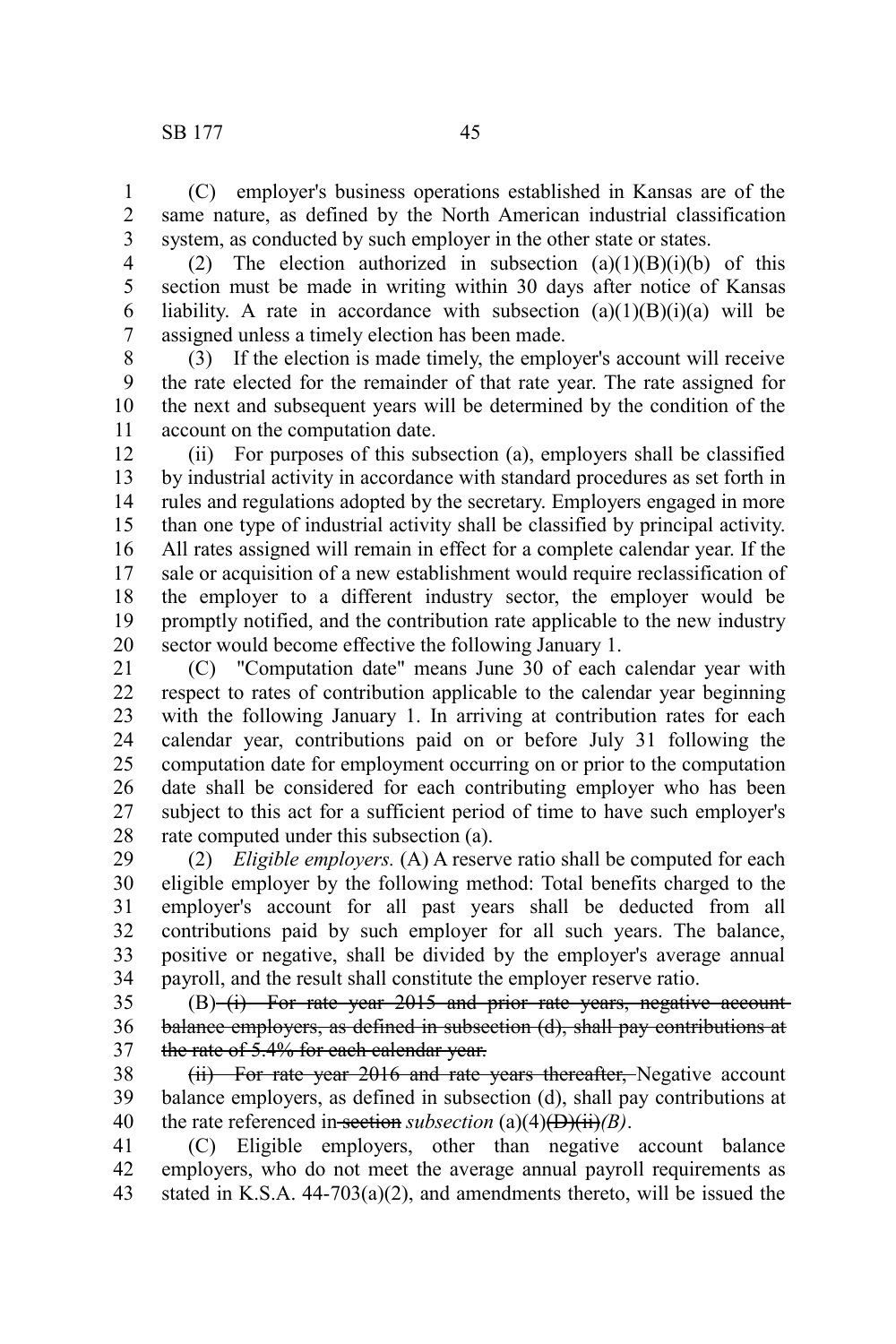maximum rate indicated *by the maximum rate group of standard rate schedule—standard schedule* 7 in subsection  $(a)(4)$ ( $\overrightarrow{D}$ ) $(B)(ii)$  of this section until such employer establishes a new period of 24 consecutive calendar months immediately preceding the computation date throughout which benefits could have been charged against such employer's account by resuming the payment of wages. Contribution rates effective for each calendar year thereafter shall be determined as prescribed below. 1 2 3 4 5 6 7

(D) For rate year 2015 and prior rate years, as of each computation date, the total of the taxable wages paid during the 12-month period prior to the computation date by all employers eligible for rate computation, except negative account balance employers, shall be divided into 51approximately equal parts designated in column A of schedule I as "rate groups," except, with regard to a year in which the taxable wage base changes. The taxable wages used in the calculation for such a year and the following year shall be an estimate of what the taxable wages would have been if the new taxable wage base had been in effect during the entire twelve-month period prior to the computation date. The lowest numbered of such rate groups shall consist of the employers with the most favorable reserve ratios, as defined in this section, whose combined taxable wages paid are less than 1.96% of all taxable wages paid by all eligible employers. Each succeeding higher numbered rate group shall consist of employers with reserve ratios that are less favorable than those of employers in the preceding lower numbered rate groups and whose taxable wages when combined with the taxable wages of employers in all lower numbered rate groups equal the appropriate percentage of total taxable wages designated in column B of schedule I. Each eligible employer, other than a negative account balance employer, shall be assigned an experience factor designated under column C of schedule I in accordance with the rate group to which the employer is assigned on the basis of the employer's reserve ratio and taxable payroll. If an employer's taxable payroll falls into more than one rate group the employer shall be assigned the experience factor of the lower numbered rate group. If one or more employers have reserve ratios identical to that of the last employer included in the next lower numbered rate group, all such employers shall be assigned the experience factor designated to such last employer, notwithstanding the position of their taxable payroll in column B of schedule I. 8 9 10 11 12 13 14 15 16 17 18 19 20 21 22 23 24 25 26 27 28 29 30 31 32 33 34 35 36

37

SCHEDULE I—Eligible Employers

| -38 | <del>-`olumn A</del> | <del>Solumn B</del>                | <del>Column C</del>      |
|-----|----------------------|------------------------------------|--------------------------|
|     | <del>Rate</del>      | <del>Cumulative</del>              | <b>Experience factor</b> |
| 40  |                      | taxable payroll                    | (Ratio to total wages)   |
|     |                      | Less than 1.96%                    | <del>025%</del>          |
|     |                      |                                    | 414                      |
|     |                      | <del>3.92 but less than 5.88</del> | ΩΩ                       |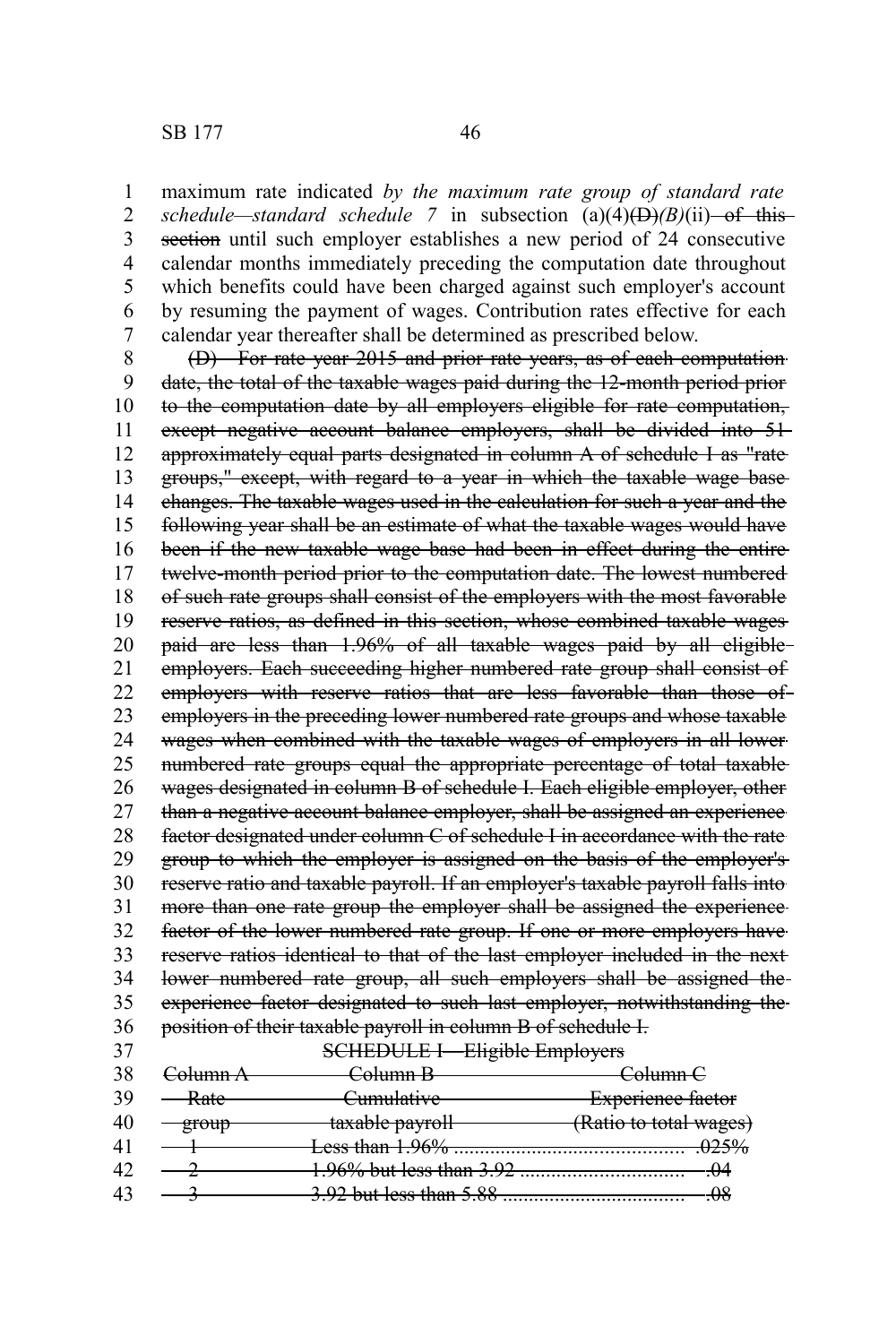SB 177 47

| 1                        | 4                       |                           | $+2$            |
|--------------------------|-------------------------|---------------------------|-----------------|
| $\overline{2}$           | $\overline{\mathbf{z}}$ |                           | -16             |
| $\overline{3}$           | 6                       | 9.80 but less than 11.76  | $\overline{20}$ |
| $\overline{\mathcal{A}}$ |                         | 11.76 but less than 13.72 | $-24$           |
| 5                        | $-8$                    | 13.72 but less than 15.68 | $-28$           |
| 6                        | $\overline{\mathbf{Q}}$ |                           | $-32$           |
| $\overline{7}$           | $\overline{40}$         | 17.64 but less than 19.60 | $-36$           |
| 8                        | $-11$                   | 19.60 but less than 21.56 | $\overline{40}$ |
| 9                        | $-12$                   |                           | -44             |
| 10                       | $+3$                    | 23.52 but less than 25.48 | .48             |
| 11                       |                         | 25.48 but less than 27.44 | .52             |
| 12                       | $-15$                   | 27.44 but less than 29.40 | -56             |
| 13                       | $-16$                   |                           | .60             |
| 14                       | $-17$                   |                           | $-64$           |
| 15                       | $-18$                   |                           | .68             |
| 16                       | $-19$                   | 35.28 but less than 37.24 | -72             |
| 17                       | 20                      |                           | -76             |
| 18                       | $-21$                   | 39.20 but less than 41.16 | $-80$           |
|                          | $-22$                   |                           |                 |
| 19                       |                         |                           | $-84$           |
| 20                       | $-23$                   |                           | -88             |
| 21                       | $-24$                   |                           | -92             |
| 22                       | $-25$                   |                           | -96             |
| 23                       | $-26$                   |                           | $+00$           |
| 24                       | $-27$                   |                           | $+04$           |
| 25                       | $-28$                   | 52.92 but less than 54.88 | $+08$           |
| 26                       | 29                      | 54.88 but less than 56.84 | $+12$           |
| 27                       | $-30$                   |                           | <del>116</del>  |
| 28                       | $-31$                   |                           | $+20$           |
| 29                       | $-32$                   |                           | $+24$           |
| 30                       | $-33$                   |                           | $+28$           |
| 31                       | $-34$                   |                           | $+32$           |
| 32                       | $-35$                   |                           | $+36$           |
| 33                       | $-36$                   |                           | $+40$           |
| 34                       | $-37$                   |                           | $+44$           |
| 35                       | $-38$                   |                           | $+48$           |
| 36                       | $-39$                   | 74.48 but less than 76.44 | $+52$           |
| 37                       | 40                      |                           | $+56$           |
| 38                       | 41                      |                           | $+60$           |
| 39                       | 42                      |                           | $+64$           |
| 40                       | 43                      | 82.32 but less than 84.28 | <del>1.68</del> |
| 41                       |                         | 84.28 but less than 86.24 | $+72$           |
|                          | 45                      |                           |                 |
| 42                       |                         |                           | $+76$           |
| 43                       | 46                      |                           | $+80$           |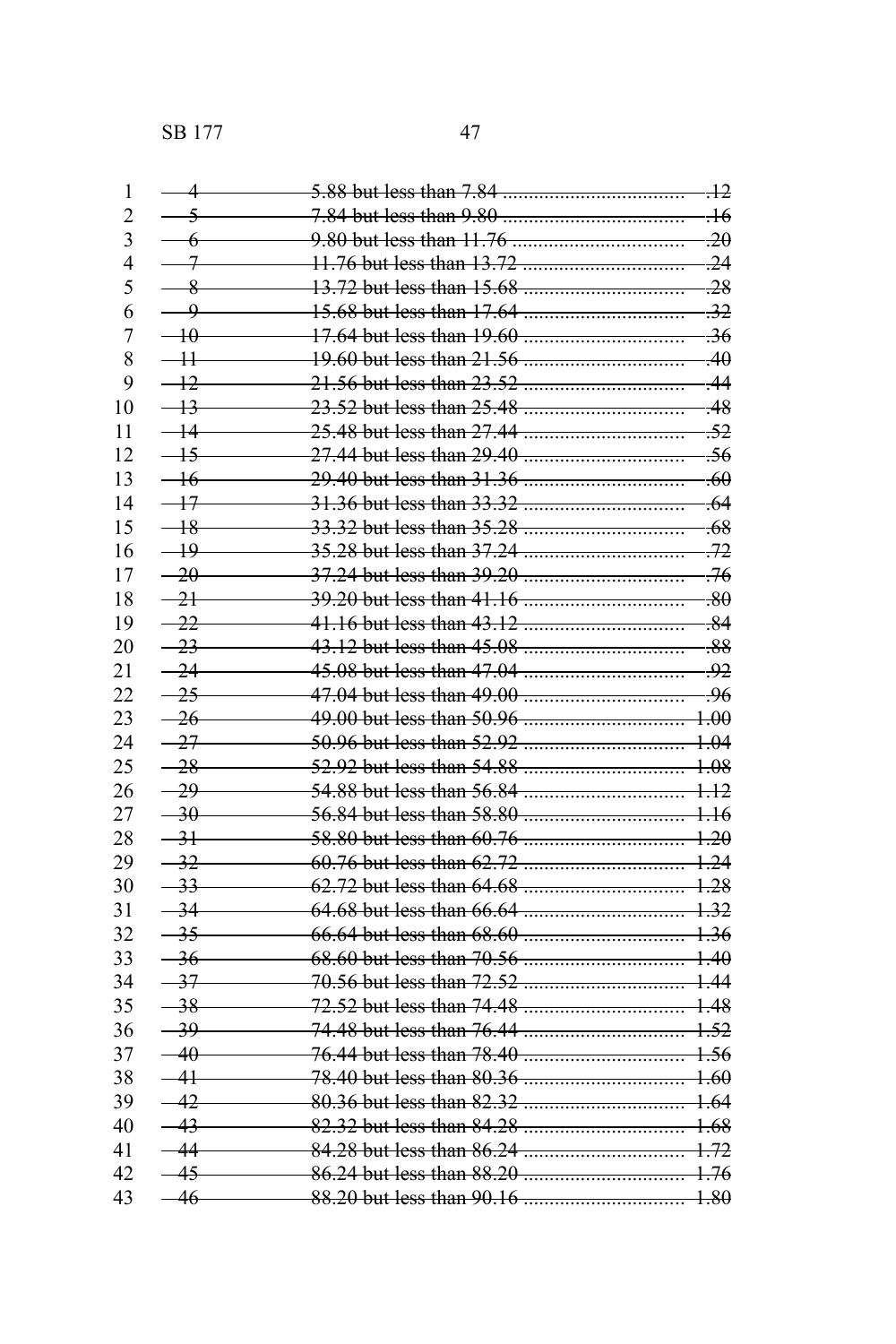SB 177 48

|  | 98.00 and over 2.00 |  |
|--|---------------------|--|

(E) For rate year 2015 and prior rate years, negative account balance employers shall, in addition to paying the rate provided for in subsection  $(a)(2)(B)$  of this section, pay a surcharge based on the size of the employer's negative reserve ratio, the calculation which is provided for in subsection  $(a)(2)$  of this section. The amount of the surcharge shall be determined from column B2 of schedule II of this section for calendar years 2012, 2013, 2014 and from column B4 of schedule II of this section for each calendar year after 2014. Each negative account balance employer who does not satisfy the requirements to have an average annual payroll, as defined by K.S.A.  $44-703(a)(2)$ , and amendments thereto, shall beassigned a surcharge of equal to the maximum negative ratio surcharge from column B2 of schedule II of this section for calendar years 2012, 2013 and 2014. Funds from the surcharge paid according to this subsection  $(a)(2)(E)$ , and amendments thereto, shall be used to pay principal andinterest due on funds received from the federal unemployment account under title XII of the social security act, (42 U.S.C. §§ 1321 to 1324), in the following manner: 6 7 8 9 10 11 12 13 14 15 16 17 18 19 20 21 22

(i) For each calendar year 2012, 2013 and 2014, an additional 0.10% of the taxable wages paid by all negative account balance employers with a negative reserve ratio between 0.0% and 19.9% shall be designated an interest assessment surcharge and paid into the employment security interest assessment fund for the purpose of paying interest due and owing on funds received from the federal unemployment account under title XII of the social security act. The total surcharges assessed, including the additional 0.10% surcharge mentioned above, on such employers are listed in schedule II column B2. For the calendar year 2015, the surcharge rate for negative balance employers with a negative reserve ratio between 0.0% and 19.9% shall be as listed in schedule II column B4. 23 24 25 26 27 28 29 30 31 32 33

(ii) For the calendar years 2012, 2013 and 2014, an additional surcharge on negative balance employers with a negative reserve ratio of 20.0% and higher shall be designated an interest assessment surcharge and deposited in the employment security interest assessment fund. The additional surcharge shall be used for the purposes of paying interest due and owing on funds received from the federal unemployment account under title XII of the social security act. The total surcharge including the additional surcharge on such employers is listed in schedule II column B3 of this section. 34 35 36 37 38 39 40 41 42

(iii) For any succeeding year in which interest is due and owing on 43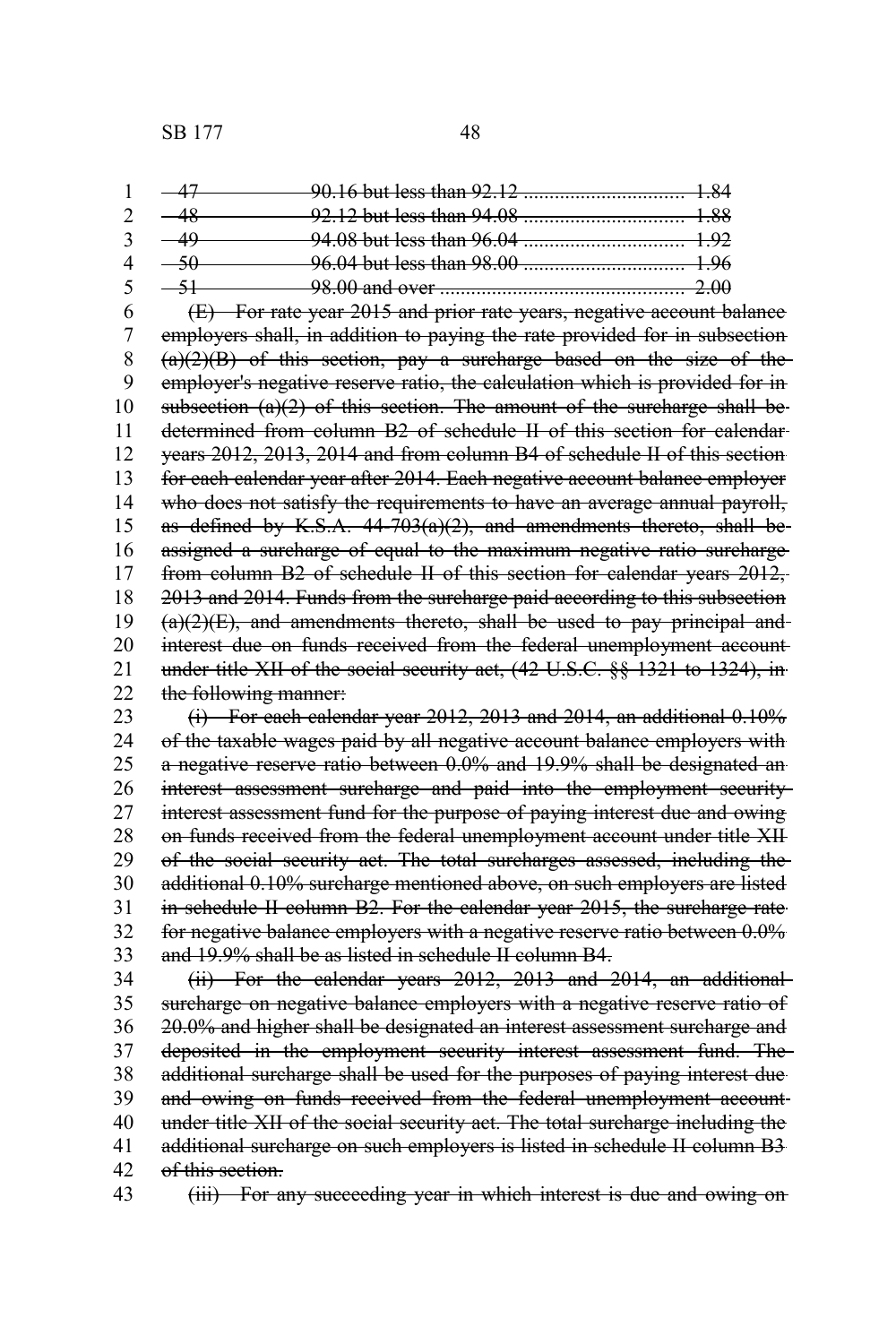| 1              | funds received from the federal unemployment account under title XII of                   |  |  |  |  |
|----------------|-------------------------------------------------------------------------------------------|--|--|--|--|
| $\overline{2}$ | the social security act, the secretary of labor may adjust the surcharge-                 |  |  |  |  |
| $\overline{3}$ | amounts necessary to pay such interest;                                                   |  |  |  |  |
| $\overline{4}$ | (iv) the portion of such surcharge used for the payment of such-                          |  |  |  |  |
| 5              | interest shall not be included in the calculation of such employers reserve               |  |  |  |  |
| 6              | ratio pursuant to subsection $(a)(2)$ . The portion of such surcharge used for            |  |  |  |  |
| $\overline{7}$ | the payment of principal shall be included in the calculation of such-                    |  |  |  |  |
| 8              | employers reserve ratio pursuant to subsection $(a)(2)$ ; and                             |  |  |  |  |
| 9              | $(v)$ if the amounts collected under this subsection are in excess of the                 |  |  |  |  |
| 10             | amounts needed to pay interest due, the amounts in excess shall remain in                 |  |  |  |  |
| 11             | the employment security interest assessment fund to be used to pay interest               |  |  |  |  |
| 12             | in future years. Whenever the secretary certifies all interest payments have              |  |  |  |  |
| 13             | been paid pursuant to this section, any excess funds remaining in the                     |  |  |  |  |
| 14             | employment security interest assessment fund shall be transferred to the                  |  |  |  |  |
| 15             | employment security trust fund for the purpose of paying any remaining                    |  |  |  |  |
| 16             | principal amount due for advances described in this section. In the event                 |  |  |  |  |
| 17             | that the amount transferred from the employment security interest                         |  |  |  |  |
| 18             | assessment fund exceeds such remaining amount of principal due, the                       |  |  |  |  |
| 19             | balance shall be used for the purposes of the employment security trust-                  |  |  |  |  |
| 20             | <del>fund.</del>                                                                          |  |  |  |  |
| 21             | <b>SCHEDULE II-Surcharge on Negative Accounts</b>                                         |  |  |  |  |
| 22             | Column A Column B1 Column B2 Column B3 Column B4                                          |  |  |  |  |
| 23             | Negative Surcharge as aSurcharge as a Surcharge as aSurcharge as                          |  |  |  |  |
| 24             | a                                                                                         |  |  |  |  |
| 25             | Reserve <b>Example 2</b> percent of <b>percent</b> of <b>percent</b> of <b>percent</b> of |  |  |  |  |
| 26             | Ratio taxable wagestaxable wages taxable wages taxable                                    |  |  |  |  |
| 27             | wages                                                                                     |  |  |  |  |
| 28             |                                                                                           |  |  |  |  |
| 29             |                                                                                           |  |  |  |  |
| 30             |                                                                                           |  |  |  |  |
| 31             |                                                                                           |  |  |  |  |
| 32             |                                                                                           |  |  |  |  |
| 33             |                                                                                           |  |  |  |  |
| 34             | $\frac{1}{1}$                                                                             |  |  |  |  |
| 35             |                                                                                           |  |  |  |  |
| 36             | $\frac{1}{2}$ 0.70                                                                        |  |  |  |  |
| 37             |                                                                                           |  |  |  |  |
| 38             | $\frac{1}{2}$ 0.80                                                                        |  |  |  |  |
| 39             |                                                                                           |  |  |  |  |
| 40             | $\frac{1}{1}$ 0.90                                                                        |  |  |  |  |
| 41             |                                                                                           |  |  |  |  |
| 42             |                                                                                           |  |  |  |  |

20.0 but less than 22.0 ...................2.00 ....................... ......................2.20 43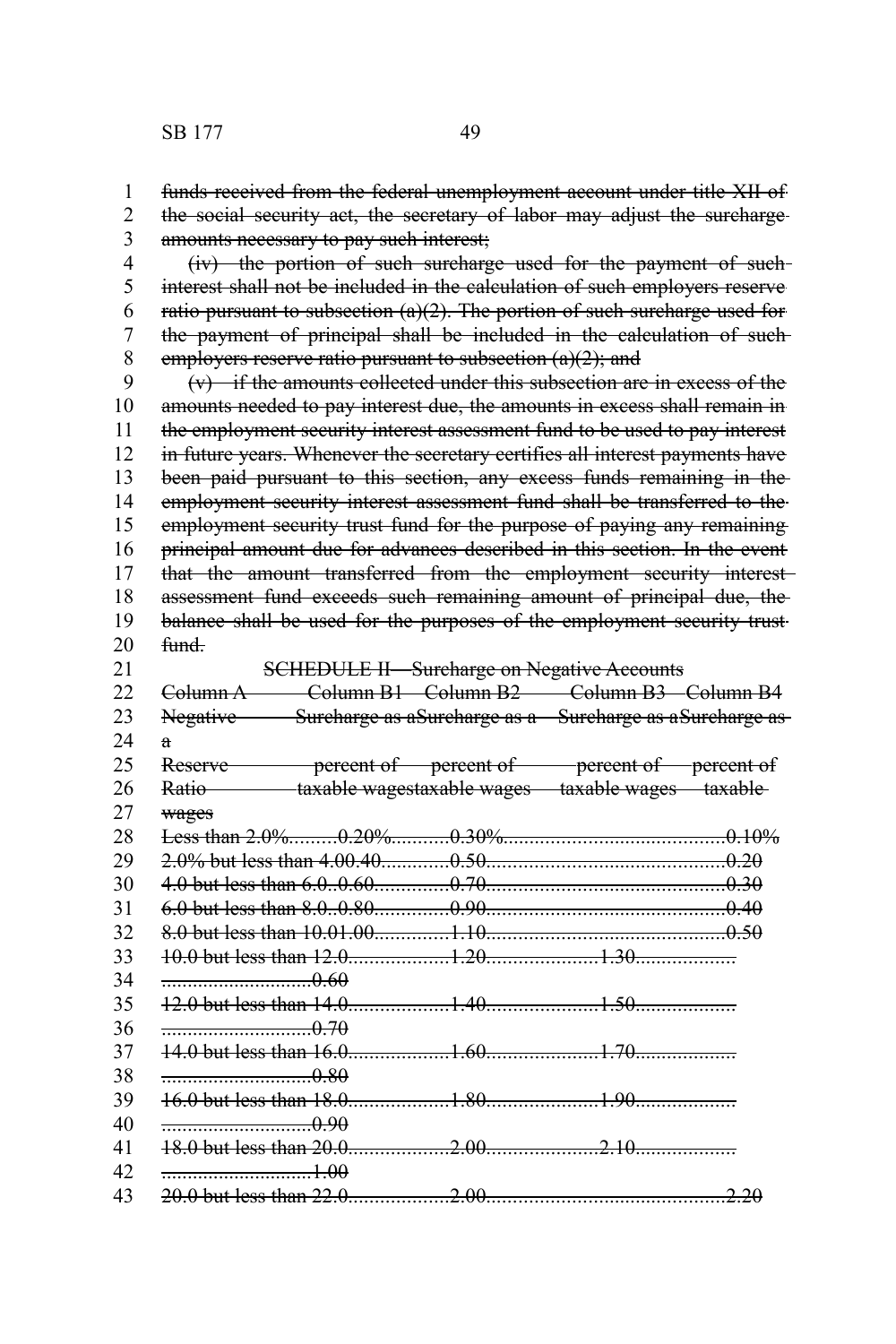|    | 1.10              |                  |
|----|-------------------|------------------|
|    |                   |                  |
| 3  | $\frac{1}{20}$    |                  |
| 4  |                   |                  |
| 5  | $\frac{1}{20}$    |                  |
| 6  |                   | 280              |
|    |                   |                  |
| 8  |                   |                  |
| 9  | $\frac{1}{20}$    |                  |
| 10 |                   |                  |
| 11 |                   |                  |
| 12 |                   |                  |
| 13 | $\frac{1}{1}$ .70 |                  |
| 14 |                   |                  |
| 15 | $\frac{1.80}{2}$  |                  |
| 16 |                   |                  |
| 17 | $\frac{1}{20}$    |                  |
| 18 |                   | 4.00 <del></del> |

(3) *Entering and expanding employer.* (A) The secretary, as a method of providing for a reduced rate of contributions to an employer shall verify the qualifications in this statute that bear a direct relation to unemployment risk for that employer. 19 20 21 22

(B) If, as of the computation date, an eligible, positive balance employer's reserve ratio is significantly affected due to an increase in the employer's taxable payroll of at least 100% and such increase is attributable to a growth in employment, and not to a change in the taxable wage base from the previous year, the secretary shall assign a reduced rate of contributions for a period of three years. 23 24 25 26 27 28

(i) Such reduced rate of contributions shall be the new employer rate described in subsection  $(a)(1)(B)(i)(a)$ , or a rate based on the employer's demonstrated risk as reflected in the employer's reserve fund ratio history. 29 30 31

(ii) To be eligible for such reduced rate, the employer must maintain a positive account balance throughout the reduced-rate period and must have an increase in account balance for each year. 32 33 34

(4) *Planned yield.* (A) For rate year 2015 and prior rate years, the average required yield shall be determined from schedule III of this section, and the planned yield on total wages in column B of schedule III shall be determined by the reserve fund ratio in column A of schedule III. The reserve fund ratio shall be determined by dividing total assets in the employment security fund provided for in K.S.A. 44-712(a), and amendments thereto, excluding all moneys credited to the account of this state pursuant to section 903 of the federal social security act, as amended, which have been appropriated by the state legislature, whether or not-35 36 37 38 39 40 41 42 43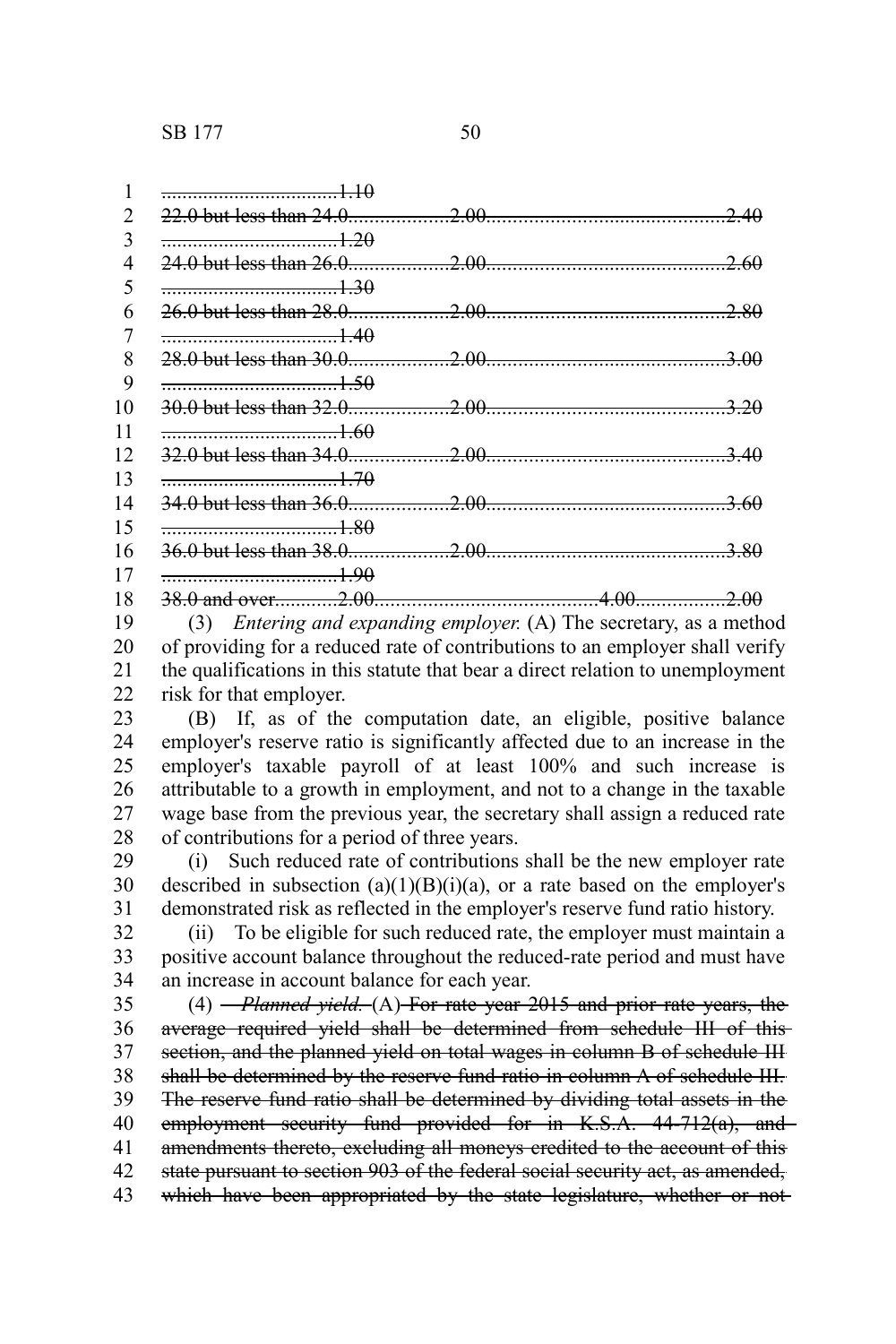### SB 177 51

#### withdrawn from the trust fund, and excluding contributions not yet paid on 1

July 31 by total payrolls for contributing employers for the preceding fiscal year which ended June 30. 2 3

(B) For the *each* rate year 2016 and rate years thereafter, the contribution schedule in effect shall be determined by the *applicable* fund control table and rate schedule table of subsection (a) $\overrightarrow{(4)}$ ( $\overrightarrow{B}$ ). 4 5 6

7 8  $\Omega$ 

# SCHEDULE III—Fund Control

## Ratios to Total Wages

| 9  | Column A <b>Executive Column</b> A  | <del>-Column B</del> |
|----|-------------------------------------|----------------------|
| 10 | Reserve Fund Ratio<br>Planned Yield |                      |
| 11 |                                     |                      |
| 12 |                                     |                      |
| 13 |                                     |                      |
| 14 |                                     |                      |
| 15 |                                     |                      |
| 16 |                                     |                      |
| 17 |                                     |                      |
| 18 |                                     |                      |
| 19 |                                     |                      |
| 20 |                                     |                      |
| 21 |                                     |                      |
| 22 |                                     |                      |
| 23 |                                     |                      |
| 24 |                                     |                      |
| 25 |                                     |                      |
| 26 |                                     |                      |
| 27 |                                     |                      |
| 28 |                                     |                      |
| 29 |                                     |                      |
| 30 |                                     |                      |
| 31 |                                     |                      |
| 32 |                                     |                      |
| 33 |                                     |                      |
| 34 |                                     |                      |
| 35 | 3.800 but less than 3.850           |                      |
| 36 |                                     |                      |
| 37 |                                     |                      |
| 38 |                                     |                      |
| 39 |                                     |                      |
| 40 |                                     |                      |
| 41 |                                     |                      |
| 42 |                                     |                      |
| 43 |                                     |                      |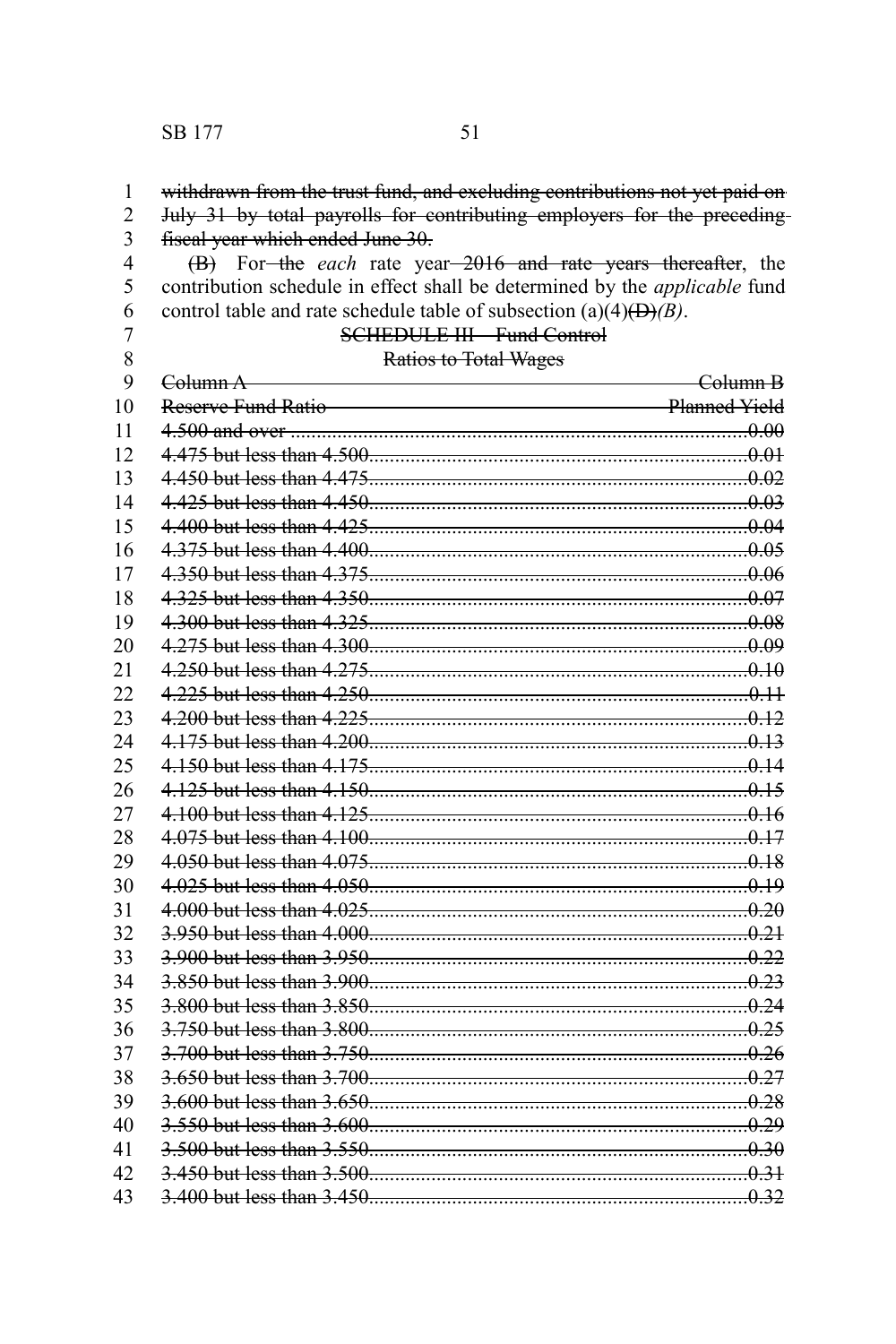| $\mathbf{1}$   |  |
|----------------|--|
| $\overline{2}$ |  |
| 3              |  |
| $\overline{4}$ |  |
| 5              |  |
| 6              |  |
| $\overline{7}$ |  |
| 8              |  |
| 9              |  |
| 10             |  |
| 11             |  |
| 12             |  |
| 13             |  |
| 14             |  |
| 15             |  |
| 16             |  |
| 17             |  |
| 18             |  |
| 19             |  |
| 20             |  |
| 21             |  |
| 22             |  |
| 23             |  |
| 24             |  |
| 25             |  |
| 26             |  |
| 27             |  |
| 28             |  |
| 29             |  |
| 30             |  |
| 31             |  |
| 32             |  |
| 33             |  |
| 34             |  |
| 35             |  |
| 36             |  |
| 37             |  |
| 38             |  |
| 39             |  |
| 40             |  |
| 41             |  |
| 42             |  |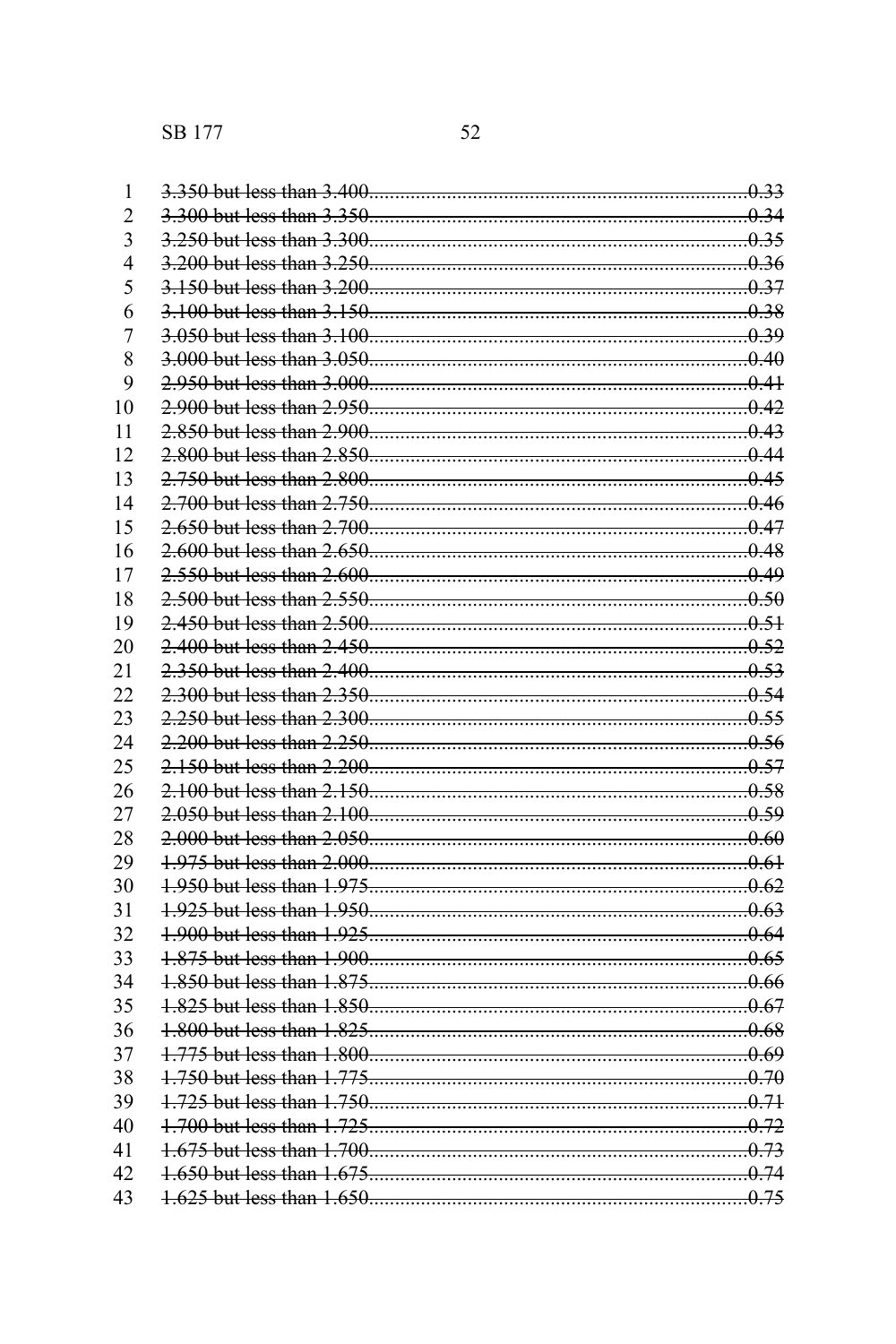SB 177 53

| 1              |                                                                              |  |
|----------------|------------------------------------------------------------------------------|--|
| $\overline{2}$ |                                                                              |  |
| $\overline{3}$ |                                                                              |  |
| 4              |                                                                              |  |
| 5              |                                                                              |  |
| 6              |                                                                              |  |
| 7              |                                                                              |  |
| 8              |                                                                              |  |
| 9              |                                                                              |  |
| 10             |                                                                              |  |
| 11             |                                                                              |  |
| 12             |                                                                              |  |
| 13             |                                                                              |  |
| 14             |                                                                              |  |
| 15             |                                                                              |  |
| 16             |                                                                              |  |
| 17             |                                                                              |  |
| 18             |                                                                              |  |
| 19             |                                                                              |  |
| 20             |                                                                              |  |
| 21             |                                                                              |  |
| 22             |                                                                              |  |
| 23             |                                                                              |  |
| 24             |                                                                              |  |
| 25             |                                                                              |  |
| 26             |                                                                              |  |
| 27             |                                                                              |  |
| 28             |                                                                              |  |
| 29             |                                                                              |  |
| 30             |                                                                              |  |
| 31             |                                                                              |  |
| 32             |                                                                              |  |
| 33             |                                                                              |  |
| 34             |                                                                              |  |
| 35             |                                                                              |  |
| 36             | (C) Adjustment to taxable wages. For rate year 2015 and prior rate           |  |
| 37             | years, the planned yield as a percent of total wages, as determined in this  |  |
| 38             | subsection (a)(4), shall be adjusted to taxable wages by multiplying by the  |  |
| 39             | ratio of total wages to taxable wages for all contributing employers for the |  |
| 40             | preceding fiscal year ending June 30, except, with regard to a year in-      |  |
| 41             | which the taxable wage base changes. The taxable wages used in the           |  |
| 42             | ealculation for such a year and the following year shall be an estimate of   |  |
| 43             | what the taxable wages would have been if the new taxable wage base had      |  |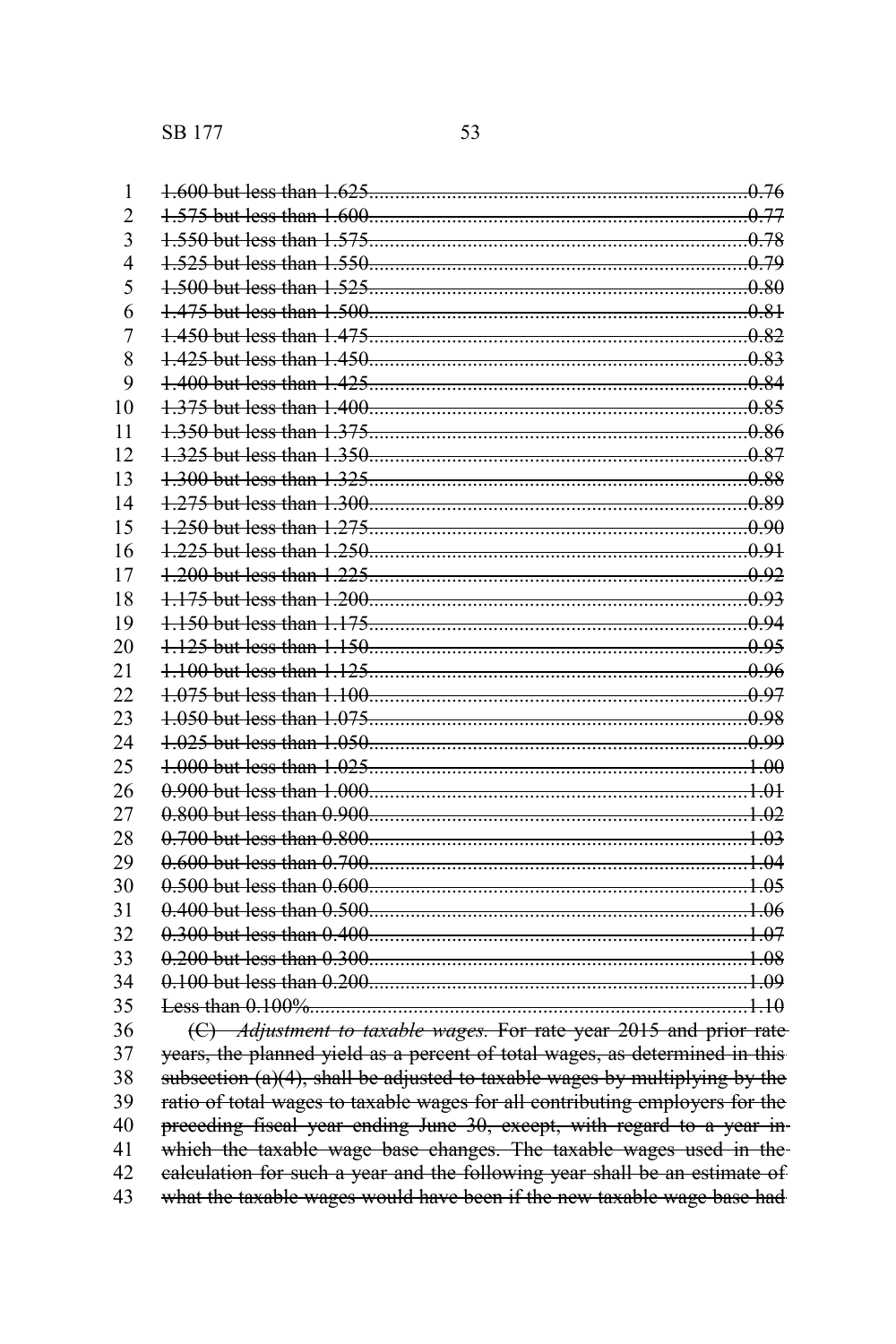been in effect during all of the preceding fiscal year ending June 30. 1

(D)*(B) Effective rates.* (i) For rate year 2016 and ensuing rate years, Employer contribution rates to be effective for the ensuing *each* calendar year shall be determined by the *applicable rate schedule in clause (ii) and the* fund control table *for the rate year as specified* contained in this section *clause*. The average high cost multiple of the trust fund as of the computation date shall determine the contribution schedule in effect for the next rate year. For purposes of subsection  $(a)(4)$ ( $\rightarrow$ ) $(B)(i)$  and (v), the average high cost multiple is the reserve fund ratio, as defined by subsection  $(a)(4)(A)$ , divided by the average high benefit cost rate. The average high benefit cost rate shall be determined by averaging the three highest benefit cost rates over the last 20 years from the preceding fiscal year which ended June 30. The high benefit cost rate is defined by dividing total benefits paid in the fiscal year by total payrolls for covered employers in the fiscal year. *The reserve fund ratio shall be determined by dividing total assets in the employment security fund provided for in K.S.A. 44- 712(a), and amendments thereto, excluding all moneys credited to the account of this state pursuant to section 903 of the federal social security act, as amended, that have been appropriated by the legislature, whether or not withdrawn from the trust fund, and excluding contributions not yet paid on July 31, by total payrolls for contributing employers for the preceding fiscal year that ended on June 30.* 2 3 4 5 6 7 8 9 10 11 12 13 14 15 16 17 18 19 20 21 22

23

24

Fund Control Table *A For Rate Years 2016-2021*

| 25 | <b>Lower AHCM</b> | Upper AHCM                                    |                                       | Solvency Adjustment                     |
|----|-------------------|-----------------------------------------------|---------------------------------------|-----------------------------------------|
| 26 | Threshold         | Threshold                                     |                                       | to-Standard Rate per                    |
| 27 |                   |                                               |                                       | Standard Rate Schedule                  |
| 28 |                   | <del>-1000.00000</del> -1.000.000000.19999    |                                       | 1.60%                                   |
| 29 | 0.20000           | 0.44999                                       |                                       | 1.40%                                   |
| 30 | 0.45000           | 0.59999                                       |                                       | 1.20%                                   |
| 31 | 0.60000           | 0.74999                                       |                                       | 1.00%                                   |
| 32 | 0.75000           | 1.14999                                       |                                       | $0.00\%$                                |
| 33 | 1.15000           | 1000.00001,000.00000                          |                                       | $-0.50%$                                |
| 34 |                   |                                               | Fund Control Table B                  |                                         |
| 35 |                   | For Rate Year 2022 and Ensuing Calendar Years |                                       |                                         |
| 36 | KS SUTA           | Lower                                         | Upper Solvency/Credit Solvency/Credit |                                         |
| 37 | Solvency/Credit   |                                               |                                       |                                         |
| 38 | Tax Rate          | <i>AHCM</i><br><i>AHCM</i>                    |                                       | Adjustment toAdjustment as a Adjustment |
| 39 | as                |                                               |                                       | a                                       |
| 40 |                   | Schedules Threshold Threshold                 | Maximum                               | Rate Group<br>Total % to                |
| 41 |                   |                                               |                                       | Standard Rate Multiplier to Employer's  |
| 42 |                   |                                               |                                       | Standard, Earned Standard,              |
| 43 | Earned            |                                               |                                       |                                         |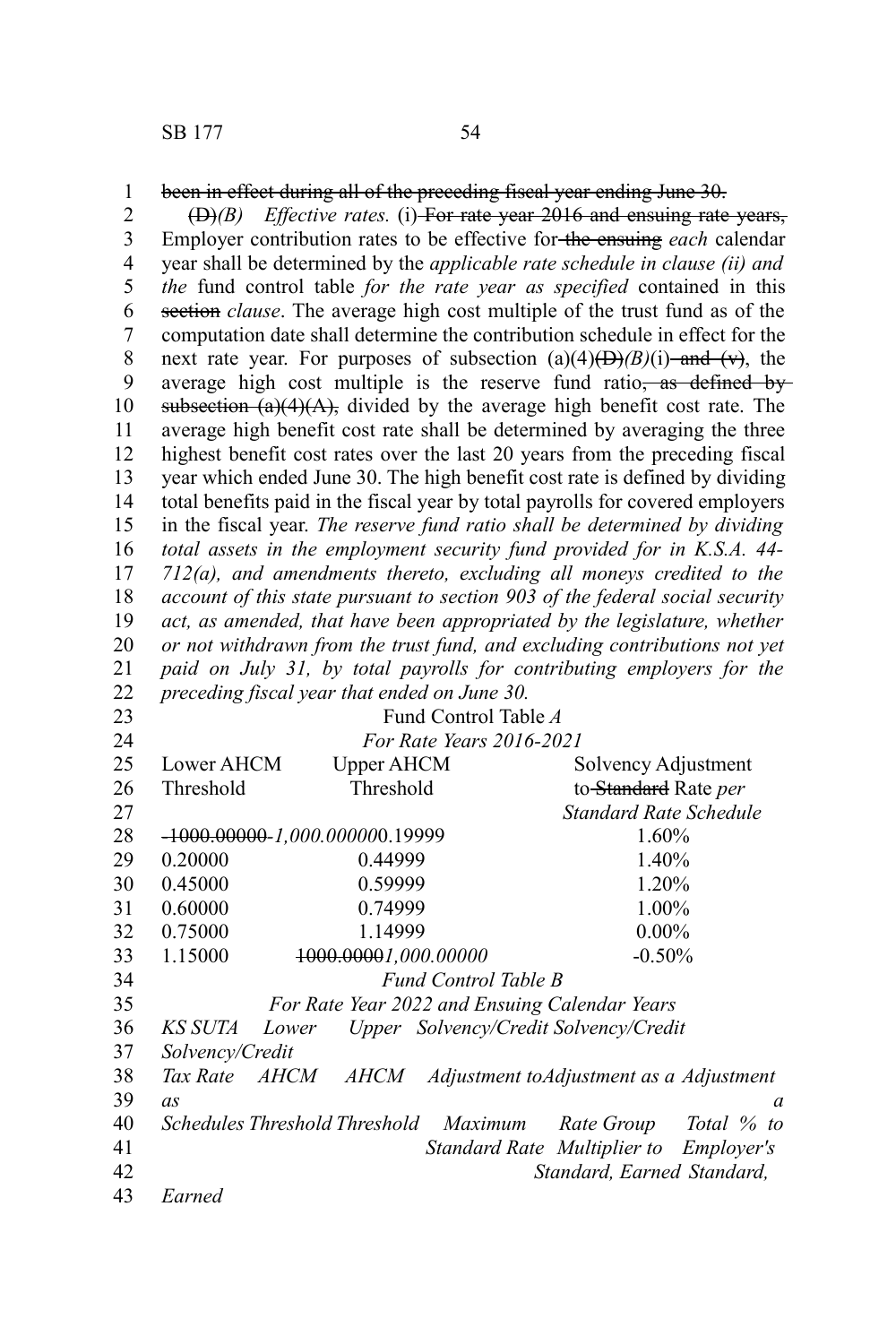| 1                |                  |                             |                        |           | Rate Group                                                                          | Rate Group   |
|------------------|------------------|-----------------------------|------------------------|-----------|-------------------------------------------------------------------------------------|--------------|
| $\overline{c}$   |                  | $1 - 1,000.00000 - 0.00001$ |                        | $2.00\%$  | 0.05263%                                                                            | 26.32%       |
| 3                | $\overline{2}$   | 0.00000                     | 0.24999                | $1.80\%$  | 0.04737%                                                                            | 23.68%       |
| 4                | Solvency3        | 0.25000                     | 0.44999                | $1.60\%$  | $0.04211\%$                                                                         | 21.05%       |
| 5                | <b>Schedules</b> | $\overline{4}$              | 0.45000                | 0.59999   | $1.40\%$                                                                            | 0.03684%     |
| 6                | 18.42%           |                             |                        |           |                                                                                     |              |
| $\boldsymbol{7}$ | 5<br>$(1-6)$     | 0.60000                     | 0.69999                | 1.20%     | 0.03158%                                                                            | 15.79%       |
| 8                | 6                | 0.70000                     | 0.74999                | $1.00\%$  | $0.02632\%$                                                                         | 13.16%       |
| 9                | <b>Standard</b>  |                             |                        |           |                                                                                     |              |
| 10               | Schedule7        | 0.75000                     | 1.24999                | $0.00\%$  | $0.00000\%$                                                                         | $0.00\%$     |
| 11               | (7)              |                             |                        |           |                                                                                     |              |
| 12               | 8                | 1.25000                     | 1.29999                | $-1.00\%$ | $-0.02632%$                                                                         | $-13.16%$    |
| 13               | 9<br>Credit      | 1.30000                     | 1.39999                | $-1.20\%$ | $-0.03158%$                                                                         | $-15.79%$    |
| 14               | <b>Schedules</b> | 10                          | 1.40000                | 1.54999   | $-1.40\%$                                                                           | $-0.03684\%$ |
| 15               | $-18.42%$        |                             |                        |           |                                                                                     |              |
| 16               |                  | $(8-13)$ 11 $1.55000$       | 1.74999                | $-1.60\%$ | -0.04211%                                                                           | $-21.05%$    |
| 17               |                  | 12 1.75000                  | 1.99999                | -1.80%    | $-0.04737\%$                                                                        | $-23.68%$    |
| 18               |                  |                             | 13 2.00000 1,000.00000 | $-2.00\%$ | $-0.05263\%$                                                                        | $-26.32\%$   |
| 19               |                  |                             |                        |           | (ii) For rate year 2016 and ensuing rate years, Eligible employers                  |              |
| 20               |                  |                             |                        |           | shall be classified by rate group according to the standard rate schedule—          |              |
| 21               |                  |                             |                        |           | <i>standard rate schedule</i> 7 in this section, subject to any adjustment pursuant |              |
| 22               |                  |                             |                        |           | to the effective rate schedule for that rate year. For rate years 2016              |              |
| 23               |                  |                             |                        |           | through 2021, the rate pursuant to the standard rate schedule as adjusted           |              |
| 24               |                  |                             |                        |           | by fund control table A shall apply. For rate year 2022 and ensuing                 |              |
| 25               |                  |                             |                        |           | calendar years, the rate pursuant to standard rate schedule 7, solvency             |              |

*schedules 1 through 6 or credit schedules 8 through 13 shall apply as provided by fund control table B.*

STANDARD RATE SCHEDULE S

| 28 |                |               | STANDARD RATE SCHEDULE S |          |
|----|----------------|---------------|--------------------------|----------|
| 29 | Rate           | Lower Reserve | <b>Upper Reserve</b>     | Standard |
| 30 | Group          | Ratio Limit   | Ratio Limit              | Rate     |
| 31 |                | 18.590        | 1,000,000.000            | 0.20%    |
| 32 | $\overline{2}$ | 17.875        | 18.589                   | 0.40%    |
| 33 | 3              | 17.160        | 17.874                   | $0.60\%$ |
| 34 | 4              | 16.445        | 17.159                   | 0.80%    |
| 35 | 5              | 15.730        | 16.444                   | 1.00%    |
| 36 | 6              | 15.015        | 15.729                   | 1.20%    |
| 37 | 7              | 14.300        | 15.014                   | 1.40%    |
| 38 | 8              | 13.585        | 14.299                   | 1.60%    |
| 39 | 9              | 12.870        | 13.584                   | 1.80%    |
| 40 | 10             | 12.155        | 12.869                   | 2.00%    |
| 41 | 11             | 11.440        | 12.154                   | 2.20%    |
| 42 | 12             | 10.725        | 11.439                   | 2.40%    |
| 43 | 13             | 10.010        | 10.724                   | 2.60%    |
|    |                |               |                          |          |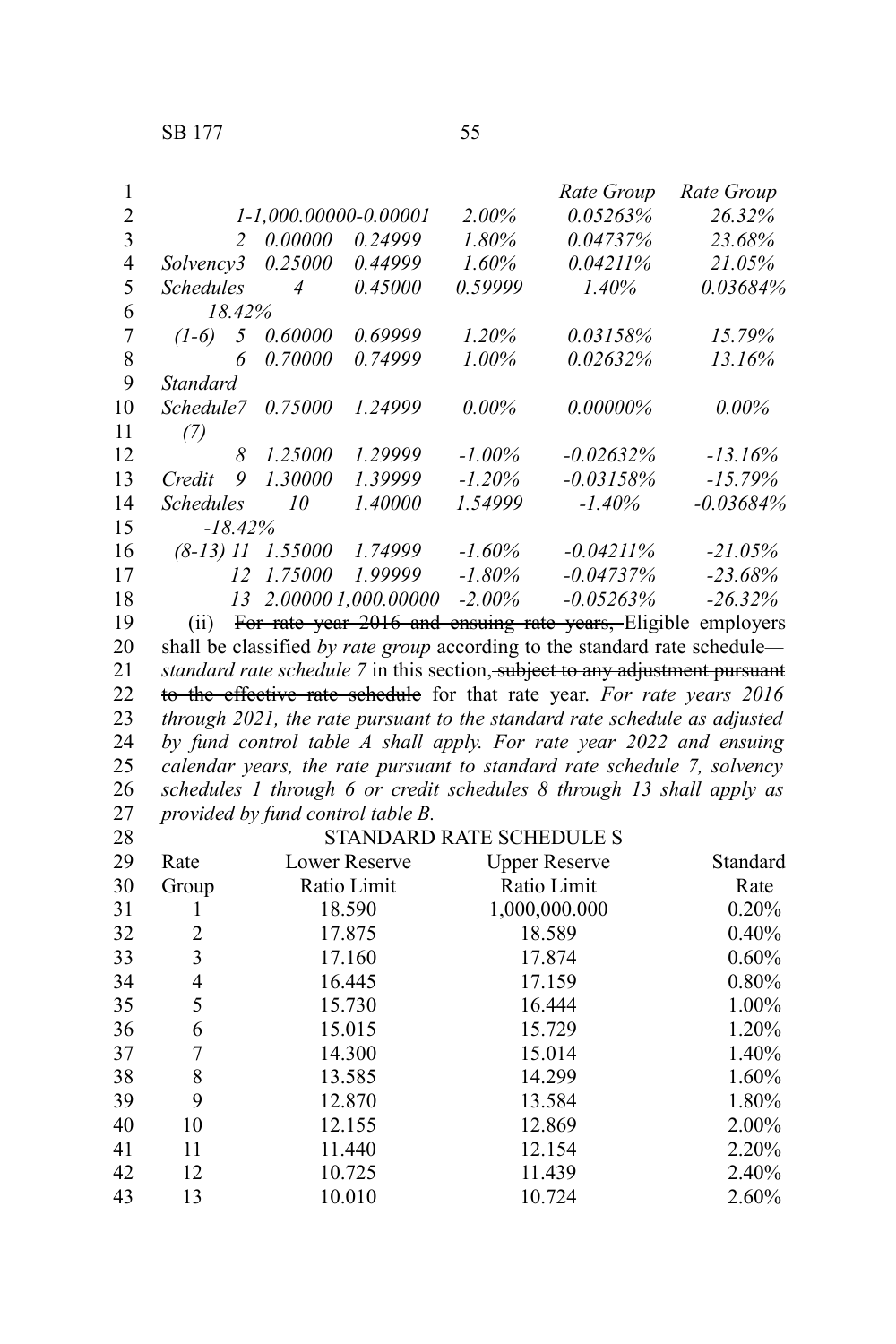SB 177

| -                 | ۰.<br>٠           |
|-------------------|-------------------|
| I<br>I<br>×<br>۰. | I<br>I<br>٠<br>۰, |

| 1                       | 14             | 9.295            | 10.009   | 2.80%    |
|-------------------------|----------------|------------------|----------|----------|
| $\overline{2}$          | 15             | 8.580            | 9.294    | 3.00%    |
| $\overline{\mathbf{3}}$ | 16             | 7.865            | 8.579    | 3.20%    |
| $\overline{4}$          | 17             | 7.150            | 7.864    | 3.40%    |
| 5                       | 18             | 6.435            | 7.149    | 3.60%    |
| 6                       | 19             | 5.720            | 6.434    | 3.80%    |
| $\boldsymbol{7}$        | 20             | 5.005            | 5.719    | 4.00%    |
| 8                       | 21             | 4.290            | 5.004    | 4.20%    |
| 9                       | 22             | 3.575            | 4.289    | 4.40%    |
| 10                      | 23             | 2.860            | 3.574    | 4.60%    |
| 11                      | 24             | 2.145            | 2.859    | 4.80%    |
| 12                      | 25             | 1.430            | 2.144    | 5.00%    |
| 13                      | 26             | 0.715            | 1.429    | 5.20%    |
| 14                      | 27             | 0.000            | 0.714    | 5.40%    |
| 15                      | N <sub>1</sub> | $-0.714$         | $-0.001$ | 5.60%    |
| 16                      | N <sub>2</sub> | $-1.429$         | $-0.715$ | 5.80%    |
| 17                      | N <sub>3</sub> | $-2.144$         | $-1.430$ | $6.00\%$ |
| 18                      | N <sub>4</sub> | $-2.859$         | $-2.145$ | 6.20%    |
| 19                      | N5             | $-3.574$         | $-2.860$ | 6.40%    |
| 20                      | N <sub>6</sub> | $-4.289$         | $-3.575$ | 6.60%    |
| 21                      | N7             | $-5.004$         | $-4.290$ | 6.80%    |
| 22                      | N8             | $-5.719$         | $-5.005$ | 7.00%    |
| 23                      | N <sub>9</sub> | $-6.434$         | $-5.720$ | 7.20%    |
| 24                      | N10            | $-7.149$         | $-6.435$ | 7.40%    |
| 25                      | N11            | $-1,000,000.000$ | $-7.150$ | 7.60%    |

(iii) For all rate years prior to 2016, except with regard to rates for negative account balance employers, employer contribution rates to beeffective for the ensuing calendar year shall be computed by adjusting proportionately the experience factors from schedule I of this section to the required yield on taxable wages. For the purposes of this subsection  $(a)(4)$ , all rates computed shall be rounded to the nearest .01% and for calendar year 1983 and ensuing calendar years, the maximum effective contribution rate shall not exceed 5.4%. 

(iv) For rate years 2007 through 2015, employers who are current in filing quarterly wage reports and in payment of all contributions due and owing, shall be issued a contribution rate based upon the following reduction: For rate groups 1 through 5, the rates would be reduced to- $0.00\%$ ; for rate groups 6 through 28, the rates would be reduced by  $50\%$ ; for rate groups 29 through 51, the rates would be reduced by 40%. 

(v) For rate year 2014 and rate years thereafter, an eligible employer other than a negative account balance employer, who has filed all reports due and paid all contributions due and owing on or before January 31 of the applicable year is entitled to a rate discount of 15% except as provided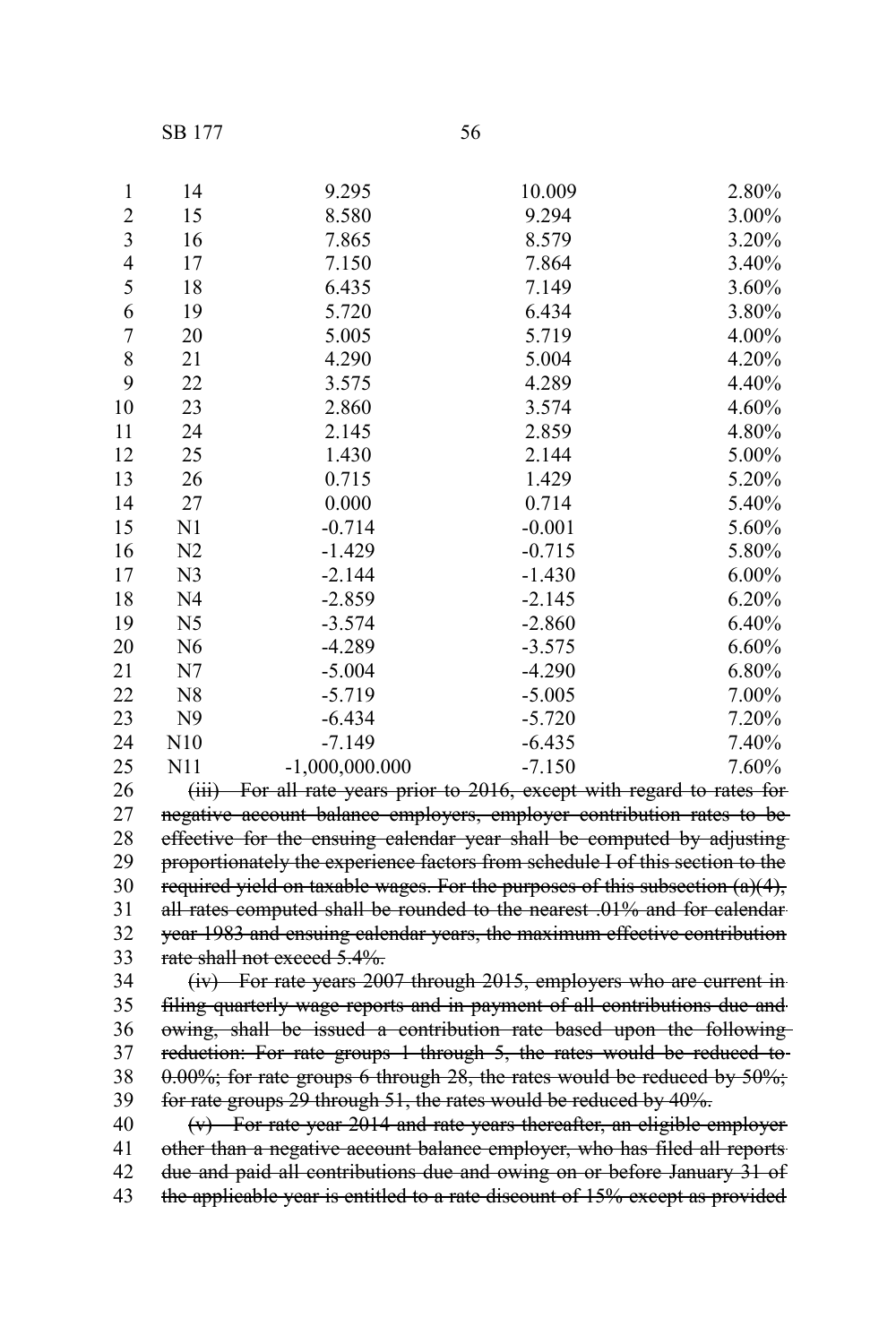SB 177 57

in this subsection. For rate year 2015 and rate years thereafter, an eligible employer other than a negative account balance employer, who has filed all reports due and paid all contributions due and owing on or before January 31 of the applicable year is entitled to a rate discount of 25% except as provided in this subsection. This discount shall not be in effect if other reduced rates pursuant to subsections  $(a)(4)(D)(i)$  through (iv) are in effect. This discount shall not be available for a rate year if the average high cost multiple, as defined in subsection  $(a)(4)(D)(i)$ , of the employment security trust fund balance falls below 1.0 as of thecomputation date of that year's rates, and this discount shall thereafter cease to be in effect for all subsequent rate years. *Rate SOLVENCY RATE SCHEDULES (1-6) Group 1 2 3 4 5 6 0.252632% 0.247375% 0.24211% 0.23684% 0.23158% 0.22632% 0.505263% 0.49474% 0.48421% 0.47368% 0.46316% 0.45263% 0.757895% 0.74211% 0.72632% 0.71053% 0.69474% 0.67895% 1.010526% 0.98947% 0.96842% 0.94737% 0.92632% 0.90526% 1.263158% 1.23684% 1.21053% 1.18421% 1.15789% 1.13158% 1.515789% 1.48421% 1.45263% 1.42105% 1.38947% 1.35789% 1.768421% 1.73158% 1.69474% 1.65789% 1.62105% 1.58421% 2.021053% 1.97895% 1.93684% 1.89474% 1.85263% 1.81053% 2.273684% 2.22632% 2.17895% 2.13158% 2.08421% 2.03684% 2.526316% 2.47368% 2.42105% 2.36842% 2.31579% 2.26316% 2.778947% 2.72105% 2.66316% 2.60526% 2.54737% 2.48947% 3.031579% 2.96842% 2.90526% 2.84211% 2.77895% 2.71579% 3.284211% 3.21579% 3.14737% 3.07895% 3.01053% 2.94211% 3.536842% 3.46316% 3.38947% 3.31579% 3.24211% 3.16842% 3.789474% 3.71053% 3.63158% 3.55263% 3.47368% 3.39474% 4.042105% 3.95789% 3.87368% 3.78947% 3.70526% 3.62105% 4.294737% 4.20526% 4.11579% 4.02632% 3.93684% 3.84737% 4.547368% 4.45263% 4.35789% 4.26316% 4.16842% 4.07368% 4.800000% 4.70000% 4.60000% 4.50000% 4.40000% 4.30000% 5.052632% 4.94737% 4.84211% 4.73684% 4.63158% 4.52632% 5.305263% 5.19474% 5.08421% 4.97368% 4.86316% 4.75263% 5.557895% 5.44211% 5.32632% 5.21053% 5.09474% 4.97895% 5.810526% 5.68947% 5.56842% 5.44737% 5.32632% 5.20526% 6.063158% 5.93684% 5.81053% 5.68421% 5.55789% 5.43158% 6.315789% 6.18421% 6.05263% 5.92105% 5.78947% 5.65789% 6.568421% 6.43158% 6.29474% 6.15789% 6.02105% 5.88421% 6.821053% 6.67895% 6.53684% 6.39474% 6.25263% 6.11053% N17.073684% 6.92632% 6.77895% 6.63158% 6.48421% 6.33684% N27.326316% 7.17368% 7.02105% 6.86842% 6.71579% 6.56316% N37.578947% 7.42105% 7.26316% 7.10526% 6.94737% 6.78947%*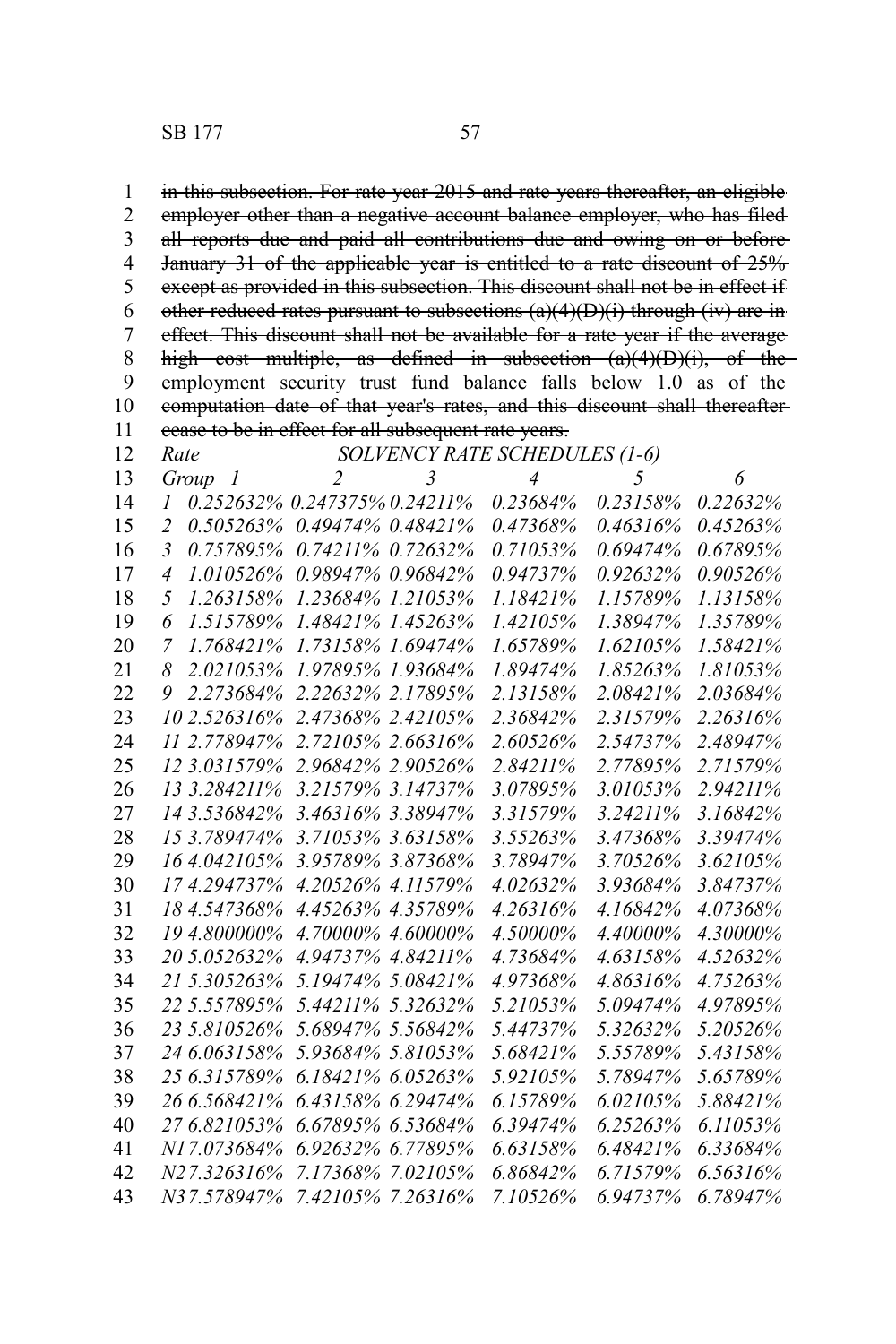| $\mathbf{1}$   | N47.831579%                                 | 7.66842% 7.50526%              | 7.34211% | 7.17895% | 7.01579% |  |  |  |
|----------------|---------------------------------------------|--------------------------------|----------|----------|----------|--|--|--|
| $\overline{2}$ | N58.084211%                                 | 7.91579% 7.74737%              | 7.57895% | 7.41053% | 7.24211% |  |  |  |
| $\overline{3}$ | N68.336842%                                 | 8.16316% 7.98947%              | 7.81579% | 7.64211% | 7.46842% |  |  |  |
| $\overline{4}$ | N78.589474%                                 | 8.41053% 8.23158%              | 8.05263% | 7.87368% | 7.69474% |  |  |  |
| 5              | N88.842105%                                 | 8.65789% 8.47368%              | 8.28947% | 8.10526% | 7.92105% |  |  |  |
| 6              |                                             | N99.094737% 8.90526% 8.71579%  | 8.52632% | 8.33684% | 8.14737% |  |  |  |
| $\overline{7}$ |                                             | N109.347368% 9.15263% 8.95789% | 8.76316% | 8.56842% | 8.37368% |  |  |  |
| 8              |                                             | N119.600000% 9.40000% 9.20000% | 9.00000% | 8.80000% | 8.60000% |  |  |  |
| 9              |                                             |                                |          |          |          |  |  |  |
| 10             | <b>CREDIT RATE SCHEDULES (8-13)</b><br>Rate |                                |          |          |          |  |  |  |
| 11             | Group 8                                     | 9<br>10                        | 11       | 12       | 13       |  |  |  |
| 12             | 0.173684%<br>1                              | 0.16842% 0.16316%              | 0.15789% | 0.15263% | 0.14737% |  |  |  |
| 13             | $\overline{c}$<br>0.347368%                 | 0.33684% 0.32632%              | 0.31579% | 0.30526% | 0.29474% |  |  |  |
| 14             | $\mathfrak{Z}$<br>0.521053%                 | 0.50526% 0.48947%              | 0.47368% | 0.45789% | 0.44211% |  |  |  |
| 15             | 0.694737%<br>$\overline{4}$                 | 0.67368% 0.65263%              | 0.63158% | 0.61053% | 0.58947% |  |  |  |
| 16             | 0.868421%<br>5                              | 0.84211% 0.81579%              | 0.78947% | 0.76316% | 0.73684% |  |  |  |
| 17             | 6<br>1.042105%                              | 1.01053% 0.97895%              | 0.94737% | 0.91579% | 0.88421% |  |  |  |
| 18             | $\overline{7}$<br>1.215789%                 | 1.17895% 1.14211%              | 1.10526% | 1.06842% | 1.03158% |  |  |  |
| 19             | 8<br>1.389474%                              | 1.34737% 1.30526%              | 1.26316% | 1.22105% | 1.17895% |  |  |  |
| 20             | 9<br>1.563158%                              | 1.51579% 1.46842%              | 1.42105% | 1.37368% | 1.32632% |  |  |  |
| 21             | 101.736842%                                 | 1.68421% 1.63158%              | 1.57895% | 1.52632% | 1.47368% |  |  |  |
| 22             | 11 1.910526%                                | 1.85263% 1.79474%              | 1.73684% | 1.67895% | 1.62105% |  |  |  |
| 23             | 12 2.084211%                                | 2.02105% 1.95789%              | 1.89474% | 1.83158% | 1.76842% |  |  |  |
| 24             | 13 2.257895%                                | 2.18947% 2.12105%              | 2.05263% | 1.98421% | 1.91579% |  |  |  |
| 25             | 14 2.431579%                                | 2.35789% 2.28421%              | 2.21053% | 2.13684% | 2.06316% |  |  |  |
| 26             | 15 2.605263%                                | 2.52632% 2.44737%              | 2.36842% | 2.28947% | 2.21053% |  |  |  |
| 27             | 16 2.778947%                                | 2.69474% 2.61053%              | 2.52632% | 2.44211% | 2.35789% |  |  |  |
| 28             | 172.952632%                                 | 2.86316% 2.77368%              | 2.68421% | 2.59474% | 2.50526% |  |  |  |
| 29             | 18 3.126316%                                | 3.03158% 2.93684%              | 2.84211% | 2.74737% | 2.65263% |  |  |  |
| 30             | 19 3.300000%                                | 3.20000% 3.10000%              | 3.00000% | 2.90000% | 2.80000% |  |  |  |
| 31             | 20 3.473684%                                | 3.36842% 3.26316%              | 3.15789% | 3.05263% | 2.94737% |  |  |  |
| 32             | 21 3.647368%                                | 3.53684% 3.42632%              | 3.31579% | 3.20526% | 3.09474% |  |  |  |
| 33             | 22 3.821053%                                | 3.70526% 3.58947%              | 3.47368% | 3.35789% | 3.24211% |  |  |  |
| 34             | 23 3.994737%                                | 3.87368% 3.75263%              | 3.63158% | 3.51053% | 3.38947% |  |  |  |
| 35             | 24 4.168421%                                | 4.04211% 3.91579%              | 3.78947% | 3.66316% | 3.53684% |  |  |  |
| 36             | 25 4.342105%                                | 4.21053% 4.07895%              | 3.94737% | 3.81579% | 3.68421% |  |  |  |
| 37             | 26 4.515789%                                | 4.37895% 4.24211%              | 4.10526% | 3.96842% | 3.83158% |  |  |  |
| 38             | 27 4.689474%                                | 4.54737% 4.40526%              | 4.26316% | 4.12105% | 3.97895% |  |  |  |
| 39             | N14.863158%                                 | 4.71579% 4.56842%              | 4.42105% | 4.27368% | 4.12632% |  |  |  |
| 40             | N25.036842%                                 | 4.88421% 4.73158%              | 4.57895% | 4.42632% | 4.27368% |  |  |  |
| 41             | N35.210526%                                 | 5.05263% 4.89474%              | 4.73684% | 4.57895% | 4.42105% |  |  |  |
| 42             | N45.384211%                                 | 5.22105% 5.05789%              | 4.89474% | 4.73158% | 4.56842% |  |  |  |
| 43             | N55.557895%                                 | 5.38947% 5.22105%              | 5.05263% | 4.88421% | 4.71579% |  |  |  |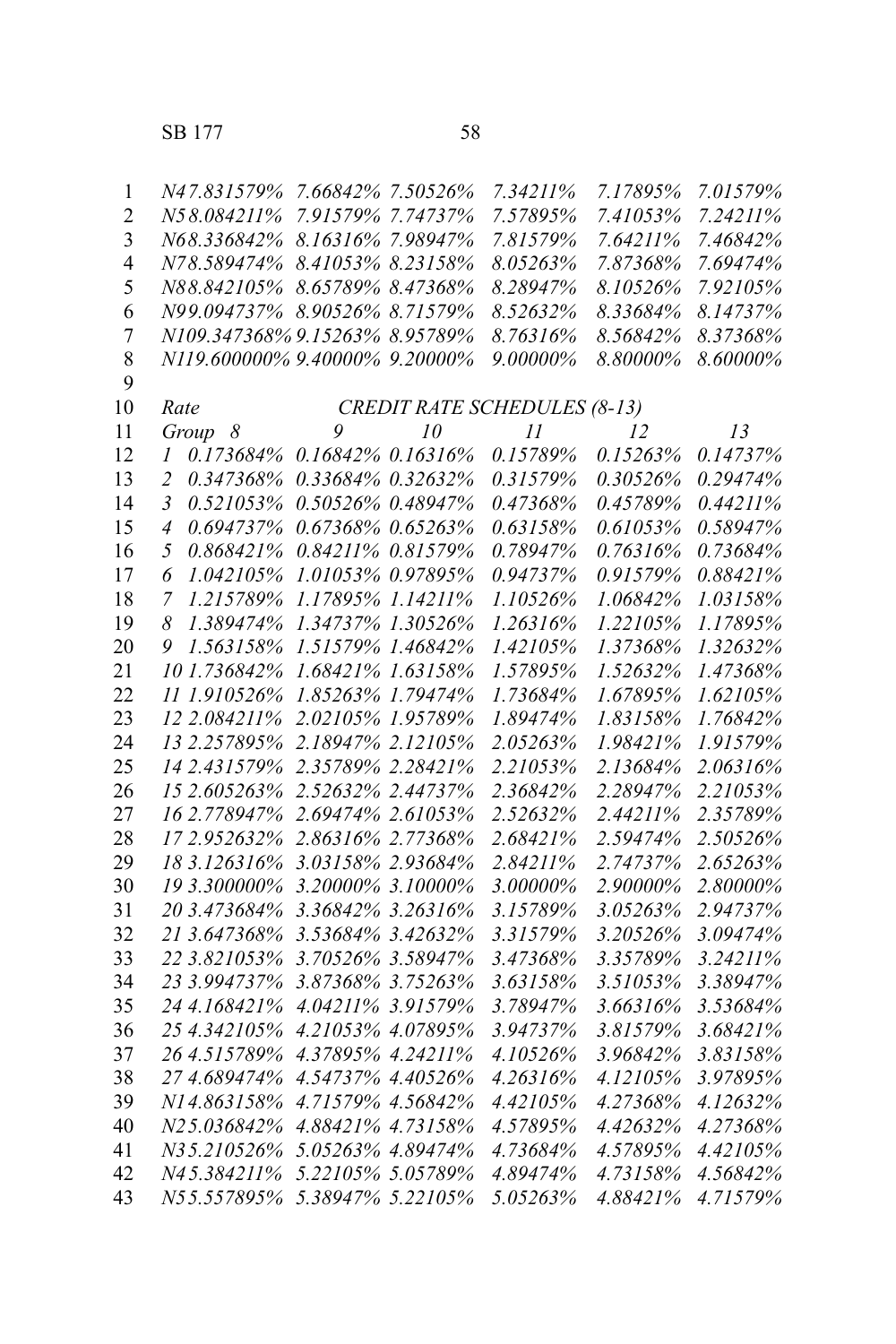*N65.731579% 5.55789% 5.38421% 5.21053% 5.03684% 4.86316% N75.905263% 5.72632% 5.54737% 5.36842% 5.18947% 5.01053% N86.078947% 5.89474% 5.71053% 5.52632% 5.34211% 5.15789% N96.252632% 6.06316% 5.87368% 5.68421% 5.49474% 5.30526% N106.426316% 6.23158% 6.03684% 5.84211% 5.64737% 5.45263% N116.600000% 6.40000% 6.20000% 6.00000% 5.80000% 5.60000%* (b) *Successor classification.* (1) (A) For the purposes of this subsection  $(b)$ , whenever an employing unit, whether or not it is an "employing unit" within the meaning of of K.S.A.  $44-703(g)$ , and amendments thereto, becomes an employer pursuant to K.S.A. 44-703(h) (4), and amendments thereto, or is an employer at the time of acquisition and meets the definition of a "successor employer" as defined by K.S.A. 44-703(dd), and amendments thereto, and thereafter transfers its trade or business, or any portion thereof, to another employer and, at the time of the transfer, there is substantially common ownership, management or control of the two employers, then the unemployment experience attributable to the transferred trade or business shall be transferred to the employer to whom such business is so transferred. These experience factors consist of all contributions paid, benefit experience and annual payrolls of the predecessor employer. The transfer of some or all of an employer's workforce to another employer shall be considered a transfer of trade or business when, as the result of such transfer, the transferring employer no longer performs trade or business with respect to the transferred workforce, and such trade or business is performed by the employer to whom the workforce is transferred. 1 2 3 4 5 6 7 8 9 10 11 12 13 14 15 16 17 18 19 20 21 22 23 24 25

(B) If, following a transfer of experience under subparagraph (A), the secretary determines that a substantial purpose of the transfer or business was to obtain a reduced liability for contributions, then the experience rating accounts of the employers involved shall be combined into a single account and a single rate assigned to such account. 26 27 28 29 30

(2) A successor employer as defined by K.S.A.  $44-703(h)(4)$  or (dd), and amendments thereto, may receive the experience rating factors of the predecessor employer if an application is made to the secretary or the secretary's designee in writing within 120 days of the date of the transfer. 31 32 33 34

(3) Whenever an employing unit, whether or not it is an "employing unit" within the meaning of K.S.A.  $44-703(g)$ , and amendments thereto, acquires or in any manner succeeds to a percentage of an employer's annual payroll which is less than 100% and intends to continue the acquired percentage as a going business, the employing unit may acquire the same percentage of the predecessor's experience factors if: (A) The predecessor employer and successor employing unit make an application in writing on the form prescribed by the secretary; (B) the application is submitted within 120 days of the date of the transfer; (C) the successor 35 36 37 38 39 40 41 42 43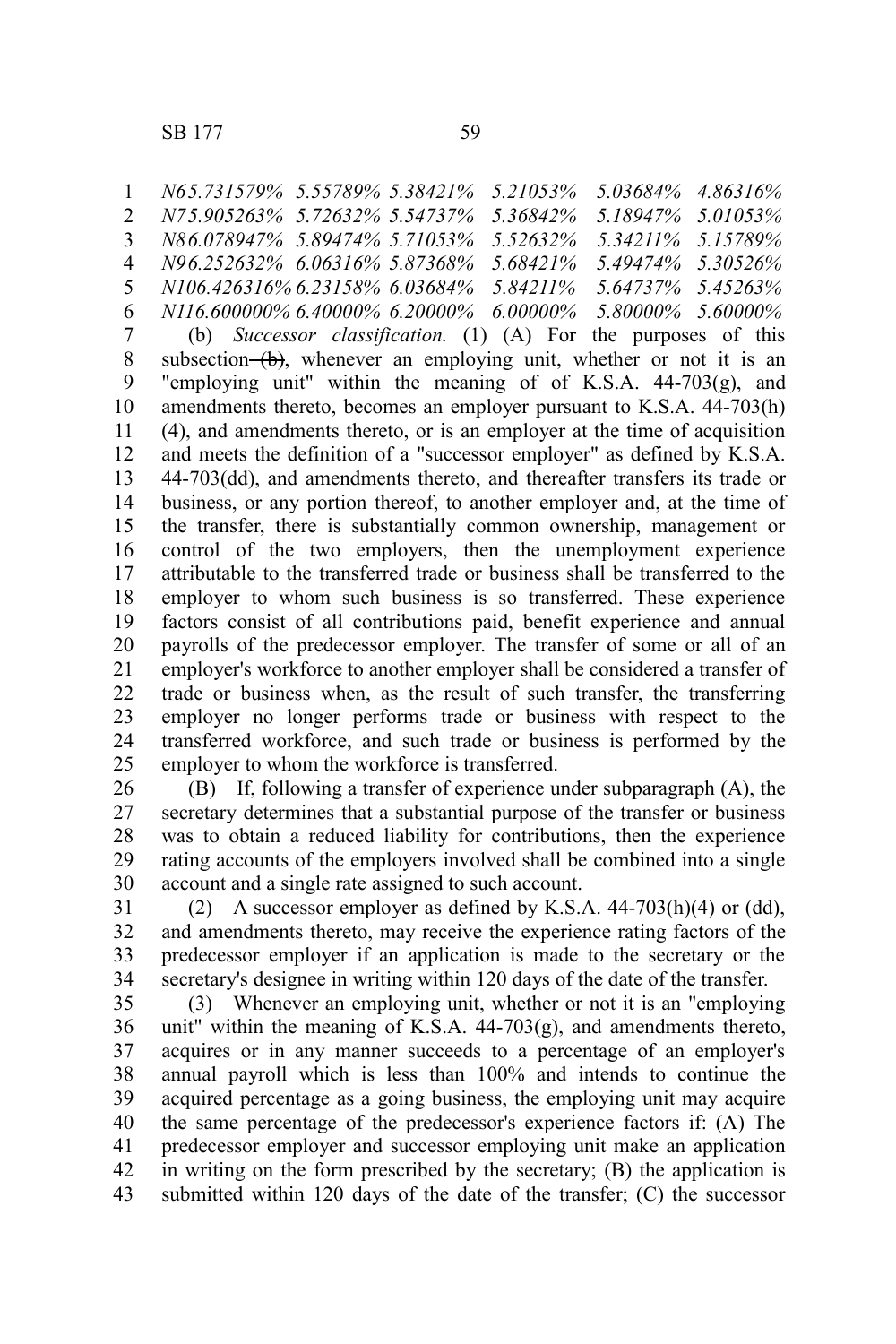employing unit is or becomes an employer subject to this act immediately after the transfer; (D) the percentage of the experience rating factors transferred shall not be thereafter used in computing the contribution rate for the predecessor employer; and (E) the secretary finds that such transfer will not tend to defeat or obstruct the object and purposes of this act. 1 2 3 4 5

(4) (A) The rate of both employers in a full or partial successorship under paragraph  $(1)$ -of this subsection shall be recalculated and made effective on the first day of the next calendar quarter following the date of transfer of trade or business. 6 7 8 9

(B) If a successor employer is determined to be qualified under paragraph (2) or (3)–of this subsection to receive the experience rating factors of the predecessor employer, the rate assigned to the successor employer for the remainder of the contributions year shall be determined by the following: 10 11 12 13 14

(i) If the acquiring employing unit was an employer subject to this act prior to the date of the transfer, the rate of contribution shall be the same as the contribution rate of the acquiring employer on the date of the transfer. 15 16 17

(ii) If the acquiring employing unit was not an employer subject to this act prior to the date of the transfer, the successor employer shall have a newly computed rate for the remainder of the contribution year which shall be based on the transferred experience rating factors as they existed on the most recent computation date immediately preceding the date of acquisition. These experience rating factors consist of all contributions paid, benefit experience and annual payrolls. 18 19 20 21 22 23 24

(5) Whenever an employing unit is not an employer at the time it acquires the trade or business of an employer, the unemployment experience factors of the acquired business shall not be transferred to such employing unit if the secretary finds that such employing unit acquired the business solely or primarily for the purpose of obtaining a lower rate of contributions. Instead, such employing unit shall be assigned the applicable industry rate for a "new employer" as described in subsection (a)(1). In determining whether the business was acquired solely or primarily for the purpose of obtaining a lower rate of contributions, the secretary shall use objective factors which may include the cost of acquiring the business, whether the employer continued the business enterprise of the acquired business, how long such business enterprise was continued, or whether a substantial number of new employees were hired for performance of duties unrelated to the business activity conducted prior to acquisition. 25 26 27 28 29 30 31 32 33 34 35 36 37 38 39

(6) Whenever an employer's account has been terminated as provided in K.S.A. 44-711(d) and (e), and amendments thereto, and the employer continues with employment to liquidate the business operations, that employer shall continue to be an "employer" subject to the employment 40 41 42 43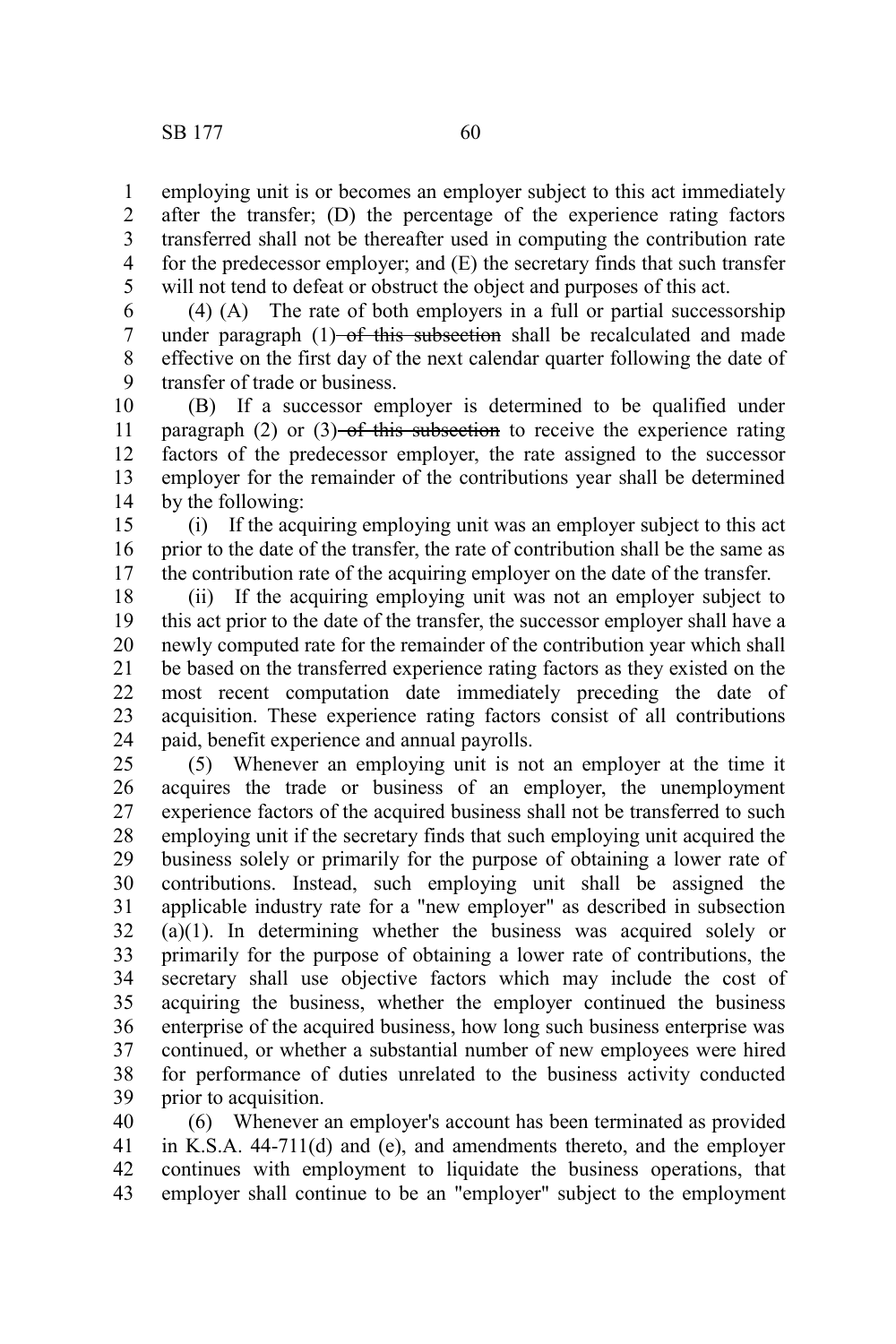1 2

current calendar year shall be the same as the contribution rate prior to the date of the transfer. At the completion of the then current calendar year, the rate of contribution shall be that of a "new employer" as described in subsection  $(a)(1)$ . 3 4 5 6

(7) No rate computation will be permitted an employing unit succeeding to the experience of another employing unit pursuant to this section for any period subsequent to such succession except in accordance with rules and regulations adopted by the secretary. Any such regulations shall be consistent with federal requirements for additional credit allowance in section 3303 of the federal internal revenue code of 1986, and consistent with the provisions of this act. 7 8 9 10 11 12 13

(c) *Voluntary contributions.* Notwithstanding any other provision of the employment security law, any employer may make voluntary payments for the purpose of reducing or maintaining a reduced rate in addition to the contributions required under this section. Such voluntary payments may be made only during the thirty-day period immediately following the date of mailing of experience rating notices for a calendar year. All such voluntary contribution payments shall be paid prior to the expiration of 120 days after the beginning of the year for which such rates are effective. The amount of voluntary contributions shall be credited to the employer's account as of the next preceding computation date and the employer's rate shall be computed accordingly. Under no circumstances shall voluntary payments be refunded in whole or in part. 14 15 16 17 18 19 20 21 22 23 24 25

(d) As used in this section, "negative account balance employer" means an eligible employer whose total benefits charged to such employer's account for all past years have exceeded all contributions paid by such employer for all such years. 26 27 28 29

(e) There is hereby established in the state treasury, separate and apart from all public moneys or funds of this state, an employment security interest assessment fund, which shall be administered by the secretary as provided in this act. Moneys in the employment security fund established by K.S.A. 44-712, and amendments thereto, and employment security interest assessment fund established by K.S.A. 44-710, and amendments thereto, shall not be invested in the pooled money investment portfolio established under K.S.A. 75-4234, and amendments thereto. Notwithstanding the provisions of K.S.A. 44-712(a), K.S.A. 44-716, K.S.A. 44-717 and K.S.A. 75-4234, and amendments thereto, or any like provision the secretary shall remit all moneys received from employers pursuant to the interest payment assessment established in subsection (a)  $(2)(E)$ , to the state treasurer in accordance with the provisions of K.S.A. 75-4215, and amendments thereto. Upon receipt of each such remittance, 30 31 32 33 34 35 36 37 38 39 40 41 42 43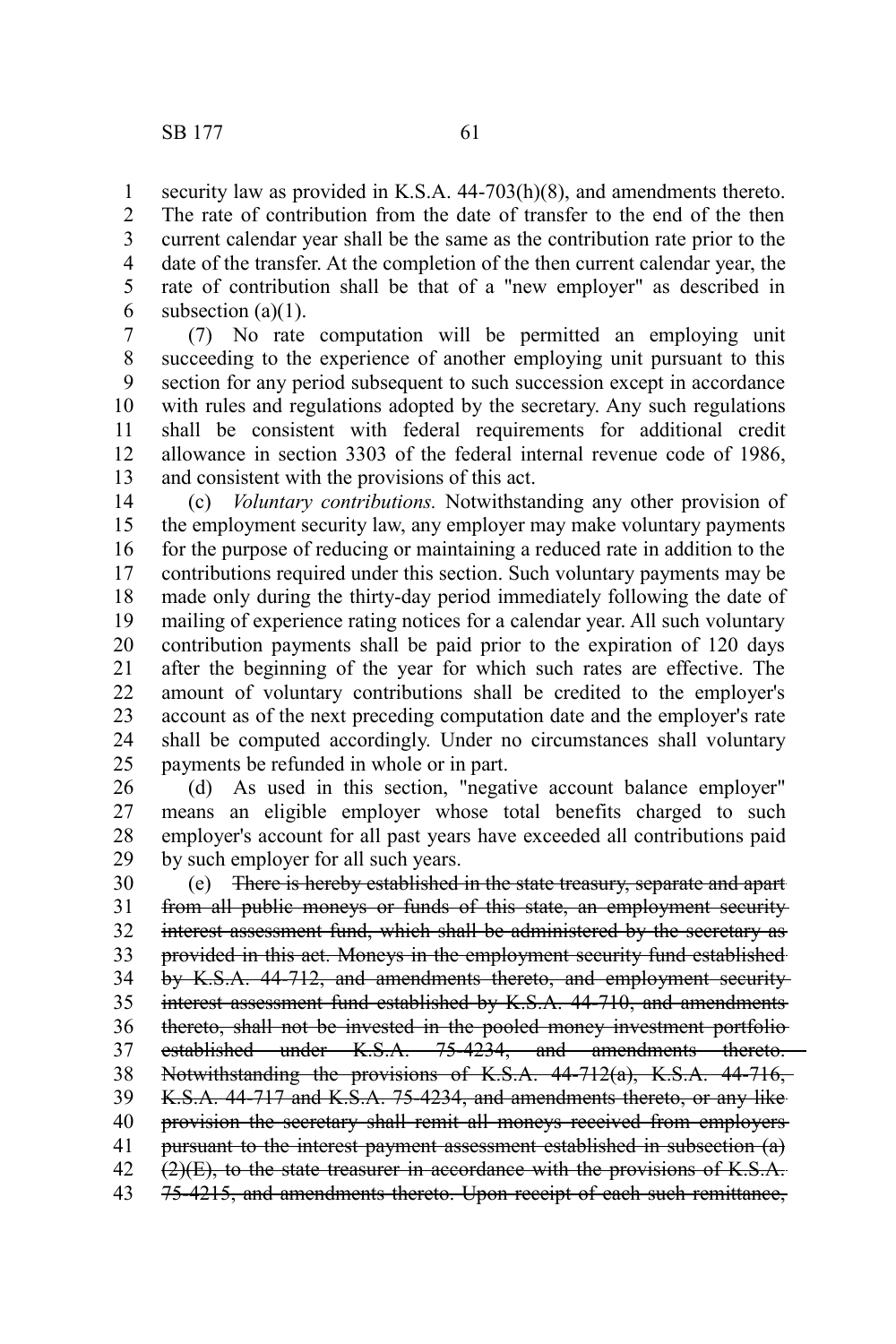the state treasurer shall deposit the entire amount in the employment security interest assessment fund. All moneys in this fund which arereceived from employers pursuant to the interest payment assessment established in subsection  $(a)(2)(E)$ , shall be expended solely for the purposes and in the amounts found by the secretary necessary to pay any principal and interest due and owing the United States department of labor resulting from any advancements made to the Kansas employment security fund pursuant to the provisions of title XII of the social security act (42 U.S.C. §§ 1321 to 1324) except as may be otherwise provided under subsection (a)(2)(E). Notwithstanding any provision of this section, allmoneys received and credited to this fund pursuant to subsection  $(a)(2)(E)$ , shall remain part of the employment security interest assessment fund and shall be used only in accordance with the conditions specified insubsection (a)(2)(E) *On July 1, 2021, the director of accounts and reports shall transfer all moneys in the employment security interest assessment fund to the employment security trust fund. On July 1, 2021, all liabilities of the employment security interest assessment fund are hereby transferred to and imposed on the employment security trust fund, and the employment security interest assessment fund is hereby abolished*. 1 2 3 4 5 6 7 8 9 10 11 12 13 14 15 16 17 18 19

(f) The secretary of labor shall annually prepare and submit a certification as to the solvency and adequacy of the amount credited to the state of Kansas' account in the federal employment security trust fund to the governor and the legislative coordinating council. The certification shall be submitted on or before December 1 of each calendar year and shall be for the 12-month period ending on June 30 of that calendar year. In arriving at the certification contributions paid on or before July 31 following the 12-month period ending date of June 30 shall be considered. Each certification shall be used to determine the need for any adjustment to schedule III in subsection  $(a)(4)(B)$  and to assist in preparing legislation to accomplish any such adjustment. 20 21 22 23 24 25 26 27 28 29 30

Sec. 9. K.S.A. 2020 Supp. 44-710b is hereby amended to read as follows: 44-710b. (a) *By the secretary of labor*. The secretary of labor shall promptly notify each contributing employer of its rate of contributions, each rated governmental employer of its benefit cost rate and each reimbursing employer of its benefit liability as determined for any calendar year pursuant to K.S.A. 44-710 and 44-710a, and amendments thereto, on or before November 30 of the calendar year immediately preceding the calendar year in which such rate takes effect. Such determination shall become conclusive and binding upon the employer unless, within 15 days after the mailing of notice thereof to the employer's last known address or in the absence of mailing, within 15 days after the delivery of such notice, the employer files an application for review and redetermination, setting forth the reasons therefor. If the secretary of labor 31 32 33 34 35 36 37 38 39 40 41 42 43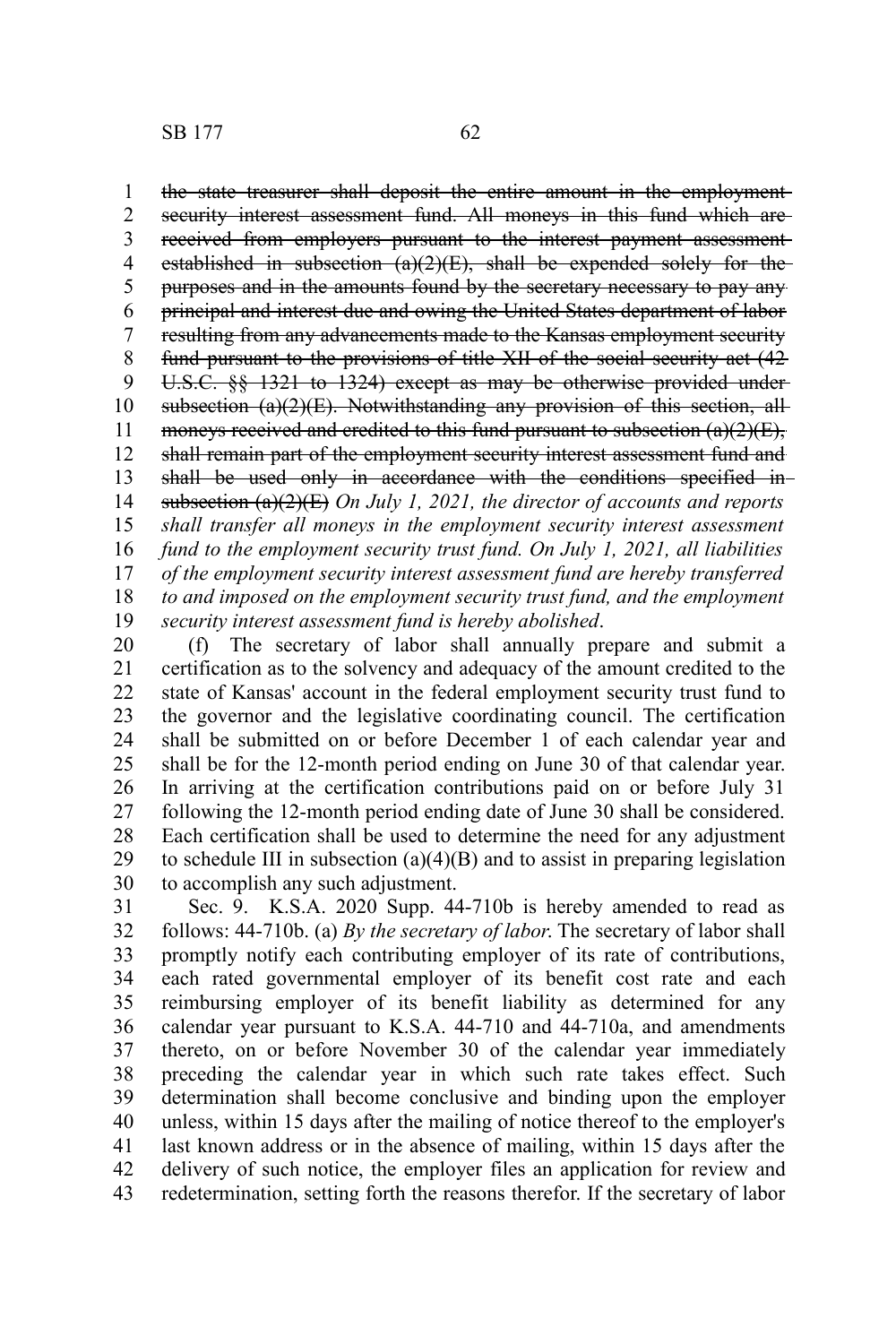grants such review, the employer shall be promptly notified thereof and shall be granted an opportunity for a fair hearing, but no employer shall have standing, in any proceeding involving the employer's rate of contributions or benefit liability, to contest the chargeability to the employer's account of any benefits paid in accordance with a determination, redetermination or decision pursuant to subsection (e) of K.S.A. 44-710*(c)*, and amendments thereto, except upon the ground that the services on the basis of which such benefits were found to be chargeable did not constitute services performed in employment for the employer and only in the event that the employer was not a party to such determination, redetermination or decision or to any other proceedings under this act in which the character of such services was determined. Any such hearing conducted pursuant to this section shall be heard in the county where the contributing employer maintains its principle place of business. The hearing officer shall render a decision concerning all matters at issue in the hearing within 90 days. 1 2 3 4 5 6 7 8 9 10 11 12 13 14 15 16

(b) *(1) The secretary shall, without necessity of a request by an employer or a hearing, immediately and fully credit an employer's account for any benefits paid upon a determination by the secretary that such benefits were paid to any person who received such benefits: (A) By fraud; or (B) in error where any conditions imposed by this act for the receipt of benefits were not fulfilled or where the recipient was not qualified to or disqualified from receiving such benefits.* 17 18 19 20 21 22 23

*(2) (A) Contributing employers, rated governmental employers and reimbursing employers shall be held harmless for and shall not be required to reimburse the state for any benefits paid that have been identified by the employer as fraudulent and reported to the secretary unless the secretary determines that such benefits were received properly and not: (i) By fraud; or (ii) in error where any conditions imposed by this act for the receipt of benefits were not fulfilled or where the recipient was not qualified to or disqualified from receiving such benefits. Any such determination by the secretary shall be subject to appeal as provided by the employment security law.* 24 25 26 27 28 29 30 31 32 33

*(B) Reimbursing employers shall be refunded immediately, without necessity of a request or a hearing, for reimbursements made to the state for any claims or benefits paid on or after March 15, 2020, that are or have been reported to the secretary as fraudulent. Amounts refunded shall become due, subject to appeal as provided by the employment security law, upon a determination by the secretary, as provided by subparagraph (A), that the benefits were paid properly and not by fraud or in error.* 34 35 36 37 38 39 40

*(C) For the time period of March 15, 2020, through December 31, 2022, identifications of fraud reported to the secretary pursuant to subparagraphs (A) and (B) shall not be subject to any time limitation for* 41 42 43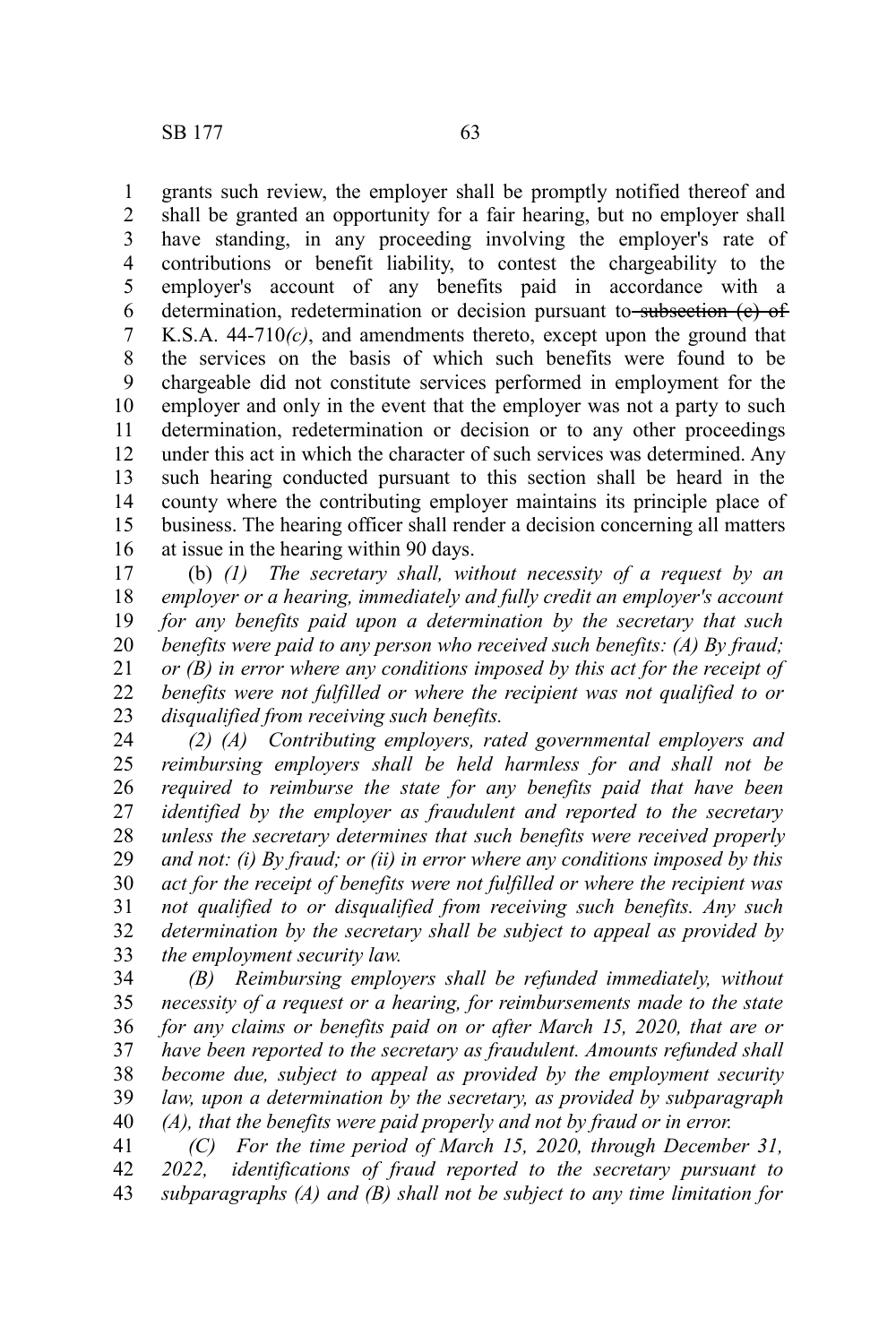*disputing a claim or for appeal pursuant to K.S.A. 44-710, and amendments thereto, or pursuant to any other provision of the employment security law.*  1 2 3

*(3) The secretary shall review all reimbursing employer accounts for the 20-year period preceding July 1, 2021, and shall apply credit for any benefits previously paid by fraud or in error, as provided by paragraph (1), that have been charged against a reimbursing employer's account and have not yet been recovered through normal recovery efforts.* 4 5 6 7 8

*(c) Judicial review*. Any action of the secretary upon an employer's timely request for a review and redetermination of its rate of contributions or benefit liability, in accordance with subsection (a), is subject to review in accordance with the Kansas judicial review act. Any action for such review shall be heard in a summary manner and shall be given precedence over all other civil cases except cases arising under-subsection (i) of K.S.A. 44-709*(i)*, and amendments thereto, and the workmen's compensation act. 9 10 11 12 13 14 15 16

(c)*(d) Periodic notification of benefits charged*. The secretary of labor may provide by rules and regulations for periodic notification to employers of benefits paid and chargeable to their accounts or of the status of such accounts, and any such notification, in the absence of an application for redetermination filed in such manner and within such period as the secretary of labor may prescribe, shall become conclusive and binding upon the employer for all purposes. Such redeterminations, made after notice and opportunity for hearing, and the secretary's findings of facts in connection therewith may be introduced in any subsequent administrative or judicial proceedings involving the determination of the rate of contributions of any employer for any calendar year and shall be entitled to the same finality as is provided in this subsection with respect to the findings of fact made by the secretary of labor in proceedings to redetermine the contribution rate of an employer. The review or any other proceedings relating thereto as provided for in this section may be heard by any duly authorized employee of the secretary of labor and such action shall have the same effect as if heard by the secretary. 17 18 19 20 21 22 23 24 25 26 27 28 29 30 31 32 33

*(e) (1) The secretary shall review the information reported by the United States department of labor pursuant to the payment integrity information act of 2019, public law 116-117, and any other relevant information available from the United States department of labor and any relevant information held by the department of labor available to the secretary regarding improper payment amounts for the state of Kansas for the period beginning on March 15, 2020, through December 31, 2022. The secretary shall determine the amount of such improper payments within 60 days of any such information becoming available for any portion of such period and shall immediately certify such amount for such time period to* 34 35 36 37 38 39 40 41 42 43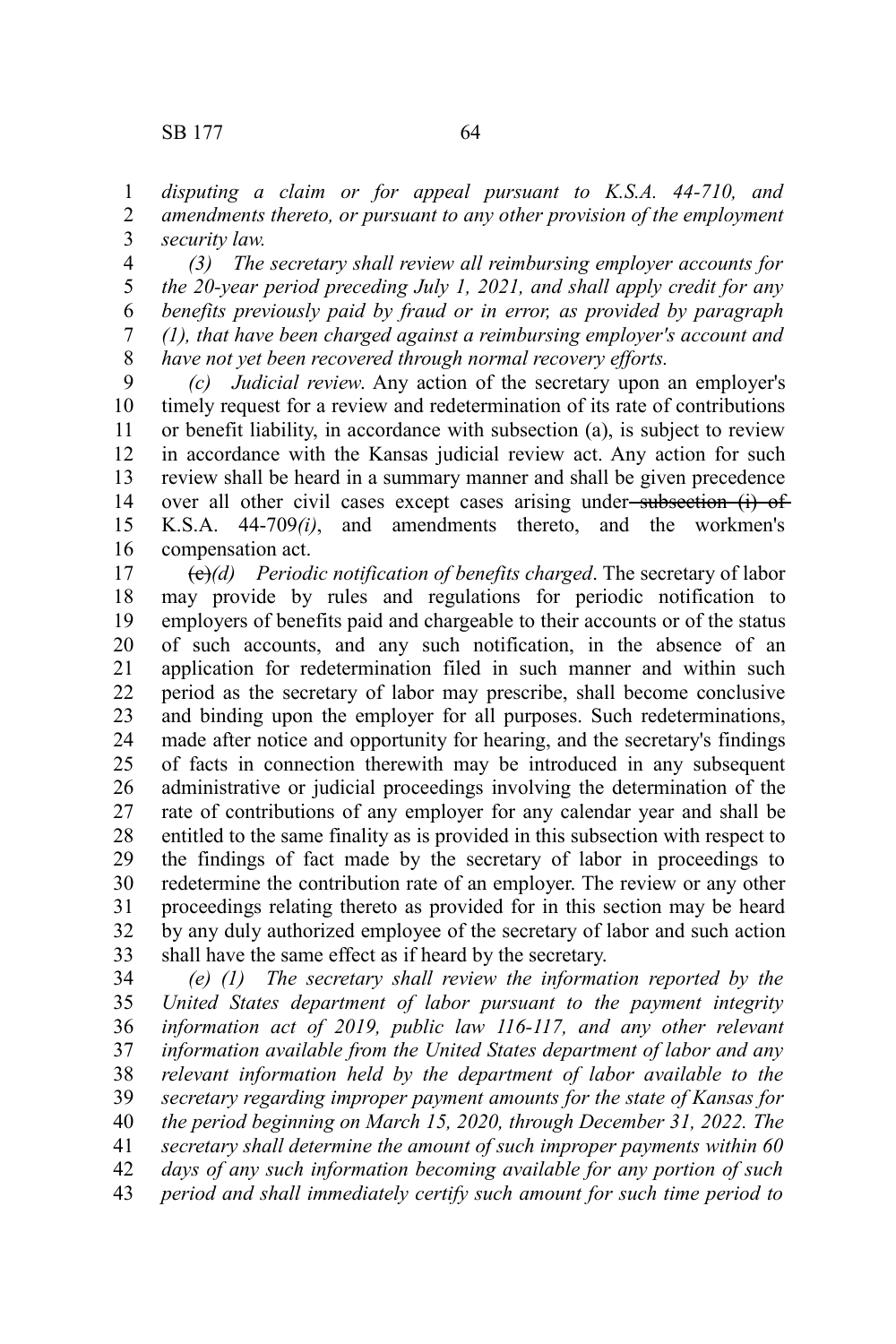*the director of accounts and reports. The secretary shall certify any additional amount for any such time period within 60 days of information supporting an additional amount becoming available. At the same time that the secretary certifies the amount to the director of accounts and reports, the secretary shall transmit a copy of each such certification to the director of the budget and the director of legislative research. Upon receipt of each such certification, the director of accounts and reports shall transfer an amount equal to the amount certified from the state general fund to the unemployment insurance trust fund. If the governor determines that it is prudent for the transfer to be from a different fund in the state treasury, the governor, with the approval of the state finance council acting on this matter, which is hereby characterized as a matter of legislative delegation and subject to the guidelines prescribed in K.S.A. 75-3711c(c), and amendments thereto, may authorize the transfer from such different fund.* 1 2 3 4 5 6 7 8 9 10 11 12 13 14 15

*(2) For purposes of this subsection, "improper payment amounts" or "improper payments" means any payment that should not have been made or that was made in an incorrect amount under statutory, contractual, administrative or other legally applicable requirements and includes any payment to an ineligible recipient.* 16 17 18 19 20

*(f) If the legislature finds that, subject to federal law, it is prudent for the unemployment insurance trust fund to be appropriated an allocation of any federal funds received after January 1, 2021, in response to any pandemic, the legislature shall approve of such appropriation by an act of the legislature.* 21 22 23 24 25

*(g) Any federal unemployment insurance benefit program established as a result of COVID-19 or any pandemic shall not be continued after the ending date of the federal program through the use of Kansas state unemployment insurance fund contributions made by Kansas employers.* 26 27 28 29

Sec. 10. K.S.A. 2020 Supp. 44-757 is hereby amended to read as follows: 44-757. *Shared work unemployment compensation program.* (a) As used in this section: 30 31 32

(1) "Affected unit" means a specified department, shift or other unit of two or more employees that is designated by an employer to participate in a shared work plan. 33 34 35

(2) "Fringe benefit" means health insurance, a retirement benefit received under a pension plan, a paid vacation day, a paid holiday, sick leave, and any other analogous employee benefit that is provided by an employer. 36 37 38 39

(3) "Fund" has the meaning ascribed thereto by K.S.A. 44-703(k), and amendments thereto. 40 41

(4) "Normal weekly hours of work" means the lesser of 40 hours or the average obtained by dividing the total number of hours worked per 42 43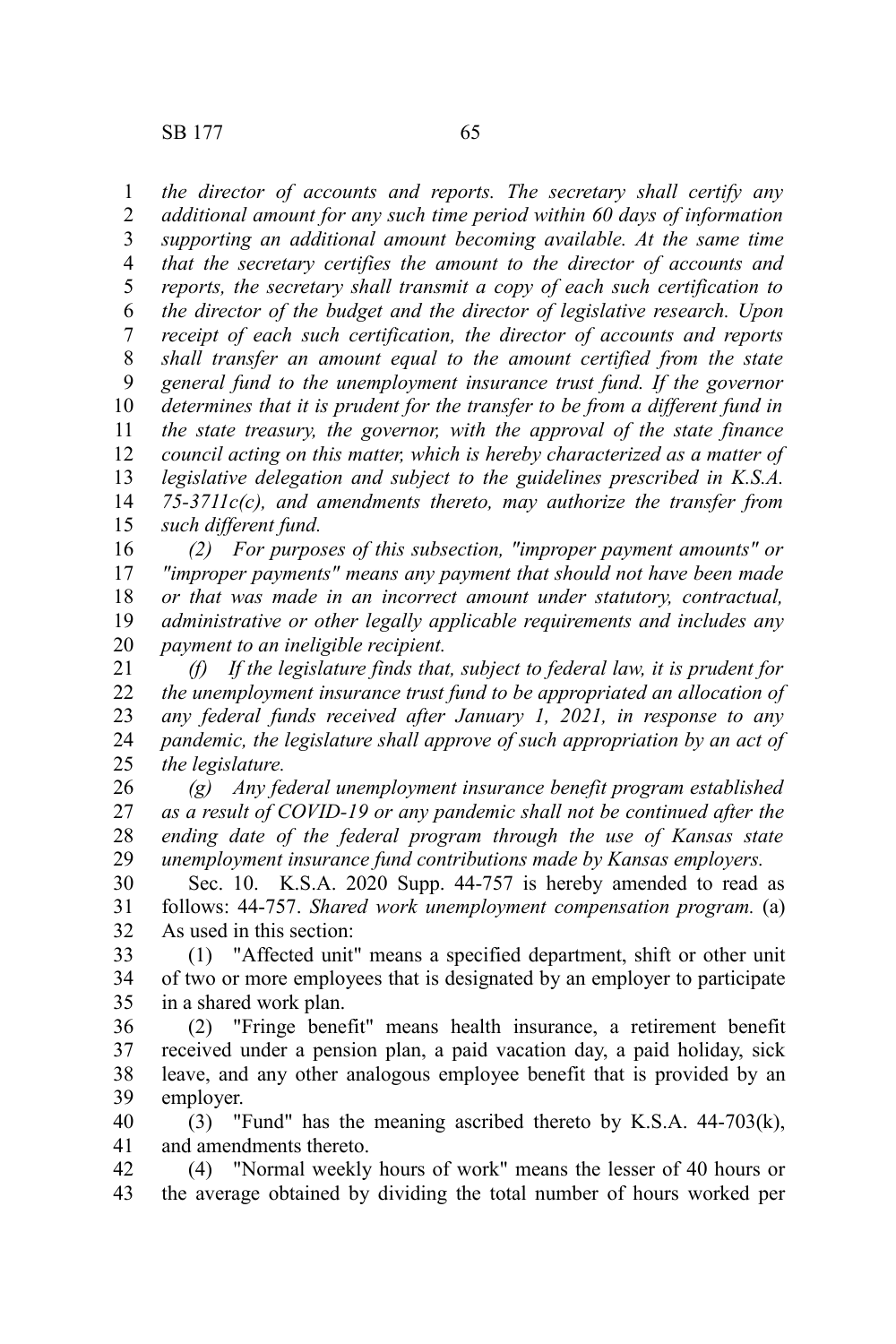week during the preceding twelve-week period by the number 12. 1

(5) "Participating employee" means an employee who works a reduced number of hours under a shared work plan *initiated by their employer and approved by the secretary*. 2 3 4

(6) "Participating employer" means an employer who has *applied to and been approved by the secretary for* a shared work plan *that is* in effect. 5 6

(7) "Secretary" means the secretary of labor or the secretary's designee. 7 8

(8) "Shared work benefit" means an unemployment compensation benefit that is payable to an individual in an affected unit because the individual works reduced hours under an approved shared work plan. 9 10 11

(9) "Shared work plan" means a *short-term compensation* program for reducing unemployment under which employees who are members of an affected unit share the work remaining after a reduction in their normal weekly hours of work. 12 13 14 15

(10) "Shared work unemployment compensation program" means a program designed to reduce unemployment and stabilize the work force by allowing certain employees to collect unemployment compensationbenefits if the employees share the work remaining after a reduction in the total number of hours of work and a corresponding reduction in 16 17 18 19 20

wages*"Short-term compensation program" means a shared work plan program designed to provide an alternative to layoffs for employers experiencing a reduction in available work. A "short-term compensation program" preserves employees' jobs and an employer's trained workforce during times of lowered economic activity by allowing an employer to reduce hours of work for employees rather than laying off some employees while others continue to work full time. Under a "short-term compensation program," employees experiencing a reduction in hours are allowed to collect a pro-rata share of their unemployment compensation benefits to replace a portion of the employee's lost wages*. 21 22 23 24 25 26 27 28 29 30

(b) The secretary shall establish a voluntary shared work unemployment *short-term* compensation program as provided by this section. The secretary may adopt rules and regulations and establish procedures necessary to administer the shared work unemployment *shortterm* compensation program. 31 32 33 34 35

(c) *The secretary shall create and manage an annual promotional campaign for the short-term compensation program to encourage and improve business participation. The promotional campaign shall include the following elements:* 36 37 38 39

*(A) Engagement in proactive educational communications with other state agencies and stakeholders, including the governor's office, legislators, workforce investment boards and local, regional or state chambers of commerce;* 40 41 42 43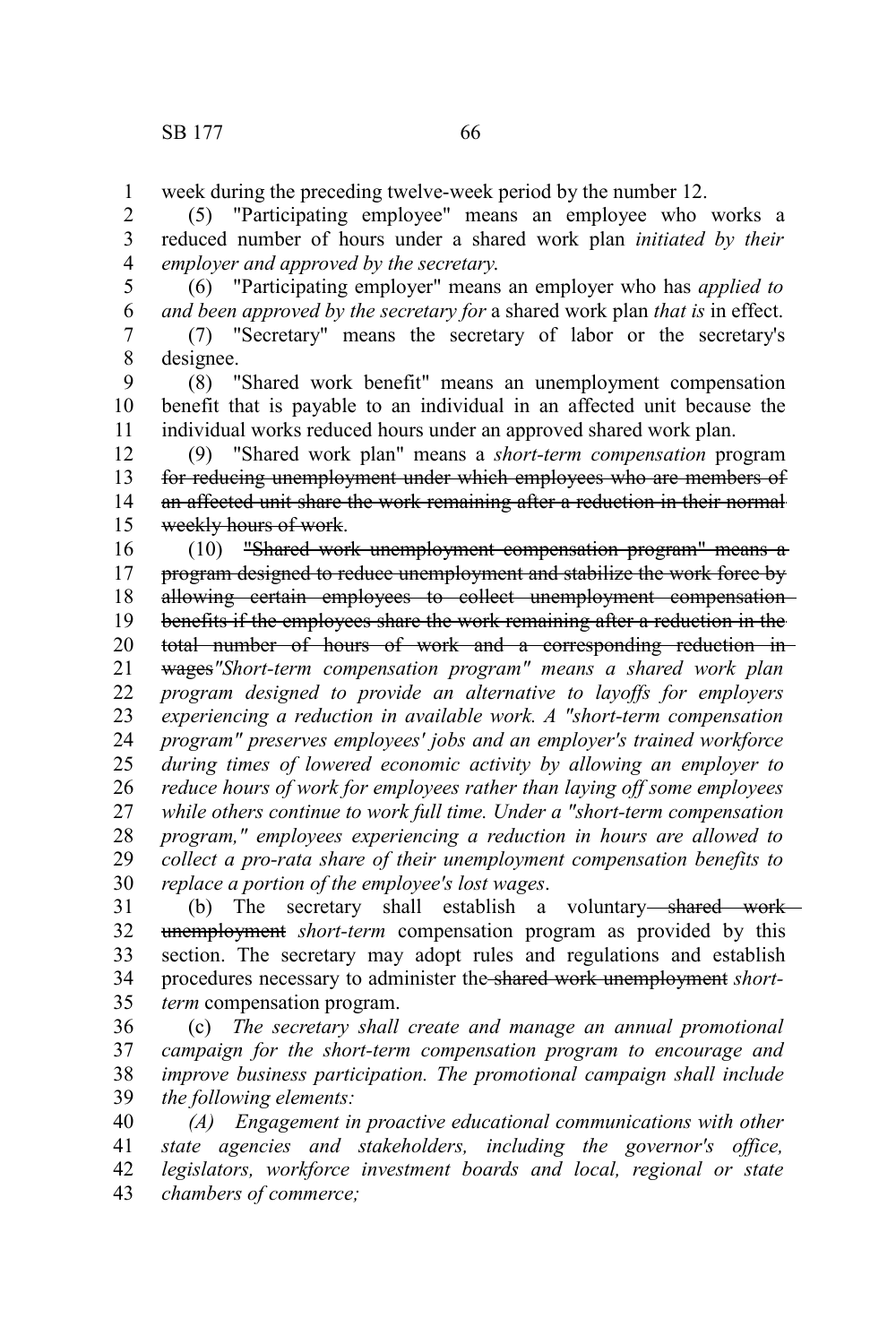23

*(B) a dedicated department of labor employee or team to efficiently and timely answer employer's questions about the short-term compensation program;* 1 2 3

*(C) presentation materials that provide consistency of messaging about the benefits of using a short-term compensation program to provide stakeholders for distribution to employer groups, workforce investment boards or other interested parties;* 4 5 6 7

*(D) proactive engagement with employers experiencing economic stress or layoffs to share the benefits of the short-term compensation program and to ensure such employers are aware of the program; and* 8 9 10

*(E) an automated application, claims and weekly certification process for participating employers designed to facilitate participation, reduce an employer's administrative burden and promote the use of the short-term compensation program.* 11 12 13 14

*(d)* An employer who wishes to participate in the shared work unemployment *short-term* compensation program must submit a written shared work plan to the secretary for the secretary's approval. As a condition for approval, a participating employer must agree to furnish the secretary with reports relating to the operation of the shared work plan as requested by the secretary. The employer shall monitor and evaluate the operation of the established shared work plan as requested by the secretary and shall report the findings to the secretary. 15 16 17 18 19 20 21 22

 $\left(\frac{d}{e}\right)(e)$  The secretary may approve a shared work plan if:

(1) The shared work plan applies to and identifies a specific affected unit; 24 25

(2) the employees in the affected unit are identified by name and social security number; 26 27

(3) the shared work plan reduces the normal weekly hours of work for an employee, including regular part-time employees, in the affected unit by not less than 20% *10%* and not more than 40% *50%*; 28 29 30

(4) the shared work plan applies to at least 10% of the employees in the affected unit; 31 32

(5) the shared work plan describes the manner that the participating employer treats the fringe benefits of each employee in the affected unit and the employer certifies that if the employer provides health benefits and retirement benefits under a defined benefit plan, as defined in 26 U.S.C. §  $414(i)$ , or contributions under a defined contribution plan, as defined in  $26$ U.S.C. § 414(i), to any employee whose workweek is reduced under the program that such benefits will continue to be provided to employees participating in the shared work *short-term* compensation program under the same terms and conditions as though the workweek of such employee had not been reduced or to the same extent as other employees not participating in the shared work program; 33 34 35 36 37 38 39 40 41 42 43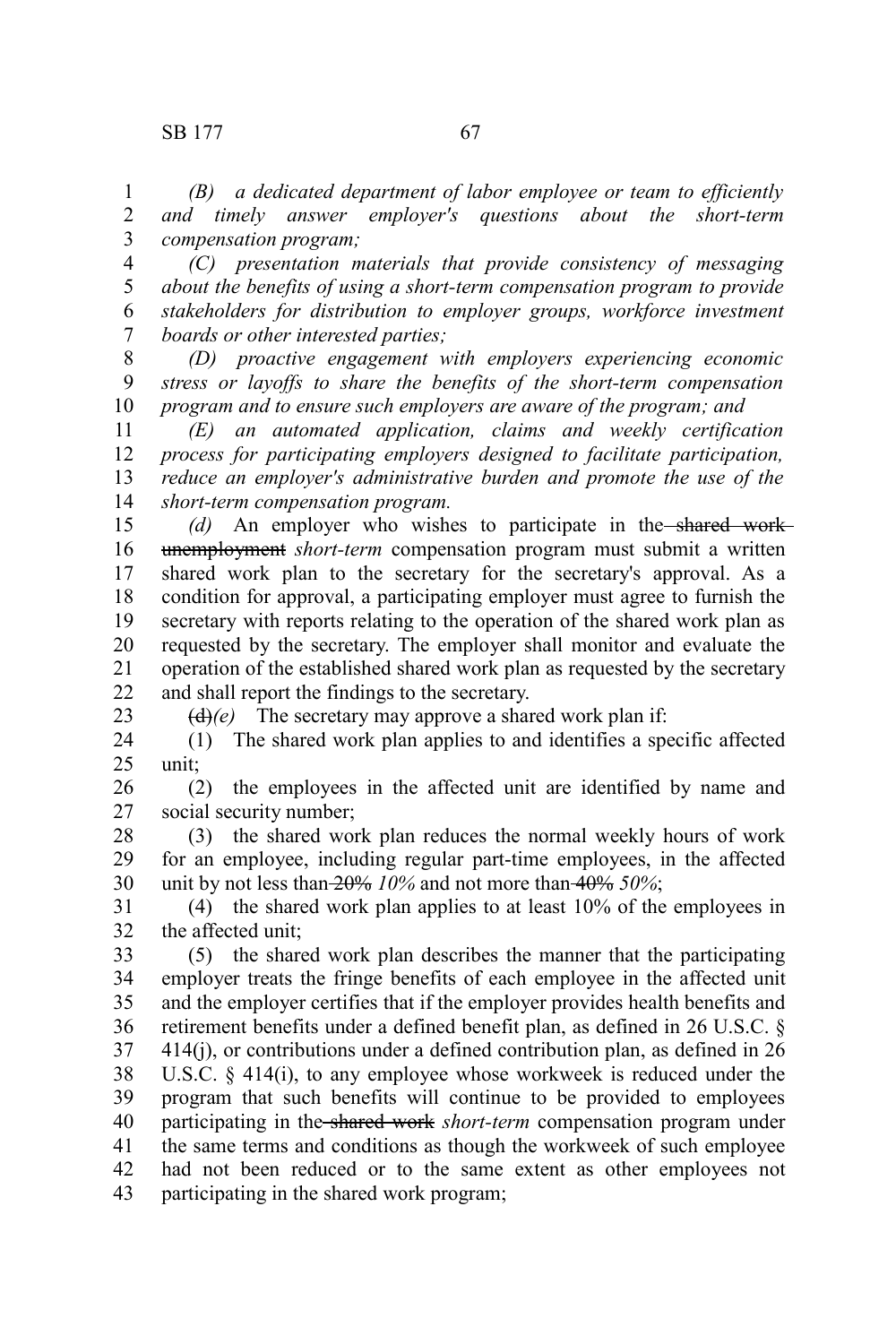(6) the employer certifies that the implementation of a shared work plan and the resulting reduction in work hours is in lieu of layoffs that would affect at least 10% of the employees in the affected unit and that would result in an equivalent reduction in work hours; 1 2 3 4

(7) the employer has filed all reports required to be filed under the employment security law for all past and current periods and has paid all contributions, benefit cost payments, or if a reimbursing employer has made all payments in lieu of contributions due for all past and current periods; 5 6 7 8 9

(8) (A) a contributing employer must be eligible for a rate computation under K.S.A.  $44-710a(a)(2)$ , and amendments thereto, and the contributing employer, as determined by the secretary, does not adversely impact the state's eligibility under section 2108 of the federal CARES act, public law 116-136; 10 11 12 13 14

(B) *if section 2108 of the federal CARES act, public law 116-136, is no longer in effect, a contributing employer eligible for a rate computation under K.S.A. 44-710(a)(2), and amendments thereto, that is a negative account balance employer as defined by K.S.A. 44-710a(d), and amendments thereto, may only submit an application within 12 months of the date of an announcement by the secretary of a recession in Kansas. The secretary shall make such an announcement, for purposes of the short-term compensation program, upon a determination by the secretary that Kansas has entered a recession. The employer may be approved for participation for not more than one plan year during any five-year period of time;* 15 16 17 18 19 20 21 22 23 24 25

*(C)* a rated governmental employer must be eligible for a rate computation under K.S.A.  $44-710d(g)$ , and amendments thereto; 26 27

(9) eligible employees may participate, as appropriate, in training, including without limitation, employer-sponsored training or worker training funded under the workforce investment act of 1998, to enhance job skills if such program has been approved by the state of Kansas; 28 29 30 31

(10) the employer includes a plan for giving advance notice, where feasible, to an employee whose workweek is to be reduced together with an estimate of the number of layoffs that would have occurred absent the ability to participate in shared work compensation and such other information as the secretary of labor determines is appropriate; and 32 33 34 35 36

(11) the terms of the employer's written plan and implementation are consistent with employer obligations under applicable federal and Kansas laws. 37 38 39

 $(e)$ (f) If any of the employees who participate in a shared work plan under this section are covered by a collective bargaining agreement, the shared work plan must be approved in writing by the collective bargaining agent. 40 41 42 43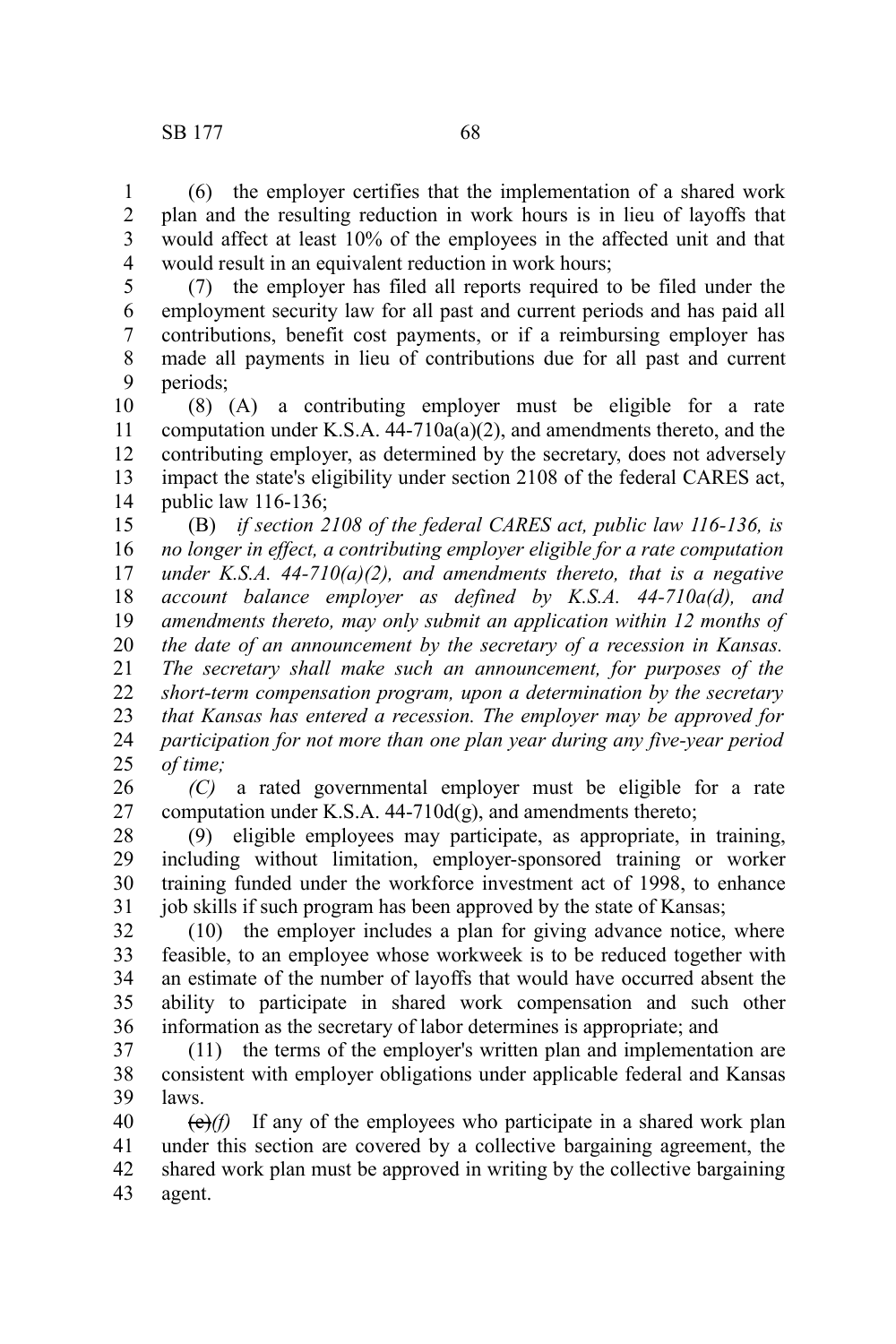$(f(x))^2$  A shared work plan may not be implemented to subsidize seasonal employers during the off-season. 1 2

3

 $\left(\frac{g}{g}\right)$  The secretary shall approve or deny a shared work plan no later than the  $30<sup>th</sup>$  day after the day the shared work plan is received by the secretary. The secretary shall approve or deny a shared work plan in writing. If the secretary denies a shared work plan, the secretary shall notify the employer of the reasons for the denial. 4 5 6 7

 $\frac{d\mathbf{h}}{dt}$ *(i)* A shared work plan is effective on the date it is approved by the secretary, except for good cause a shared work plan may be effective at any time within a period of 14 days prior to the date such plan is approved by the secretary. The shared work plan expires on the last day of the  $12<sup>th</sup>$ full calendar month after the effective date of the shared work plan. 8 9 10 11 12

 $\Theta(i)$  An employer may modify a shared work plan created under this section to meet changed conditions if the modification conforms to the basic provisions of the shared work plan as approved by the secretary. The employer must report the changes made to the shared work plan in writing to the secretary before implementing the changes. If the original shared work plan is substantially modified, the secretary shall reevaluate the shared work plan and may approve the modified shared work plan if it meets the requirements for approval under subsection (d). The approval of a modified shared work plan does not affect the expiration date originally set for that shared work plan. If substantial modifications cause the shared work plan to fail to meet the requirements for approval, the secretary shall deny approval to the modifications as provided by subsection (g). 13 14 15 16 17 18 19 20 21 22 23 24

 $\left(\frac{H}{k}\right)$  Notwithstanding any other provisions of the employment security law, an individual is unemployed and is eligible for shared work benefits in any week in which the individual, as an employee in an affected unit, works for less than the individual's normal weekly hours of work in accordance with an approved shared work plan in effect for that week. The secretary may not deny shared work benefits for any week to an otherwise eligible individual by reason of the application of any provision of the employment security law that relates to availability for work, active search for work or refusal to apply for or accept work with an employer other than the participating employer. 25 26 27 28 29 30 31 32 33 34

 $(k)/l$  An individual is eligible to receive shared work benefits with respect to any week in which the secretary finds that: 35 36

(1) *The employee is determined to be eligible for unemployment compensation, except that while receiving shared work benefits, an employee shall not be required to meet work availability or work search requirements but shall be required to be available for the employee's normal work week;* 37 38 39 40 41

*(2)* The individual is employed as a member of an affected unit subject to a shared work plan that was approved before the week in 42 43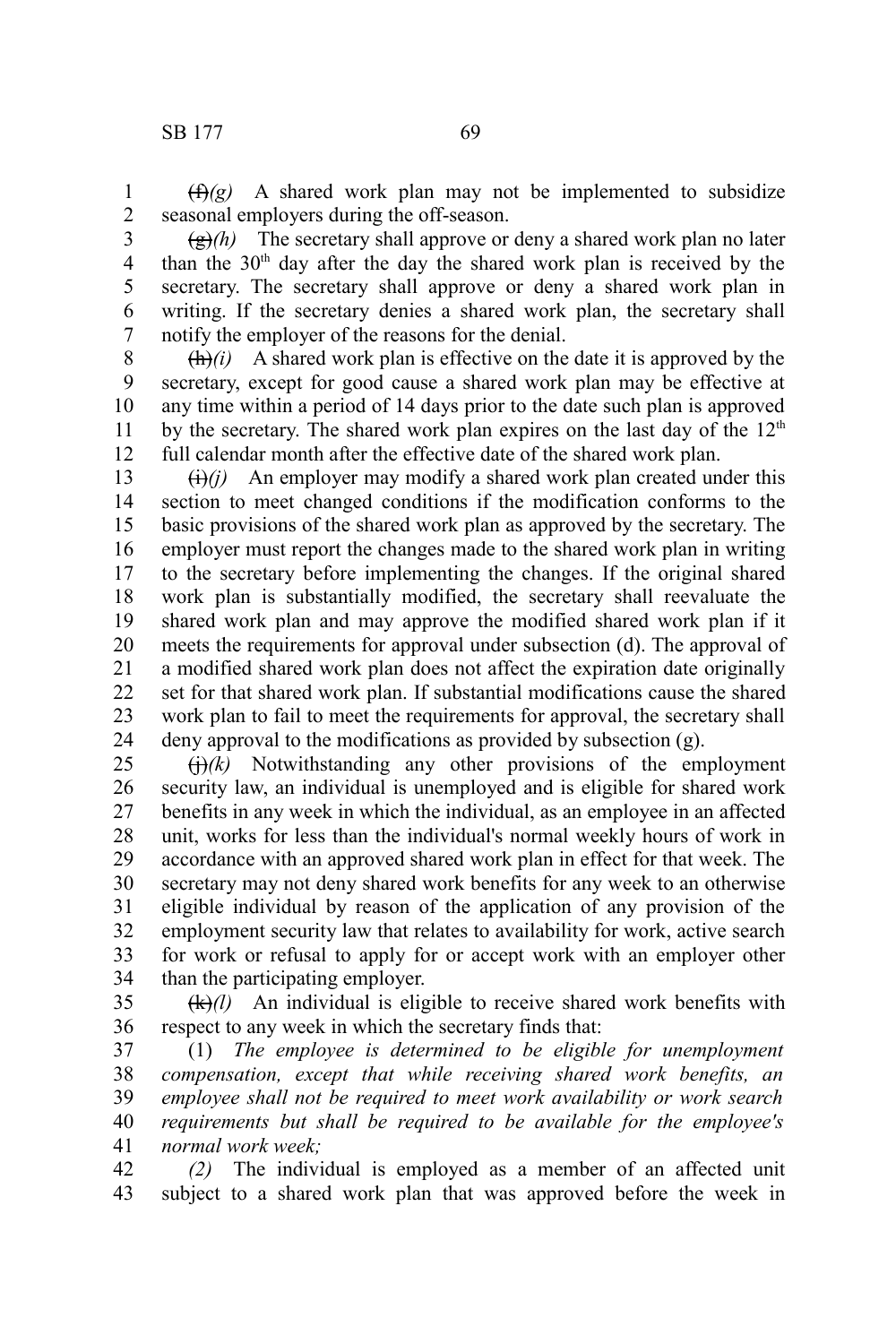question and is in effect for that week; 1

 $\left(\frac{2}{2}\right)$  the individual is able to work and is available for additional hours of work or full-time work with the participating employer; 2 3

(3)*(4)* the individual's normal weekly hours of work have been reduced by at least 20% *10%* but not more than 40% *50%*, with a corresponding reduction in wages; and 4 5 6

(4)*(5)* the individual's normal weekly hours of work and wages have been reduced as described in subsection  $(k)(3)(4)$  for a waiting period of one week that occurs within the period the shared work plan is in effect, which period includes the week for which the individual is claiming shared work benefits. 7 8 9 10 11

 $(H)(m)$  The secretary shall pay an individual who is eligible for shared work benefits under this section a weekly shared work benefit amount equal to the individual's regular weekly benefit amount for a period of total unemployment multiplied by the nearest full percentage of reduction of the individual's hours as set forth in the employer's shared work plan. If the shared benefit amount is not a multiple of \$1, the secretary shall reduce the amount to the next lowest multiple of \$1. All shared work benefits under this section shall be payable from the fund. 12 13 14 15 16 17 18 19

(m)*(n)* An individual may not receive shared work benefits and regular unemployment compensation benefits in an amount that exceeds the maximum total amount of benefits payable to that individual in a benefit year as provided by K.S.A. 44-704(g), and amendments thereto. 20 21 22 23

 $\left(\frac{f_n}{o}\right)$  An individual who has received all of the shared work benefits and regular unemployment compensation benefits available in a benefit year is an exhaustee under K.S.A. 44-704a and 44-704b, and amendments thereto, and is entitled to receive extended benefits under such statutes if the individual is otherwise eligible under such statutes. 24 25 26 27 28

 $\left(\Theta\right)(p)$  The secretary may terminate a shared work plan for good cause if the secretary determines that the shared work plan is not being executed according to the terms and intent of the shared work unemployment compensation program. 29 30 31 32

(p)*(q)* Notwithstanding any other provisions of this section, an individual shall not be eligible to receive shared work benefits for more than 26 *52* calendar weeks during the 12-month period of the shared work plan, except that two weeks of additional benefits shall be payable to claimants who exhaust regular benefits and any benefits under any other federal or state extended benefits program during the period July 1, 2003 through June 30, 2004. No week shall be counted as a week for which an individual is eligible for shared work benefits for the purposes of this section unless the week occurs within the 12-month period of the shared work plan. 33 34 35 36 37 38 39 40 41 42

 $\left(\frac{d}{dx}\right)(r)$  No shared work benefit payment shall be made under any 43